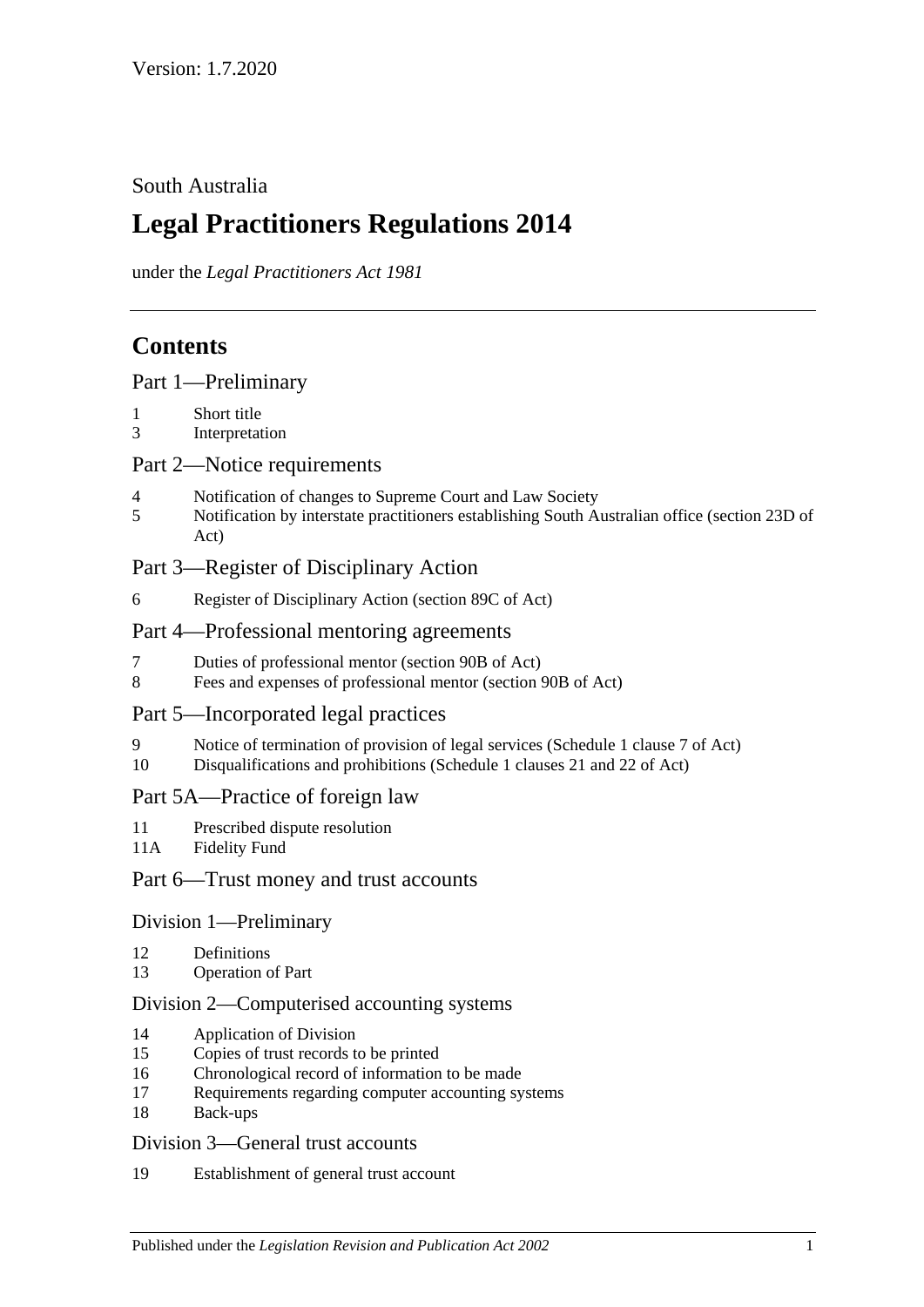- [Receipting of trust money](#page-10-3)
- [Deposit records for trust money](#page-11-0)
- [Direction for non-deposit of trust money in general trust account \(Schedule](#page-12-0) 2 clause 12 of [Act\)](#page-12-0)
- [Written record to be kept of verbal direction to disburse trust money](#page-12-1)
- [Payment by cheque](#page-12-2)
- [Payment by electronic funds transfer](#page-14-0)
- [Recording transactions in trust account cash books](#page-15-0)
- [Trust account receipts cash book](#page-15-1)
- [Trust account payments cash book](#page-16-0)
- [Recording transactions in trust ledger accounts](#page-16-1)
- [Journal transfers](#page-18-0)
- [Reconciliation of trust records](#page-19-0)
- [Trust ledger account in name of law practice or legal practitioner associate](#page-19-1)
- [Notification requirements regarding general trust accounts](#page-20-0)

#### Division [4—Controlled money](#page-20-1)

- [Maintenance of controlled money accounts \(Schedule](#page-20-2) 2 clause 15 of Act)
- [Receipt of controlled money](#page-21-0)
- [Deposit of controlled money \(Schedule](#page-22-0) 2 clause 15 of Act)
- [Withdrawal of controlled money must be authorised](#page-22-1)
- [Register of controlled money](#page-23-0)

#### Division [5—Transit money](#page-24-0)

[Information to be recorded about transit money \(Schedule](#page-24-1) 2 clause 17 of Act)

#### Division [6—Trust money generally](#page-24-2)

- [Trust account statements](#page-24-3)<br>41 Trust account statements
- [Trust account statements for sophisticated clients](#page-25-0)
- [Register of investments](#page-25-1)
- [Trust money subject to specific powers \(Schedule 2 clause 18 of Act\)](#page-26-0)
- [Register of powers and estates in relation to trust money](#page-26-1)
- [Withdrawing trust money for legal costs \(Schedule](#page-26-2) 2 clause 22 of Act)
- [Keeping of trust records \(Schedule](#page-27-0) 2 clause 25 of Act)
- [Keeping other records and information](#page-27-1)
- [Statements regarding receipt or holding of trust money](#page-28-0)

#### Division [7—External examinations](#page-28-1)

- [Appointment of external examiner \(Schedule](#page-28-2) 2 clause 34 of Act)
- [No requirement for external examinations for transit money](#page-29-0)
- [Carrying out examination \(Schedule](#page-29-1) 2 clause 38 of Act)
- [External examiner's report \(Schedule](#page-30-0) 2 clause 39 of Act)
- [Conditions on approval of ADIs \(Schedule](#page-31-0) 2 clause 41 of Act)
- [Information to be provided to Society \(Schedule](#page-31-1) 2 clause 48 of Act)

#### Division [8—Miscellaneous](#page-32-0)

- [Law practice closing down, closing office or ceasing to receive or hold trust money](#page-32-1)
- [Exemptions](#page-32-2)
- [Transitional provision—retention of accounts and records kept under revoked regulations](#page-33-0)

## Part [7—Costs disclosure and assessment](#page-33-1)

[Substantial connection with this State \(Schedule](#page-33-2) 3 of Act)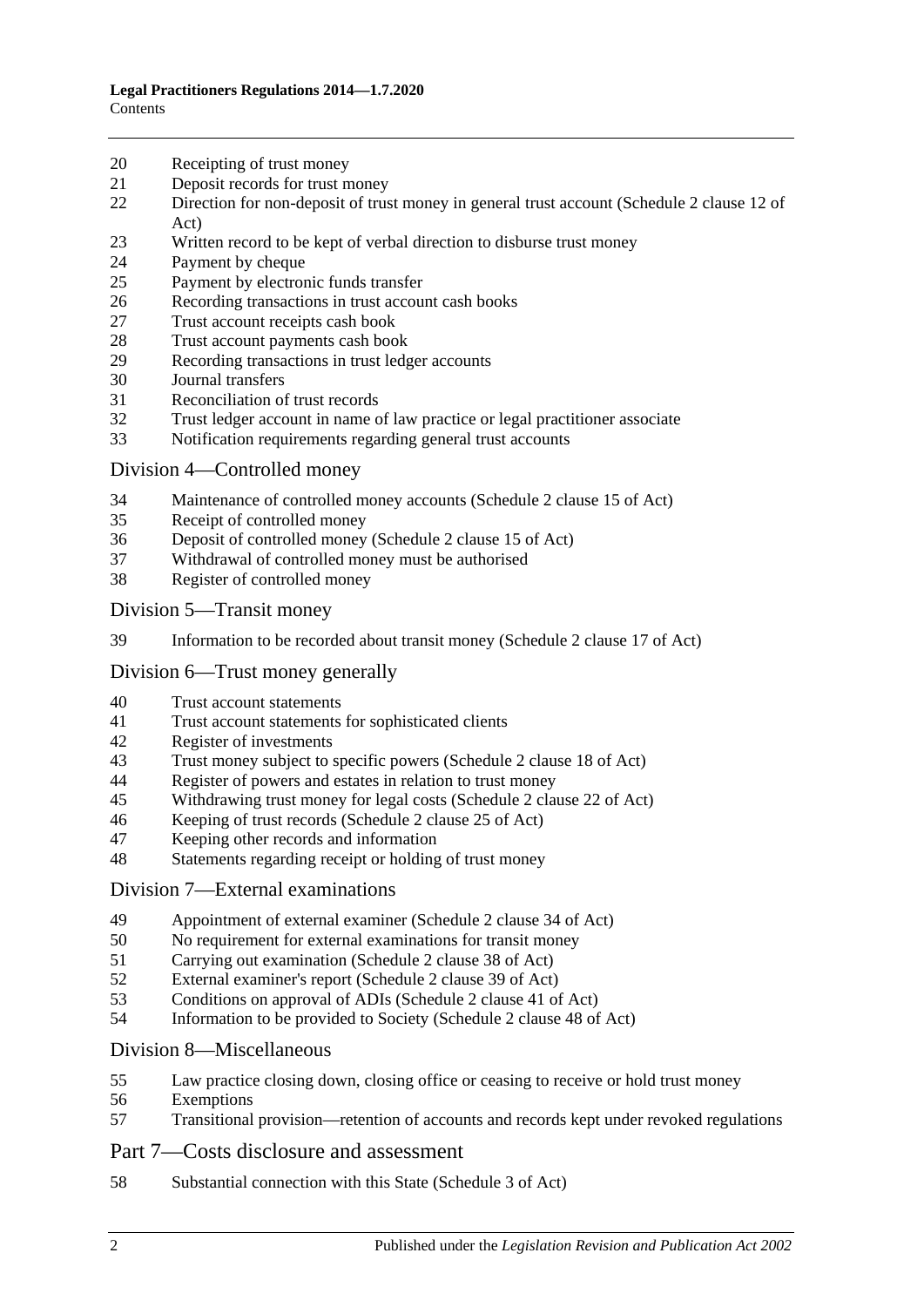- 59 [Disclosure of costs to clients—form \(Schedule](#page-33-3) 3 clause 10 of Act)
- 60 [Exceptions to requirement for disclosure \(Schedule](#page-34-0) 3 clause 13 of Act)
- 61 [Interest on unpaid legal costs \(Schedule](#page-34-1) 3 clause 23 of Act)
- 62 [Costs agreement with associated third party payer \(Schedule](#page-34-2) 3 clause 24)
- 63 [Notification of client's rights—form \(Schedule](#page-34-3) 3 clause 33 of Act)

#### Part [8—Miscellaneous](#page-34-4)

- 65 [Miscellaneous prescribed matters under Act](#page-34-5)
- 67 [Obligation to provide information to Supreme Court](#page-35-0)
- 68 [Offences](#page-35-1)
- 69 [General defence](#page-35-2)

## Part 9—Transitional provisions—*[Legal Practitioners \(Miscellaneous\)](#page-36-0)  [Amendment Act](#page-36-0) 2013*

- 70 [Operation of amendment \(requirement of incorporated legal practice to give notice\)](#page-36-1)
- 71 [Reporting obligations for 2013/2014 financial year](#page-36-2)

Schedule [1—Forms](#page-36-3)

[Legislative history](#page-38-0)

# <span id="page-2-0"></span>**Part 1—Preliminary**

## <span id="page-2-1"></span>**1—Short title**

These regulations may be cited as the *Legal Practitioners Regulations 2014*.

## <span id="page-2-2"></span>**3—Interpretation**

In these regulations—

*Act* means the *[Legal Practitioners Act](http://www.legislation.sa.gov.au/index.aspx?action=legref&type=act&legtitle=Legal%20Practitioners%20Act%201981) 1981*.

# <span id="page-2-3"></span>**Part 2—Notice requirements**

## <span id="page-2-8"></span><span id="page-2-4"></span>**4—Notification of changes to Supreme Court and Law Society**

- <span id="page-2-6"></span>(1) Subject to [subregulation](#page-2-5) (2), a law practice must, within 1 month, give the Supreme Court and the Society notice in writing containing details of any of the following events:
	- (a) establishment of a new place of business by the law practice;
	- (b) closure of a place of business of the law practice;
	- (c) amalgamation of the law practice with another law practice.
- <span id="page-2-7"></span><span id="page-2-5"></span>(2) A law practice that is required to give the Society written notice in accordance with [regulation](#page-5-4) 9 or [regulation](#page-32-3) 55(1) is not required to give notice under [subregulation](#page-2-6)  $(1)(a)$  or  $(b)$ .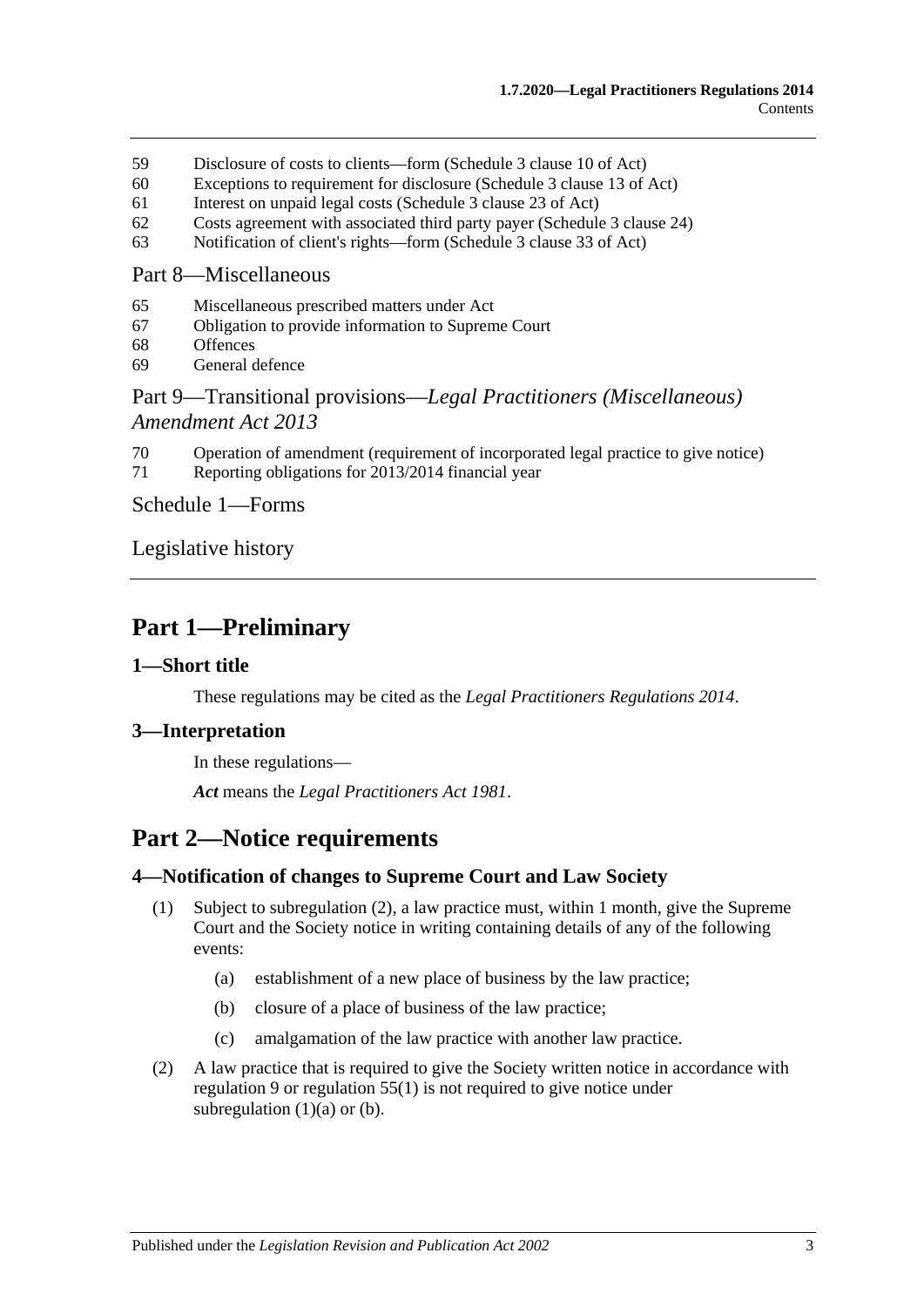- <span id="page-3-2"></span><span id="page-3-1"></span>(3) A legal practitioner must, within 1 month, give the Supreme Court and the Society notice in writing containing details of any of the following events:
	- (a) commencement or recommencement of practice on the part of the practitioner;
	- (b) cessation of practice by the practitioner;
	- (c) entry by the practitioner into partnership with another practitioner;
	- (d) if the practitioner practises in partnership—dissolution of the partnership or the death or retirement of a member of the partnership or addition of a new member.
- (4) For the purposes of [subregulation](#page-3-1) (3)(b), a reference to ceasing to practise includes a reference to ceasing to practise in a way that entitles the practitioner to receive trust money or will involve the receipt of trust money.
- <span id="page-3-3"></span>(5) The legal representative of a practitioner who dies while engaged in practice on his or her own behalf and not in partnership with another practitioner must, within 1 month after the death or 14 days after the grant of probate or letters of administration (whichever is the later), notify the Supreme Court and the Society of the death.
- (6) If the function of receiving notices under [subregulation](#page-2-8) (1), [\(3\)](#page-3-2) or [\(5\)](#page-3-3) is assigned to the Society under section 52A of the Act, the subregulation is to be taken to require that the notices be given only to the Society.

#### **Note—**

The functions of the Supreme Court unde[r subregulations](#page-2-8) (1), [\(3\)](#page-3-2) and [\(5\)](#page-3-3) are assigned by the Court, by rules of court, to the Law Society (see section 52A of the Act and Chapter 17 of the *Supreme Court Civil Rules 2006*).

## <span id="page-3-0"></span>**5—Notification by interstate practitioners establishing South Australian office (section 23D of Act)**

- (1) For the purposes of section 23D(1) of the Act, an interstate legal practitioner who establishes an office in this State must give the notice required under that section within 28 days after establishing the office.
- (2) For the purposes of section  $23D(2)$  of the Act, the notice must contain the following particulars:
	- (a) the practitioner's full name and date of birth;
	- (b) each jurisdiction in which the practitioner currently holds an interstate practising certificate;
	- (c) what conditions or limitations (if any) are imposed on an interstate practising certificate held by the practitioner;
	- (d) the address of the practitioner's place of business in this State;
	- (e) the practitioner's current residential and other business addresses;
	- (f) whether the practitioner will practise in this State as a member of a partnership, as an employee, or as a legal practitioner director, and, if so, the name and business addresses of the firm, employer or incorporated legal practice of which the practitioner is a member, employee or director;
	- (g) whether the practitioner will operate a trust account in this State.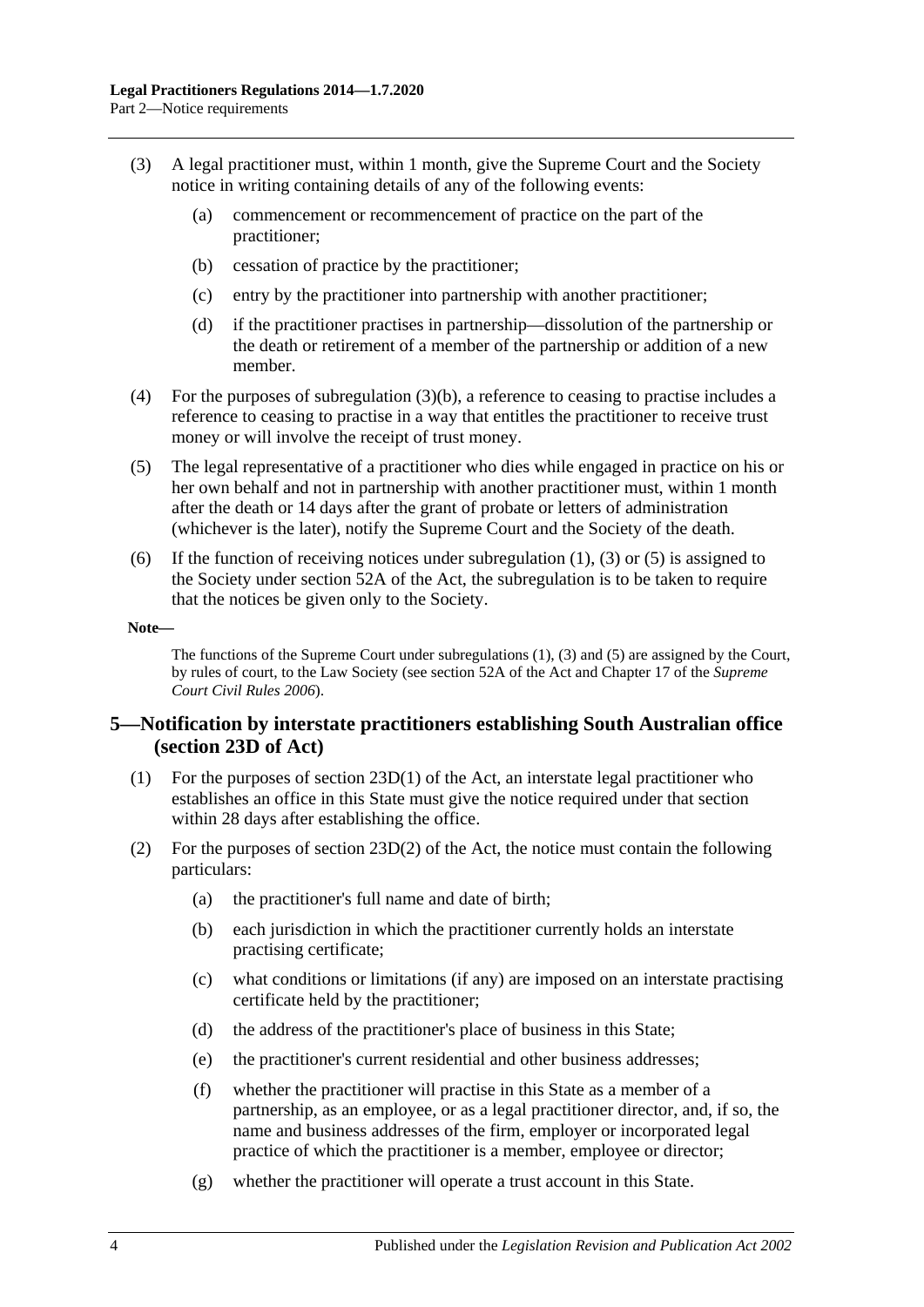# <span id="page-4-0"></span>**Part 3—Register of Disciplinary Action**

### <span id="page-4-1"></span>**6—Register of Disciplinary Action (section 89C of Act)**

- (1) For the purposes of section 89C(3)(e) of the Act, particulars of the date and jurisdiction of the person's first and each later admission to the legal profession are prescribed as particulars to be included in the Register of Disciplinary Action.
- (2) For the purposes of section 89C(7a) of the Act, the Commissioner may cause an entry in the Register of Disciplinary Action to be removed from the Register—
	- (a) if the entry relates to the making of an order by the Supreme Court suspending a legal practitioner's practising certificate and the suspension ceases to operate; or
	- $(h)$  if—
		- (i) the entry relates to information about other disciplinary action, other than an entry where part of the entry relates to prescribed information; and
		- (ii) at least 2 years have expired since—
			- (A) the recording of the entry; or
			- (B) the fulfilment of the order or requirement to which the entry relates,

whichever occurs later.

(3) In this regulation—

*prescribed information* means—

- (a) information about an order removing the name of a legal practitioner from a roll of legal practitioners maintained under this Act or a corresponding law; or
- (b) information about a refusal to issue or renew a legal practitioner's practising certificate; or
- (c) information about an order suspending or cancelling a legal practitioner's practising certificate; or
- <span id="page-4-2"></span>(d) information about an order imposing a condition on a legal practitioner's practising certificate that has not been revoked or fulfilled; or
- (e) without limiting [paragraph](#page-4-2) (d), information about an order—
	- (i) requiring a legal practitioner to undertake training, education or counselling or to be supervised that has not been revoked or fulfilled; or
	- (ii) with respect to the examination of a legal practitioner's files and records by a person approved by the Commissioner at the intervals, and for the period, specified in the order if the period for which the order applies has not expired; or
- (f) information about an order that a legal practitioner pay a fine.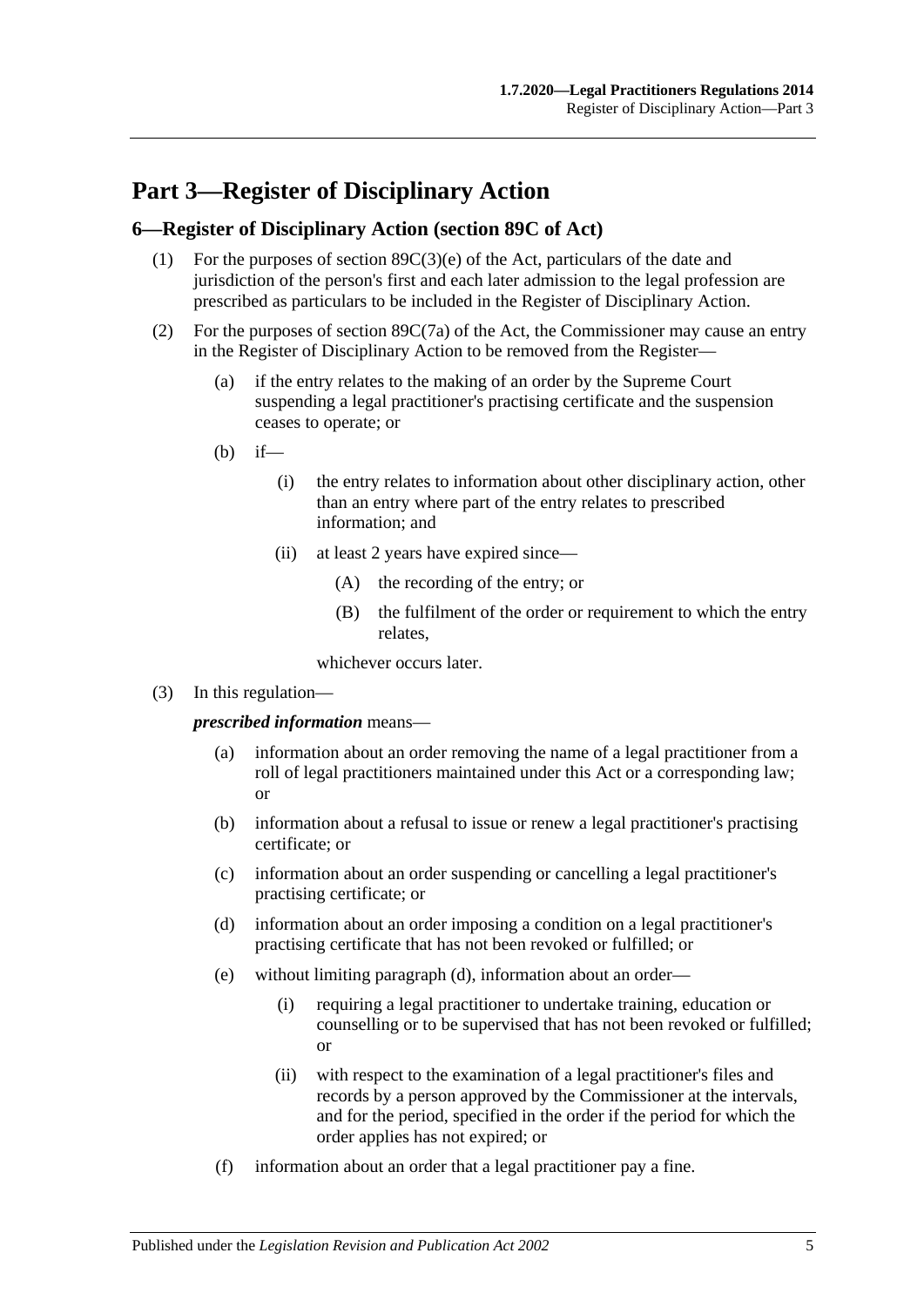# <span id="page-5-0"></span>**Part 4—Professional mentoring agreements**

### <span id="page-5-1"></span>**7—Duties of professional mentor (section 90B of Act)**

- (1) A professional mentor appointed under section 90B of the Act has the following duties:
	- (a) to act in good faith;
	- (b) to maintain confidentiality in his or her dealings with the practitioner, and in particular to maintain confidentiality in respect of the practitioner's practice and the practitioner's dealings with the profession at large;
	- (c) to respect the relationships between the legal practitioner and his or her staff, professional colleagues and clients;
	- (d) to meet with the practitioner as required under the professional mentoring agreement.
- (2) For the purposes of section 90B(3)(c) of the Act, a professional mentor must report on the practitioner and the practitioner's practice as follows:
	- (a) if the professional mentor is appointed under an agreement entered into with the Commissioner—in accordance with agreements made from time to time with the Society;
	- (b) in any other case—as required by the Society.

#### <span id="page-5-2"></span>**8—Fees and expenses of professional mentor (section 90B of Act)**

For the purposes of section 90B(6) of the Act—

- (a) the fees set out in the scale of costs in force under the *Supreme Court Civil Rules 2006*; and
- (b) the expenses reasonably incurred by the professional mentor in the performance of his or her duties imposed by or under the Act,

are payable to the professional mentor by the practitioner or law practice.

# <span id="page-5-3"></span>**Part 5—Incorporated legal practices**

## <span id="page-5-4"></span>**9—Notice of termination of provision of legal services (Schedule 1 clause 7 of Act)**

For the purposes of Schedule 1 clause 7 of the Act, the prescribed period within which a corporation must give a notice under that clause is 14 days after it ceases to engage in legal practice in this jurisdiction.

## <span id="page-5-5"></span>**10—Disqualifications and prohibitions (Schedule 1 clauses 21 and 22 of Act)**

- (1) This regulation applies to—
	- (a) an order made under Schedule 1 clause 21 of the Act disqualifying a corporation from providing legal services in this jurisdiction; or
	- (b) an order made under Schedule 1 clause 22 of the Act disqualifying a person from managing a corporation that is an incorporated legal practice.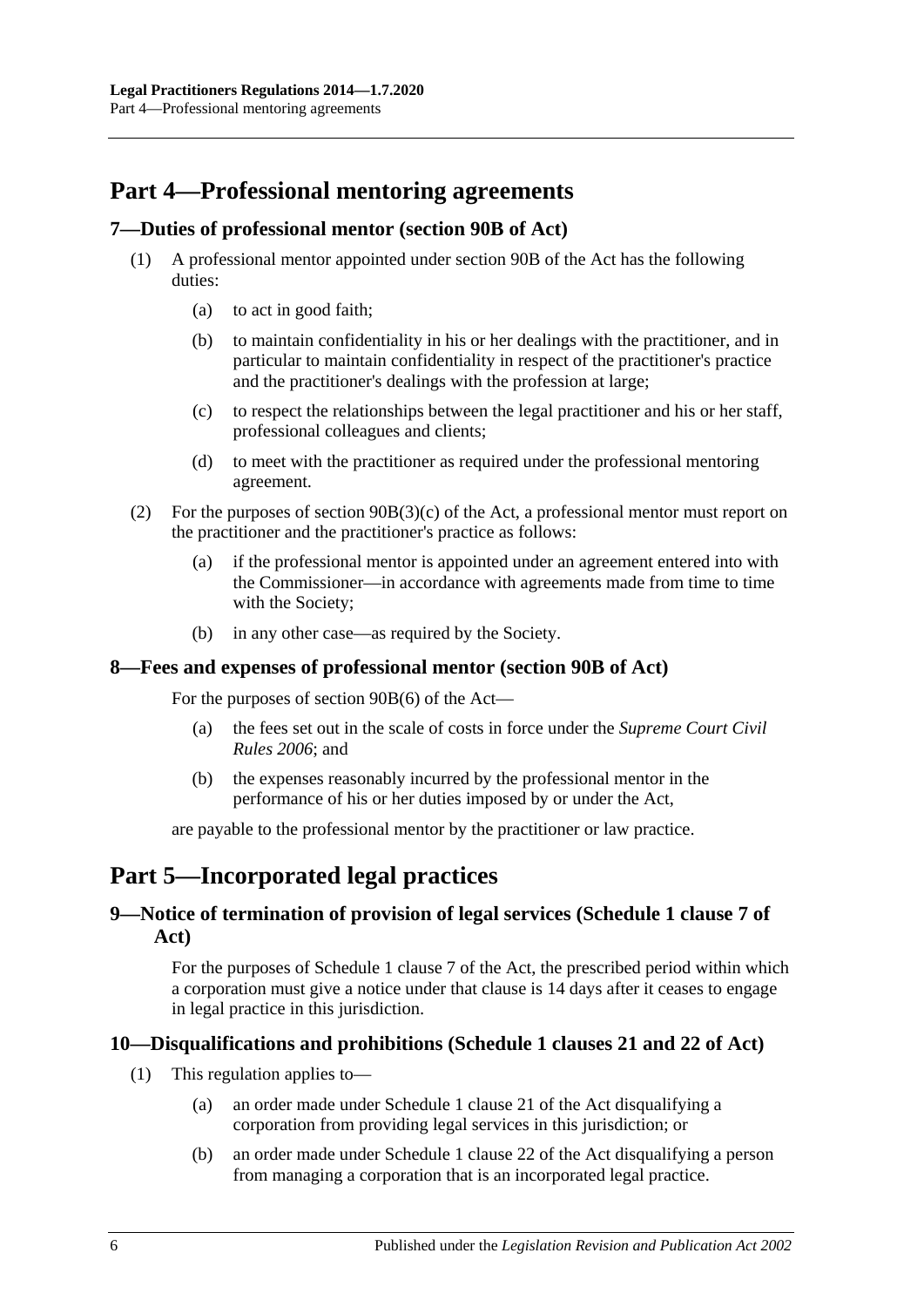- (2) The Regulator, the Attorney-General or the Society or all of them may publicise an order in any manner the Regulator, the Attorney-General or Society thinks fit.
- <span id="page-6-0"></span>(3) The applicant for an order—
	- (a) must, as soon as practicable after the order is made, give written notice of the order to the corresponding authority of every other jurisdiction; and
	- (b) may give written notice of the order to any other regulatory authority of any jurisdiction.
- (4) The notice under [subregulation](#page-6-0) (3) for an order made under Schedule 1 clause 21 of the Act—
	- (a) must state—
		- (i) the corporation's name; and
		- (ii) the Australian Company Number (ACN) of the corporation; and
		- (iii) the office or business address of the corporation, as last known to the applicant for the order; and
		- (iv) the date of the order; and
	- (b) may contain other relevant information; and
	- (c) may be accompanied by a copy or summary of, or extract from, the order.
- (5) The notice under [subregulation](#page-6-0) (3) for an order made under Schedule 1 clause 22 of the Act—
	- (a) must state—
		- (i) the person's name; and
		- (ii) the person's address, as last known to the applicant for the order; and
		- (iii) the date of the order; and
	- (b) may contain other relevant information; and
	- (c) may be accompanied by a copy or summary of, or extract from, the order.
- (6) No liability is incurred by a protected person in respect of anything done or omitted to be done in good faith for the purpose of this regulation.
- (7) In this regulation—

*protected person* means—

- (a) the State; or
- (b) the Regulator; or
- (c) the Society; or
- (d) a person responsible for keeping the whole or any part of a register or any similar record in or by which an order is publicised; or
- (e) an Internet service provider or Internet content host; or
- (f) a person acting at the direction of the State or of any person or body referred to in this definition.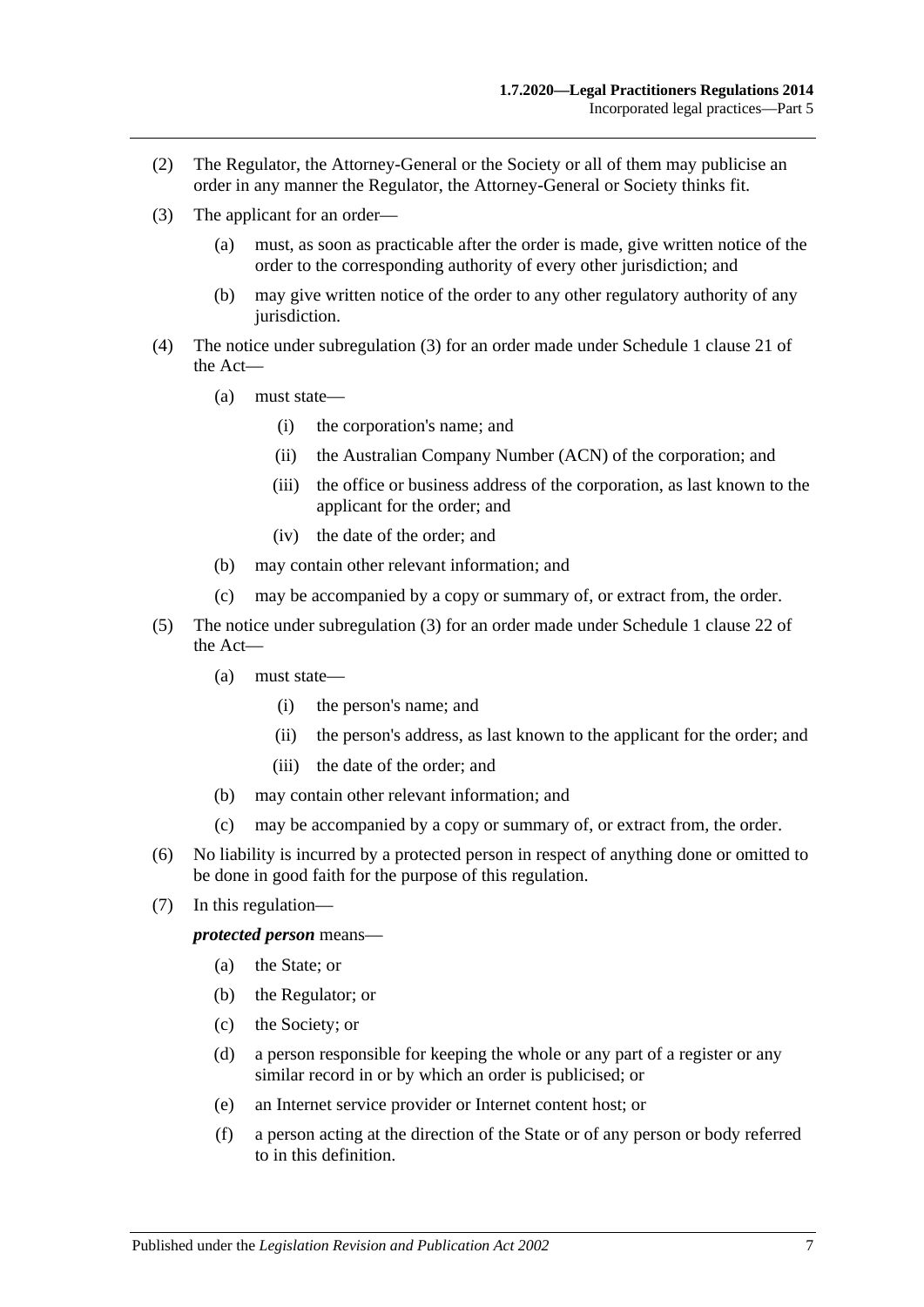# <span id="page-7-0"></span>**Part 5A—Practice of foreign law**

#### <span id="page-7-1"></span>**11—Prescribed dispute resolution**

- (1) For the purposes of Schedule 1A clause  $6(1)(b)$  of the Act, an arbitration proceeding is prescribed if, in the proceeding—
	- (a) the arbitrator is not required to apply the rules of evidence; and
	- (b) knowledge of Australian law is not essential.
- (2) For the purposes of Schedule 1A clause  $6(1)(d)$  of the Act, all forms of dispute resolution, other than restricted dispute resolution, are prescribed.
- (3) In this regulation—

*restricted dispute resolution* means dispute resolution in which participation is restricted to a stated class of persons, that does not include Australian-registered foreign lawyers, under—

- (a) the provisions of other legislation applying to the dispute resolution; or
- (b) the requirements of a body responsible for the dispute resolution; or
- (c) the provisions of a contract that provides for the dispute resolution.

#### <span id="page-7-2"></span>**11A—Fidelity Fund**

Pursuant to Schedule 1A clause 15 of the Act, Part 4 Division 3 and Part 5 of the Act apply to Australian-registered foreign lawyers, and in so applying, apply with the following prescribed modifications:

(a) section  $57(3)$  applies as if the following were inserted after paragraph (f):

and

- (g) 90% of the fee for the grant or renewal of registration of an Australian-registered foreign lawyer.
- (b) section 60(4) applies as if the following were inserted after paragraph (b):

or

(c) in respect of a fiduciary or professional default by an Australian-registered foreign lawyer.

# <span id="page-7-4"></span><span id="page-7-3"></span>**Part 6—Trust money and trust accounts**

## **Division 1—Preliminary**

## <span id="page-7-5"></span>**12—Definitions**

In this Part—

**BSB number** (Bank State Branch number) means the number assigned to identify a particular branch of a particular ADI;

*business day* means a day other than a Saturday, a Sunday or a public holiday;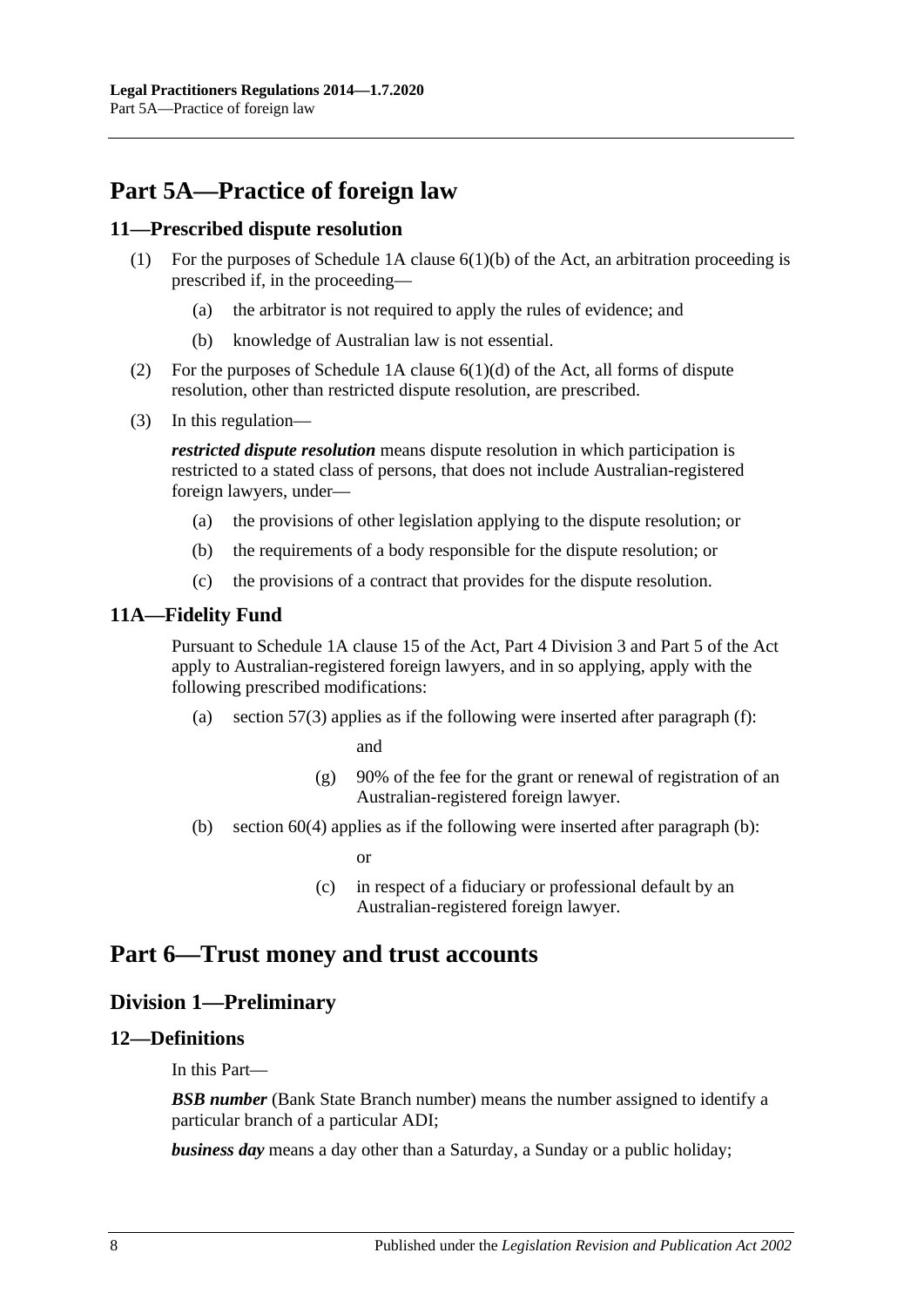*matter description* means a brief phrase or expression assigned by a law practice to describe a matter;

*matter reference* means a number or other reference assigned by a law practice to identify a matter;

*named month* means one of the 12 named months of the year starting with January;

*trust money* means trust money to which this Part applies, in accordance with [regulation](#page-8-0) 13.

#### <span id="page-8-0"></span>**13—Operation of Part**

This Part has effect for the purposes of Schedule 2 of the Act, and accordingly applies to a law practice in respect of—

- (a) trust money received by the practice in this jurisdiction, unless the practice has an office in 1 or more other jurisdictions but not in this jurisdiction; and
- (b) trust money received by the practice in another jurisdiction, if the practice has an office in this jurisdiction but in no other jurisdiction; and
- (c) trust money received by the practice in another jurisdiction, if the practice has an office in—
	- (i) this jurisdiction; and
	- (ii) 1 or more other jurisdictions but not in the jurisdiction in which the money was received,

unless the money is dealt with in accordance with the corresponding law of a jurisdiction in which the practice has an office.

## <span id="page-8-1"></span>**Division 2—Computerised accounting systems**

## <span id="page-8-2"></span>**14—Application of Division**

This Division applies if a law practice maintains trust records (including records relating to controlled money) by means of a computerised accounting system.

## <span id="page-8-6"></span><span id="page-8-3"></span>**15—Copies of trust records to be printed**

- <span id="page-8-5"></span><span id="page-8-4"></span>(1) The law practice must print a paper copy of trust records as follows:
	- (a) trust account receipts and payments cash books are to be printed monthly as at the end of each named month, unless a copy of the books as at the end of the named month is kept in electronic form that is readable or reportable on demand;
	- (b) reconciliation statements prepared under [regulation](#page-19-0) 31 are to be printed as at the end of each named month;
	- (c) lists of trust account ledgers and their balances are to be printed monthly as at the end of each named month;
	- (d) lists of controlled money accounts and their balances are to be printed monthly as at the end of each named month;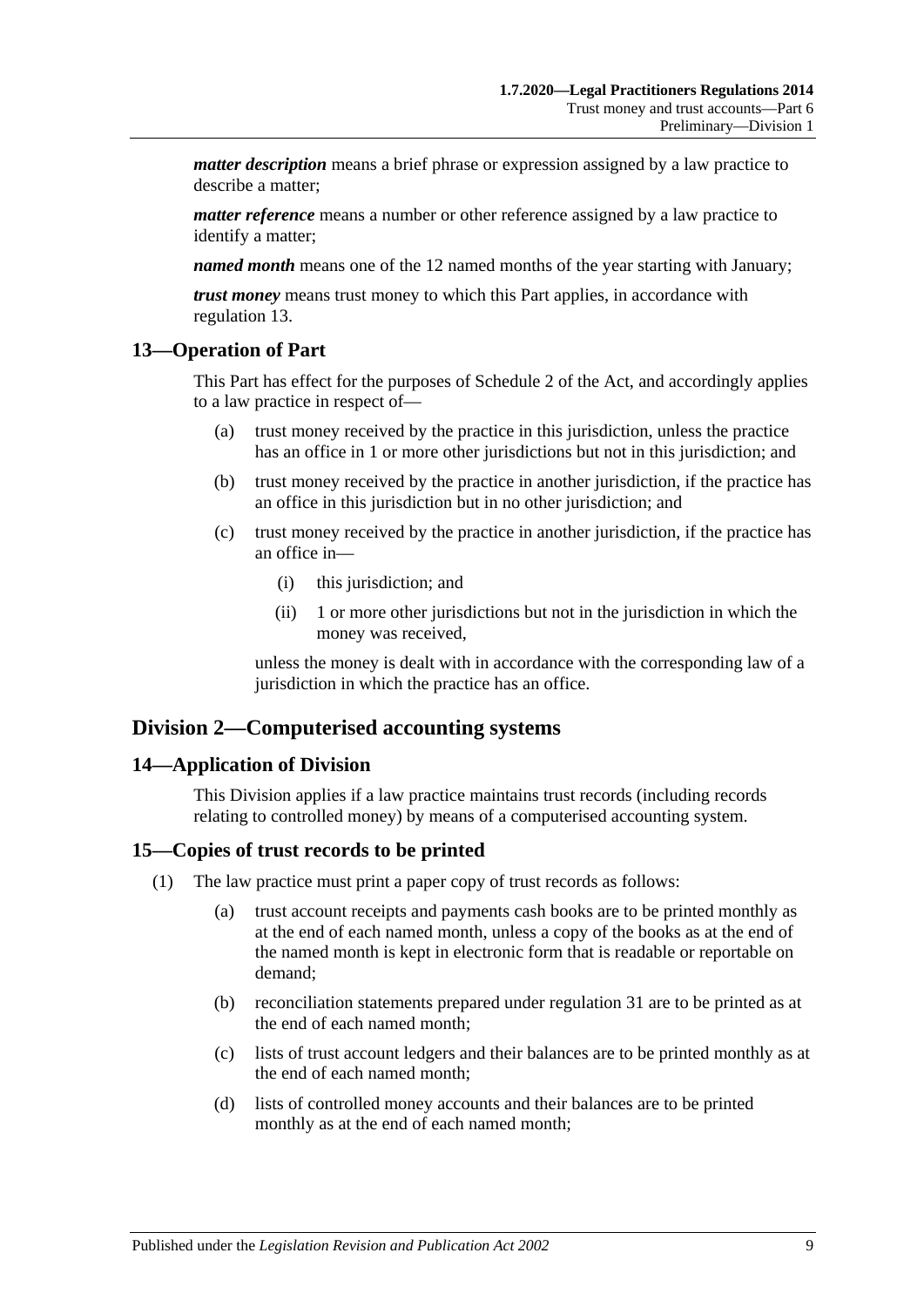- (e) trust ledger accounts, the register of controlled money and the trust account transfer journal are to be printed before they are archived or deleted from the system;
- (f) trust ledger account and controlled money account details are to be printed on request by and provided to an investigator (within the meaning of Schedule 2 clause 1 of the Act).
- (2) The trust records printed monthly as at the end of a named month under [subregulation](#page-8-4)  $(1)(a)$  to  $(d)$  must be printed within 15 business days after the named month.
- (3) The paper copies printed under [subregulation](#page-8-6) (1) are to be kept by the law practice, except where they are printed on request under that subregulation.
- (4) The electronic copy of the trust account cash books under [subregulation](#page-8-4) (1)(a) is to be kept by the law practice.

## <span id="page-9-0"></span>**16—Chronological record of information to be made**

- (1) The law practice must maintain a record, compiled in chronological sequence, of the creation, amendment or deletion of information in its computerised accounting system in relation to the following:
	- (a) client name;
	- (b) client address;
	- (c) matter reference;
	- (d) matter description;
	- (e) ledger account number or other descriptor.
- (2) The record is to be kept by the law practice.

## <span id="page-9-1"></span>**17—Requirements regarding computer accounting systems**

- (1) The law practice must ensure that its computerised accounting system is not capable of accepting, in respect of a trust ledger account, the entry of a transaction resulting in a debit balance to the account, unless a contemporaneous record of the transaction is made in a manner that enables the production in a permanent form, on demand, of a separate chronological report of all occurrences of that kind.
- (2) The law practice must ensure that the system is not capable of deleting a trust ledger account unless—
	- (a) the balance of the account is 0 and all outstanding cheques have been presented; and
	- (b) when the account is deleted, a copy of the account is kept in a permanent form.
- (3) The law practice must ensure that any entry in a record produced in a permanent form appears in chronological sequence.
- (4) The law practice must ensure that each page of each printed record is numbered sequentially or is printed in such a way that no page can be extracted.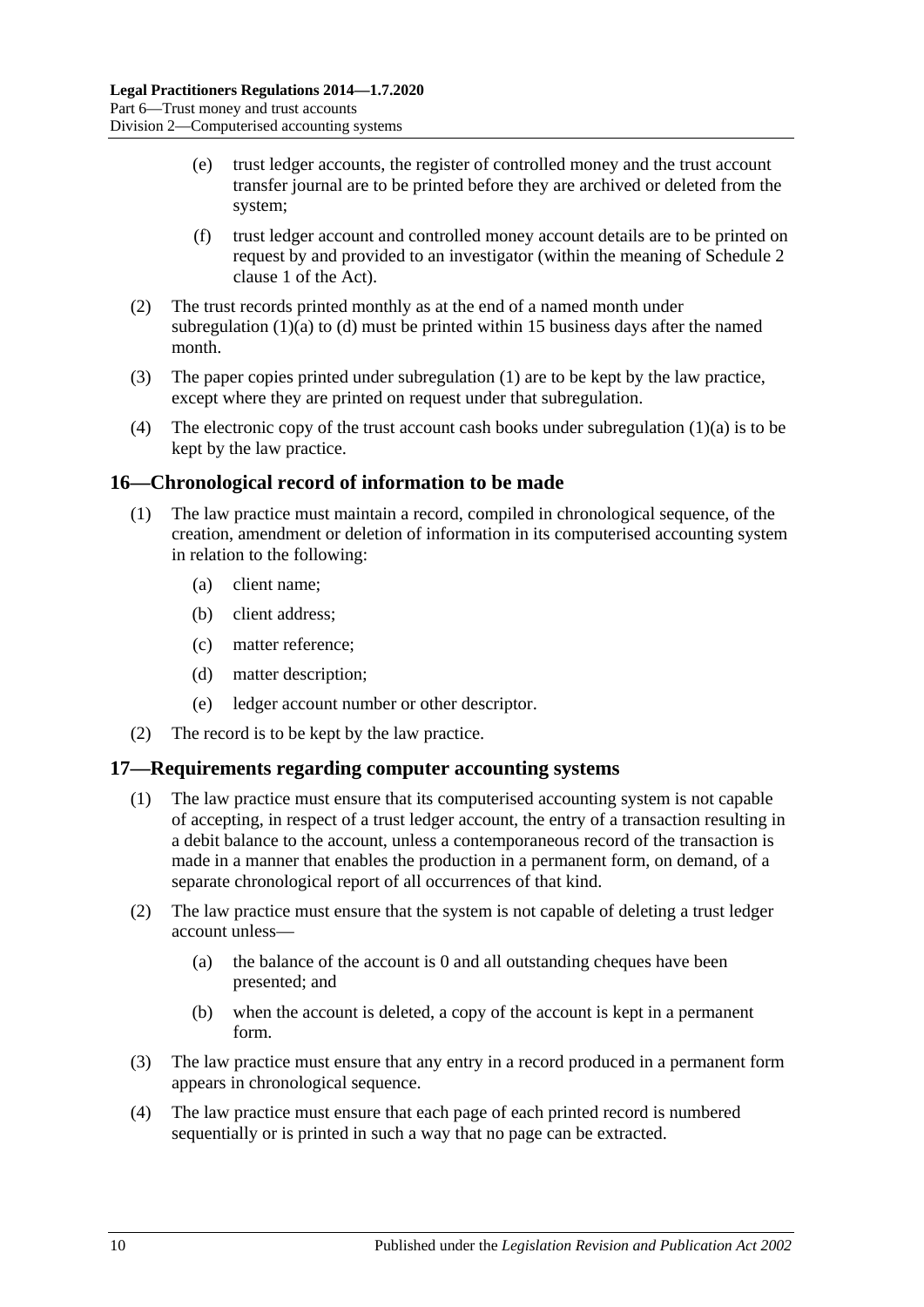- (5) The law practice must ensure that its computerised accounting system is not capable of amending the particulars of a transaction already recorded otherwise than by a transaction separately recorded that makes the amendment.
- (6) The law practice must ensure that its computerised accounting system requires input in every field of a data entry screen intended to receive information required by this Part to be included in trust records.

## <span id="page-10-0"></span>**18—Back-ups**

The law practice must ensure that—

- (a) a back-up copy of all records required by this Part is made not less frequently than once each month; and
- (b) each back-up copy is kept by the law practice; and
- (c) a complete set of back-up copies is kept in a separate location so that any incident that may adversely affect the records would not also affect the back-up copy.

## <span id="page-10-1"></span>**Division 3—General trust accounts**

## <span id="page-10-2"></span>**19—Establishment of general trust account**

- (1) A law practice may at any time establish a general trust account that satisfies the requirements of this regulation, but must, as soon as practicable after receiving trust money that is required to be paid into a general trust account, establish a general trust account that satisfies those requirements if the practice does not already have such a general trust account.
- <span id="page-10-4"></span>(2) A general trust account satisfies the requirements of this regulation if—
	- (a) the account is established in this jurisdiction, before or after the commencement of this regulation, with an approved ADI (within the meaning of Schedule 2 of the Act); and
	- (b) the account is and is to be maintained in this jurisdiction; and
	- (c) the name of the account includes—
		- (i) the name of the law practice or the business name under which the law practice engages in legal practice; and
		- (ii) the expression "law practice trust account" or "law practice trust  $a/c$ "; and
	- (d) the account is of a kind that is for the time being approved by the Society.
- <span id="page-10-5"></span>(3) [Subregulation](#page-10-4) (2)(c) does not apply to an account established in this jurisdiction before the commencement of this regulation.
- (4) [Subregulation](#page-10-5)  $(2)(c)(ii)$  does not require the repetition of the words "law practice" if those words form part of the name or business name of the law practice.

## <span id="page-10-3"></span>**20—Receipting of trust money**

(1) This regulation applies if a law practice receives trust money that is required to be paid into a general trust account.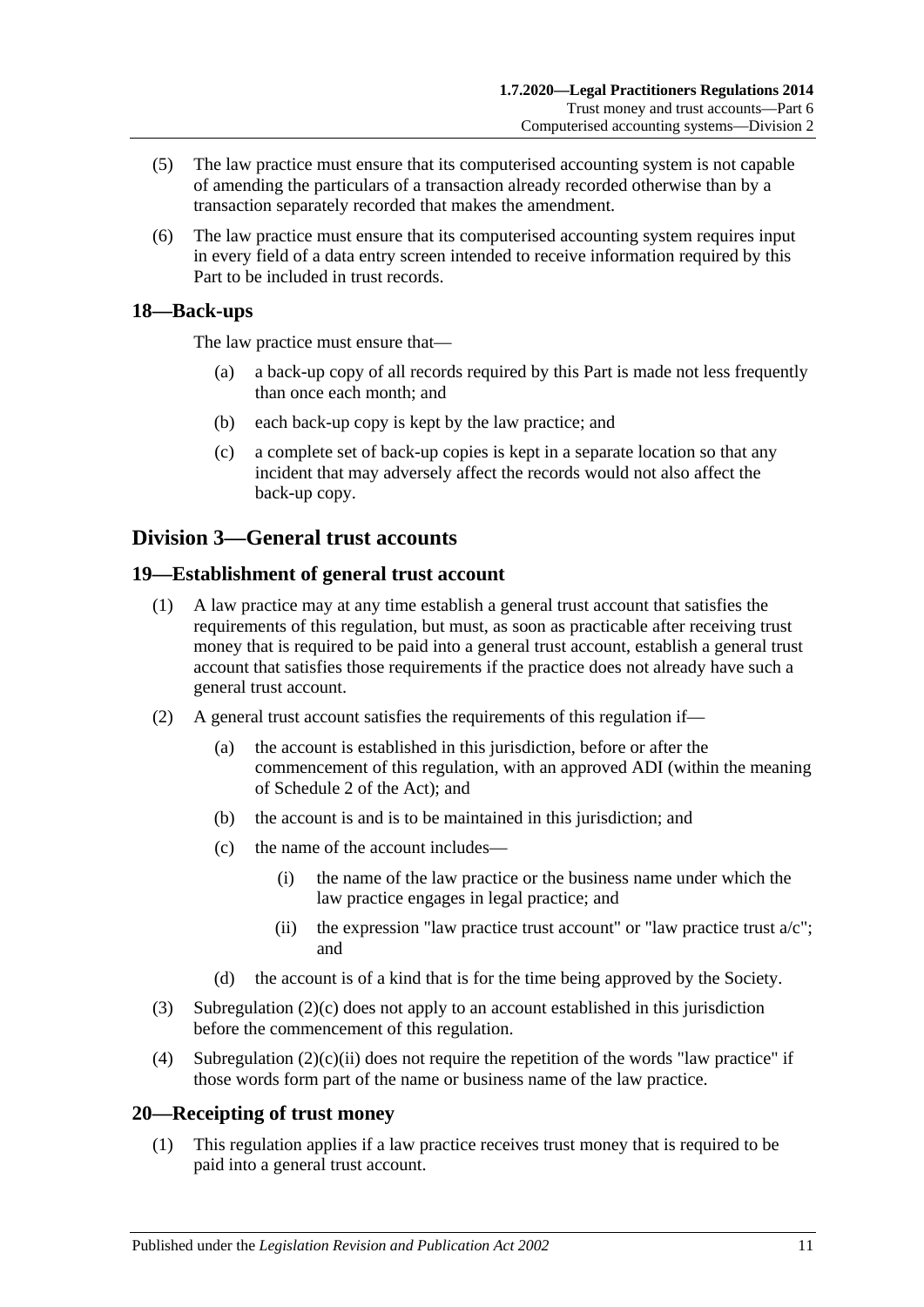- (2) After receiving the trust money, the law practice must make out a receipt.
- <span id="page-11-1"></span>(3) The receipt must be made out as soon as practicable—
	- (a) after the trust money is received, except as provided by [paragraph](#page-11-1) (b); or
	- (b) in the case of trust money received by direct deposit—after the law practice receives or accesses notice or confirmation (in written or electronic form) of the deposit from the ADI concerned.
- <span id="page-11-2"></span>(4) The receipt, containing the required particulars, must be made out in duplicate, whether by way of making a carbon copy or otherwise, unless at the time the receipt is made out those particulars are recorded by computer program in the trust account receipts cash book.
- (5) For the purposes of [subregulation](#page-11-2) (4), the *required particulars* are as follows:
	- (a) the date the receipt is made out and, if different, the date of receipt of the money;
	- (b) the amount of money received;
	- (c) the form in which the money was received;
	- (d) the name of the person from whom the money was received;
	- (e) details clearly identifying the name of the client in respect of whom the money was received and the matter description and matter reference;
	- (f) particulars sufficient to identify the purpose for which the money was received;
	- (g) the name of the law practice, or the business name under which the law practice engages in legal practice, and the expression "trust account" or "trust a/c";
	- (h) the name of the person who made out the receipt;
	- (i) the number of the receipt.
- (6) The original receipt is to be delivered, on request, to the person from whom the trust money was received.
- (7) Receipts must be consecutively numbered and issued in consecutive sequence.
- (8) If a receipt is cancelled or not delivered, the original receipt must be kept.

#### <span id="page-11-0"></span>**21—Deposit records for trust money**

- (1) This regulation applies if a law practice receives trust money that is required to be paid into a general trust account and the money is not paid into a general trust account by direct deposit.
- (2) A deposit record must be produced to the approved ADI at the time the deposit is made.
- (3) The following particulars must be recorded on the deposit record:
	- (a) the date of the deposit;
	- (b) the amount of the deposit;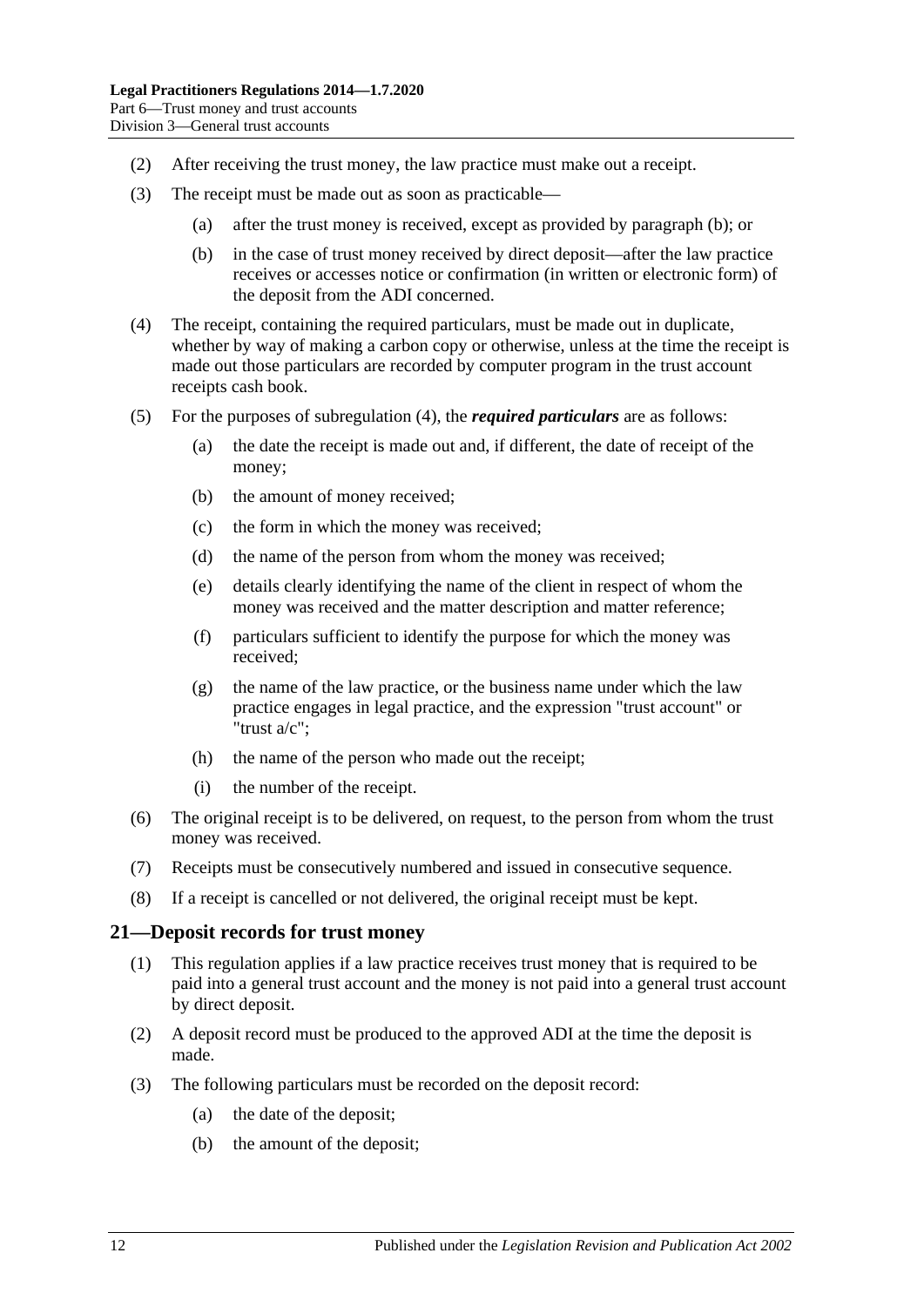- (c) whether the deposit consists of cheques, notes or coins (and the amount of each);
- (d) for each cheque—
	- (i) the name of the drawer of the cheque; and
	- (ii) the name and branch (or BSB number) of the ADI on which the cheque is drawn; and
	- (iii) the amount of the cheque.
- (4) The deposit record must be made out in duplicate, whether by way of making a carbon copy or otherwise.
- (5) The duplicate deposit record must be kept for each deposit to the general trust account and must be kept in a deposit book or be otherwise securely filed in the order in which the deposits were made.

## <span id="page-12-0"></span>**22—Direction for non-deposit of trust money in general trust account (Schedule 2 clause 12 of Act)**

For the purposes of Schedule 2 clause 12(3) of the Act, the prescribed period for which a written direction referred to in Schedule 2 clause  $12(1)(a)$  of the Act is to be kept is 7 years after finalisation of the matter to which the direction relates.

## <span id="page-12-1"></span>**23—Written record to be kept of verbal direction to disburse trust money**

If the person on whose behalf trust money is held gives a verbal direction for the money to be disbursed, a contemporaneous written record of the direction must be made by the law practice setting out the date and time that the direction was given and the purpose of the disbursement.

#### <span id="page-12-2"></span>**24—Payment by cheque**

- (1) This regulation applies to the withdrawal of trust money from a general trust account of a law practice by cheque.
- <span id="page-12-5"></span>(2) A cheque—
	- (a) must be made payable to or to the order of a specified person or persons and not to bearer or cash; and
	- (b) must be crossed "not negotiable"; and
	- (c) must include—
		- (i) the name of the law practice or the business name under which the law practice engages in legal practice; and
		- (ii) the expression "law practice trust account" or "law practice trust  $a/c$ ".
- <span id="page-12-6"></span><span id="page-12-4"></span><span id="page-12-3"></span>(3) A cheque must be signed—
	- (a) by an authorised principal of the law practice; or
	- (b) if a principal referred to in [paragraph](#page-12-3) (a) is not available—
		- (i) by an authorised legal practitioner associate; or
		- (ii) by an authorised legal practitioner who holds a practising certificate that does not prohibit the receipt of trust money; or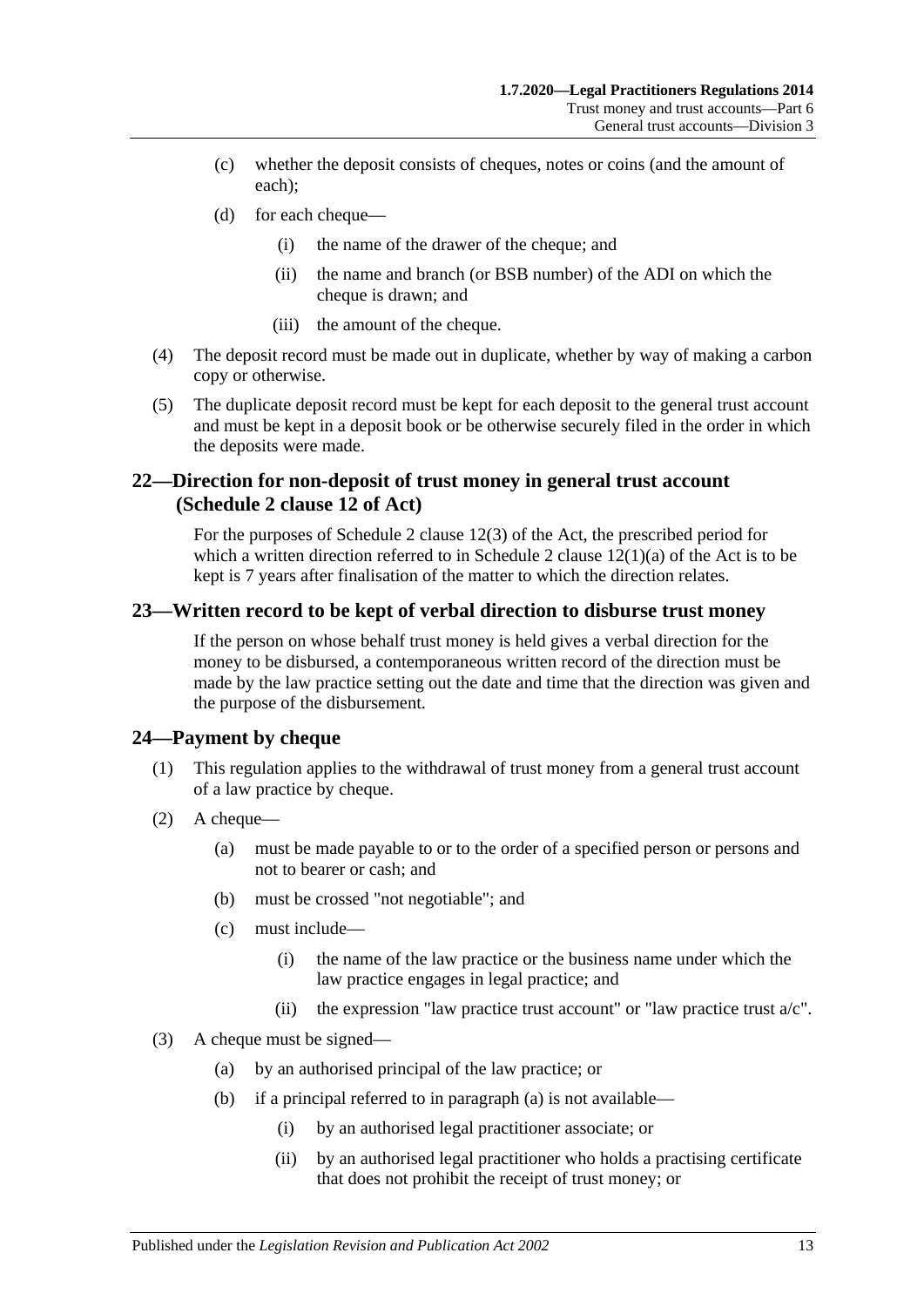- (iii) by 2 or more authorised associates jointly.
- <span id="page-13-0"></span>(4) A person referred to in [subregulation](#page-12-4) (3) must not sign a cheque unless—
	- (a) he or she has seen a written direction, given by the person on whose behalf the trust money is held, authorising the disbursement; or
	- (b) if the money is being disbursed in accordance with a verbal direction given by the person on whose behalf the trust money is held—he or she has made a contemporaneous written record of the direction or seen a contemporaneous written record of the direction made by the person to whom the direction was given.
- (5) [Subregulation](#page-13-0) (4) does not apply if the trust money is disbursed in accordance with an order of a court or as otherwise authorised by law.
- <span id="page-13-1"></span>(6) A written record of the required particulars (which may be in the form of a cheque butt) must be kept of each payment made by cheque, whether by way of making a carbon copy or otherwise, unless at the time the cheque is issued those particulars are recorded by computer program in the trust account payments cash book.
- <span id="page-13-2"></span>(7) If at the time the cheque is issued the required particulars are recorded by computer program in the trust account payments cash book, a written record must be kept that is sufficient to enable the accuracy of the particulars recorded by the computer program to be verified.
- (8) For the purposes of [subregulations](#page-13-1) (6) and [\(7\),](#page-13-2) the *required particulars* are as follows:
	- (a) the date and number of the cheque;
	- (b) the amount ordered to be paid by the cheque;
	- (c) the name of the person to whom the payment is to be made or, in the case of a cheque made payable to an ADI, the name of the ADI and the name of the person receiving the benefit of the payment;
	- (d) details clearly identifying the name of the person on whose behalf the payment was made and the matter reference;
	- (e) details clearly identifying the ledger account to be debited;
	- (f) particulars sufficient to identify the purpose for which the payment was made;
	- (g) the name of the person or persons effecting, directing or authorising the payment.
- (9) Written records relating to payments by cheque (including cheque requisitions) must be kept in the order in which the cheques were issued.
- (10) [Subregulation](#page-12-5) (2)(c) does not apply to an account established in this jurisdiction before the commencement of this regulation.
- (11) [Subregulation](#page-12-6)  $(2)(c)(ii)$  does not require the repetition of the words "law practice" if those words form part of the name or business name of the law practice.
- (12) In this regulation—

*associate* means an associate of the law practice;

*authorised* means authorised by the law practice to sign cheques drawn on the general trust account.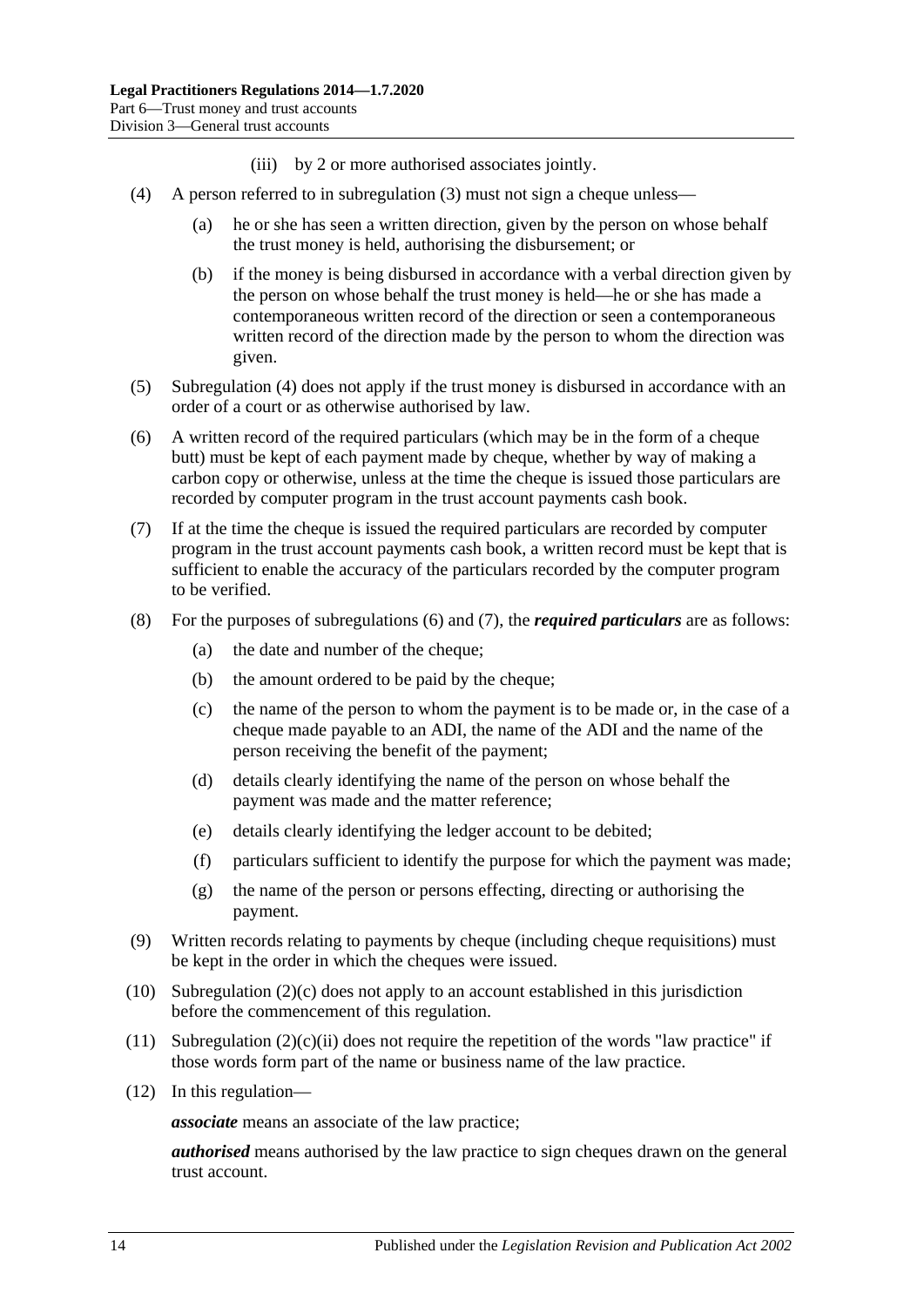### <span id="page-14-0"></span>**25—Payment by electronic funds transfer**

- (1) This regulation applies to the withdrawal of trust money from a general trust account of a law practice by electronic funds transfer.
- <span id="page-14-1"></span>(2) An electronic funds transfer must be effected by, under the direction of or with the authority of—
	- (a) an authorised principal of the law practice; or
	- (b) if a principal referred to in [paragraph](#page-14-1) (a) is not available—
		- (i) an authorised legal practitioner associate; or
		- (ii) an authorised legal practitioner who holds a practising certificate that does not prohibit the receipt of trust money; or
		- (iii) 2 or more authorised associates jointly.
- <span id="page-14-2"></span>(3) A person referred to in [subregulation](#page-12-4) (3) must not effect, direct or authorise an electronic funds transfer unless—
	- (a) he or she has seen a written direction, given by the person on whose behalf the trust money is held, authorising the disbursement; or
	- (b) if the money is being disbursed in accordance with a verbal direction given by the person on whose behalf the trust money is held—he or she has made a contemporaneous written record of the direction or seen a contemporaneous written record of the direction made by the person to whom the direction was given.
- (4) [Subregulation](#page-14-2) (3) does not apply if the trust money is disbursed in accordance with an order of a court or as otherwise authorised by law.
- <span id="page-14-3"></span>(5) A written record of the required particulars must be kept of each payment unless at the time the electronic funds transfer is effected those particulars are recorded by computer program in the trust account payments cash book.
- <span id="page-14-4"></span>(6) If at the time the electronic funds transfer is effected the required particulars are recorded by computer program in the trust account payments cash book, a written record must be kept that is sufficient to enable the accuracy of the particulars recorded by the computer program to be verified.
- (7) For the purposes of [subregulations](#page-14-3) (5) and [\(6\),](#page-14-4) the *required particulars* are as follows:
	- (a) the date and number of the transaction;
	- (b) the amount transferred;
	- (c) the name and number of the account to which the amount was transferred and relevant BSB number;
	- (d) the name of the person to whom the payment was made or, in the case of a payment to an ADI, the name or BSB number of the ADI and the name of the person receiving the benefit of the payment;
	- (e) details clearly identifying the name of the person on whose behalf the payment was made and the matter reference;
	- (f) details clearly identifying the ledger account to be debited;
	- (g) particulars sufficient to identify the purpose for which the payment was made;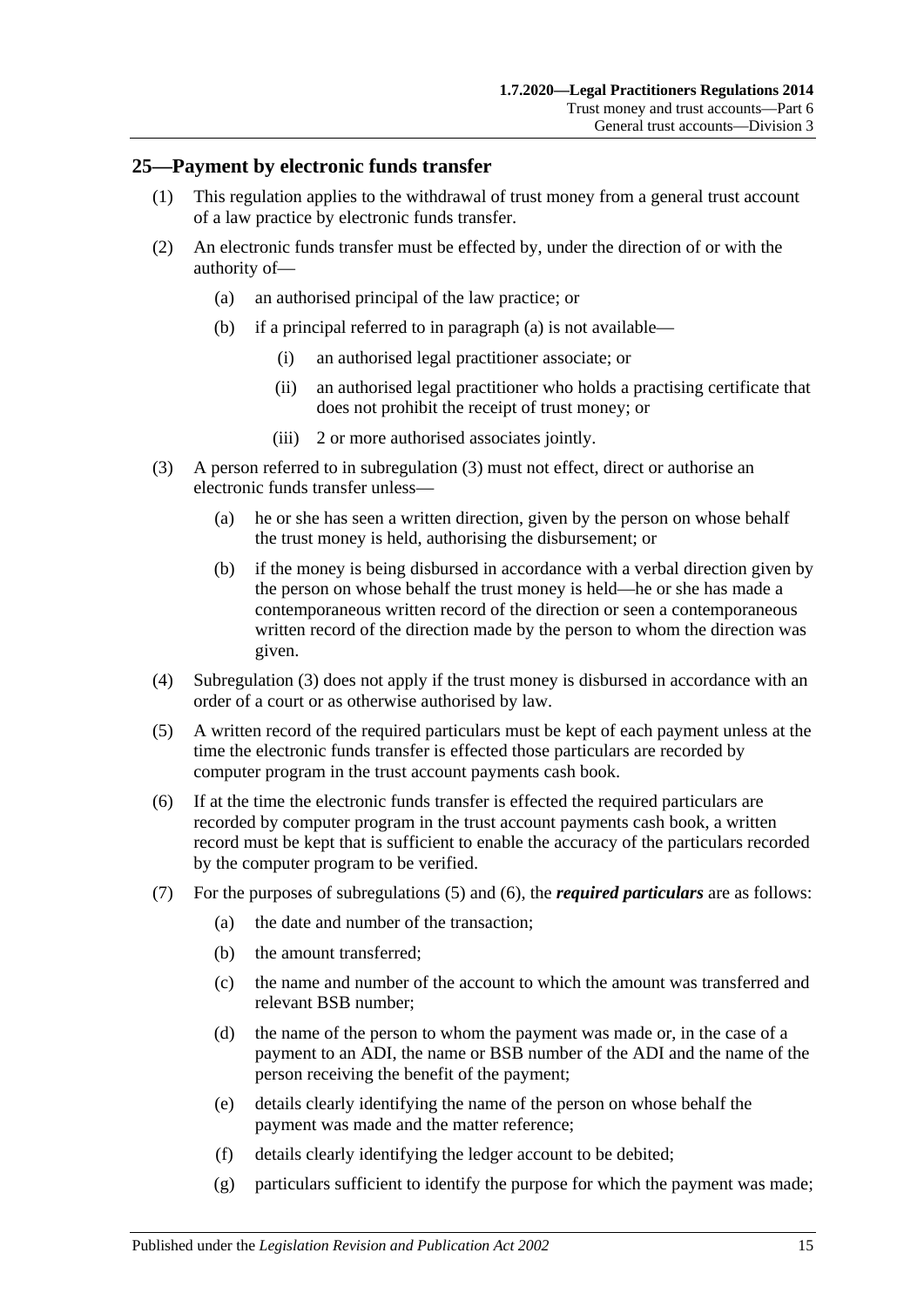- (h) the name of the person or persons effecting, directing or authorising the payment.
- (8) Any written confirmation that an electronic funds transfer has been made must be retained by the law practice.
- (9) Written records relating to payments by electronic funds transfer (including transfer requisitions) must be kept in the order in which the transfers were effected.
- (10) In this regulation—

*associate* means an associate of the law practice;

*authorised* means authorised by the law practice to effect, direct or give authority for an electronic funds transfer from the general trust account.

#### <span id="page-15-0"></span>**26—Recording transactions in trust account cash books**

A law practice that maintains a general trust account must keep the following trust account cash books:

- (a) a trust account receipts cash book in accordance with [regulation](#page-15-1) 27;
- (b) a trust account payments cash book in accordance with [regulation](#page-16-0) 28.

## <span id="page-15-1"></span>**27—Trust account receipts cash book**

- (1) The following particulars must be recorded in a law practice's trust account receipts cash book in respect of each receipt of trust money:
	- (a) the date a receipt was made out for the money and, if different, the date of receipt of the money;
	- (b) the receipt number;
	- (c) the amount of money received;
	- (d) the form in which the money was received;
	- (e) the name of the person from whom the money was received;
	- (f) details clearly identifying the name of the client in respect of whom the money was received and the matter description and matter reference;
	- (g) particulars sufficient to identify the purpose for which the money was received;
	- (h) details clearly identifying the ledger account to be credited.
- (2) The date and amount of each deposit in the general trust account must be recorded in the trust account receipts cash book.
- (3) The particulars in respect of receipts must be recorded in the order in which the receipts are made out.
- (4) The particulars in respect of a receipt must be recorded within 5 business days counting from and including the day the receipt was made out.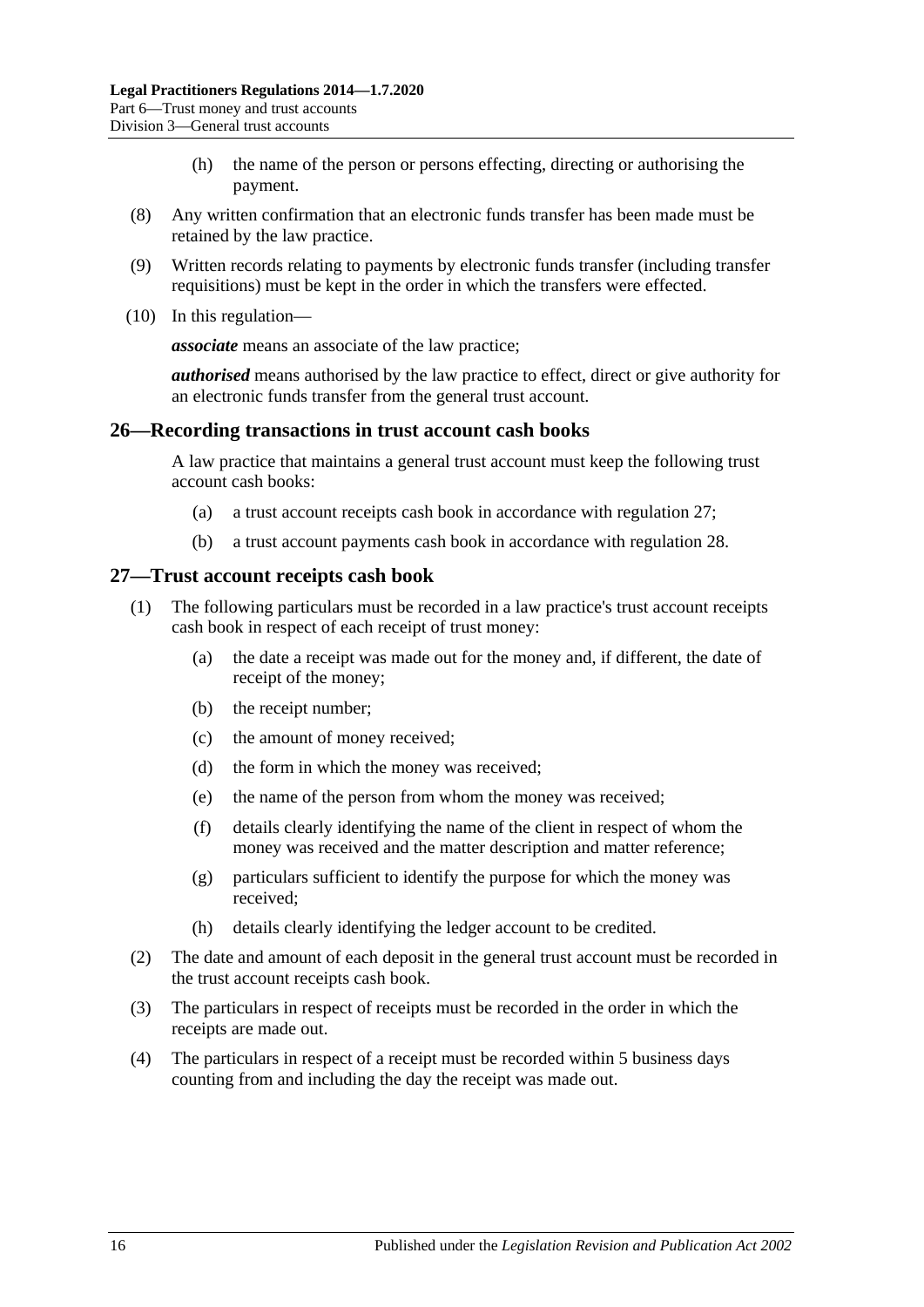#### <span id="page-16-0"></span>**28—Trust account payments cash book**

- (1) The following particulars must be recorded in a law practice's trust account payments cash book in respect of each payment of trust money by cheque:
	- (a) the date and number of the cheque;
	- (b) the amount ordered to be paid by the cheque;
	- (c) the name of the person to whom the payment is to be made or, in the case of a cheque made payable to an ADI, the name or BSB number of the ADI and the name of the person receiving the benefit of the payment;
	- (d) details clearly identifying the name of the person on whose behalf the payment was made and the matter reference;
	- (e) details clearly identifying the ledger account to be debited;
	- (f) particulars sufficient to identify the purpose for which the payment was made.
- (2) The following particulars must be recorded in a law practice's trust accounts payments cash book in respect of each payment of trust money by electronic funds transfer:
	- (a) the date and number of the transaction;
	- (b) the amount transferred;
	- (c) the name and number of the account to which the amount was transferred and the relevant BSB number;
	- (d) the name of the person to whom the payment was made or, in the case of a payment to an ADI, the name or BSB number of the ADI and the name of the person receiving the benefit of the payment;
	- (e) details clearly identifying the name of the person on whose behalf the payment was made and the matter reference;
	- (f) details clearly identifying the ledger account to be debited;
	- (g) particulars sufficient to identify the purpose for which the payment was made.
- (3) The particulars in respect of payments must be recorded in the order in which the payments are made.
- (4) The particulars in respect of a payment must be recorded within 5 business days counting from and including the day the payment was made.

#### <span id="page-16-1"></span>**29—Recording transactions in trust ledger accounts**

- (1) A law practice that maintains a general trust account must keep a trust account ledger containing separate trust ledger accounts in relation to each client of the practice in each matter for which trust money has been received by the practice.
- (2) The following particulars must be recorded in the title of a trust ledger account:
	- (a) the name of the person for or on behalf of whom the trust money was paid;
	- (b) the person's address;
	- (c) particulars sufficient to identify the matter in relation to which the trust money was received.
- (3) Details of any changes in the title of a trust ledger account must be recorded.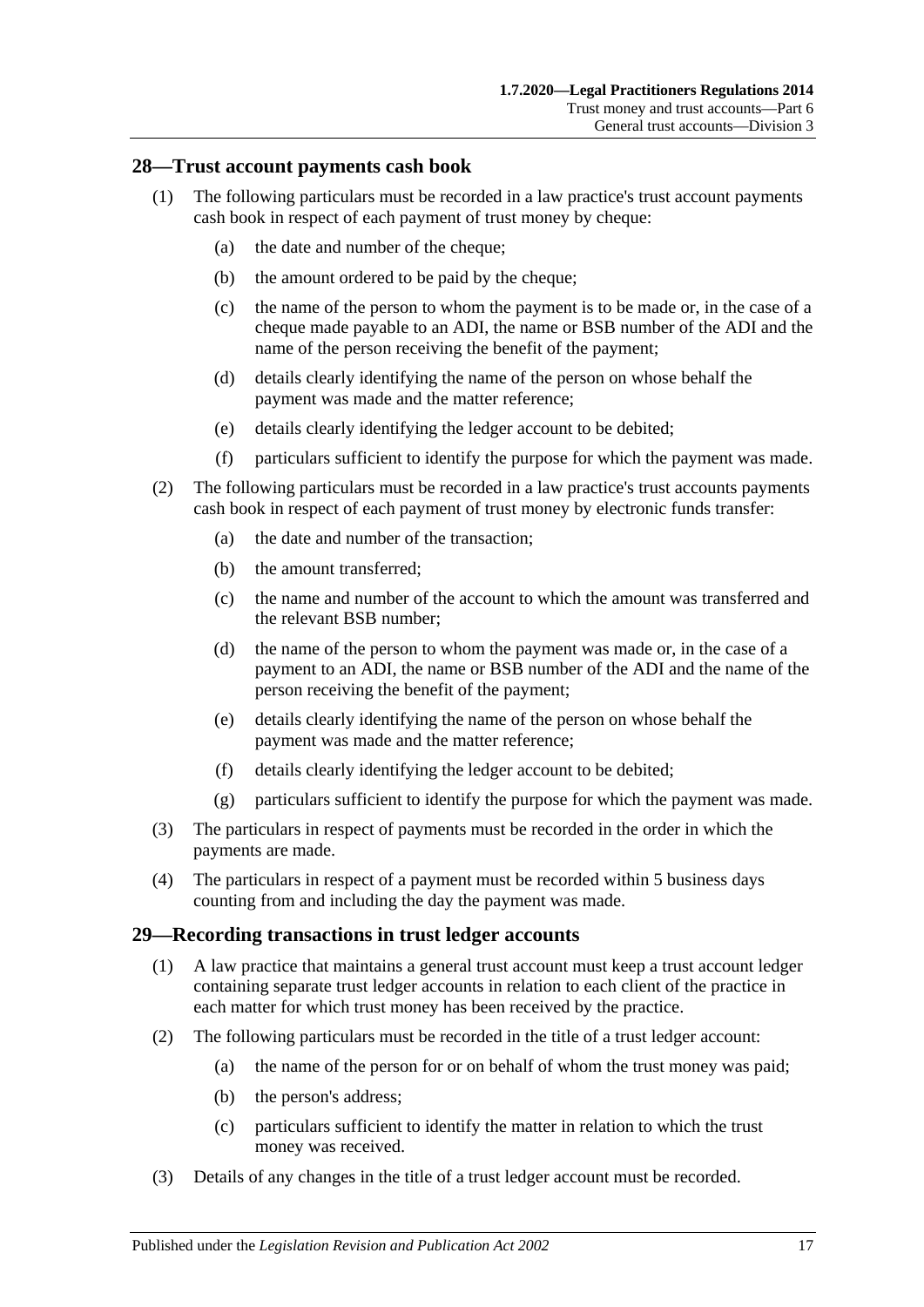- (4) The following particulars must be recorded in the trust ledger account in respect of each receipt of trust money for the matter:
	- (a) the date a receipt was made out for the money and, if different, the date of receipt of the money;
	- (b) the receipt number;
	- (c) the amount of money received;
	- (d) the name of the person from whom the money was received;
	- (e) particulars sufficient to identify the purpose for which the money was received.
- (5) The following particulars must be recorded in the trust ledger account in respect of each payment of trust money by cheque:
	- (a) the date and number of the cheque;
	- (b) the amount ordered to be paid by the cheque;
	- (c) the name of the person to whom the payment is to be made or, in the case of a cheque made payable to an ADI, the name or BSB number of the ADI and the name of the person receiving the benefit of the payment;
	- (d) particulars sufficient to identify the purpose for which the payment was made.
- (6) The following particulars must be recorded in the trust ledger account in respect of each payment of trust money by electronic funds transfer:
	- (a) the date and number of the transaction;
	- (b) the amount transferred;
	- (c) the name and number of the account to which the amount was transferred and the relevant BSB number;
	- (d) the name of the person to whom the payment was made or, in the case of a payment to an ADI, the name or BSB number of the ADI and the name of the person receiving the benefit of the payment;
	- (e) particulars sufficient to identify the purpose for which the payment was made.
- (7) The following particulars must be recorded in the trust ledger account in respect of each transfer of trust money effected by a journal entry:
	- (a) the date of the transfer;
	- (b) the amount transferred;
	- (c) the journal reference number;
	- (d) the name of the other trust ledger account from which or to which the money was transferred;
	- (e) particulars sufficient to identify the purpose for which the payment was made.
- (8) Transactions relating to trust money must be recorded in the trust ledger account in the order in which the transactions occur.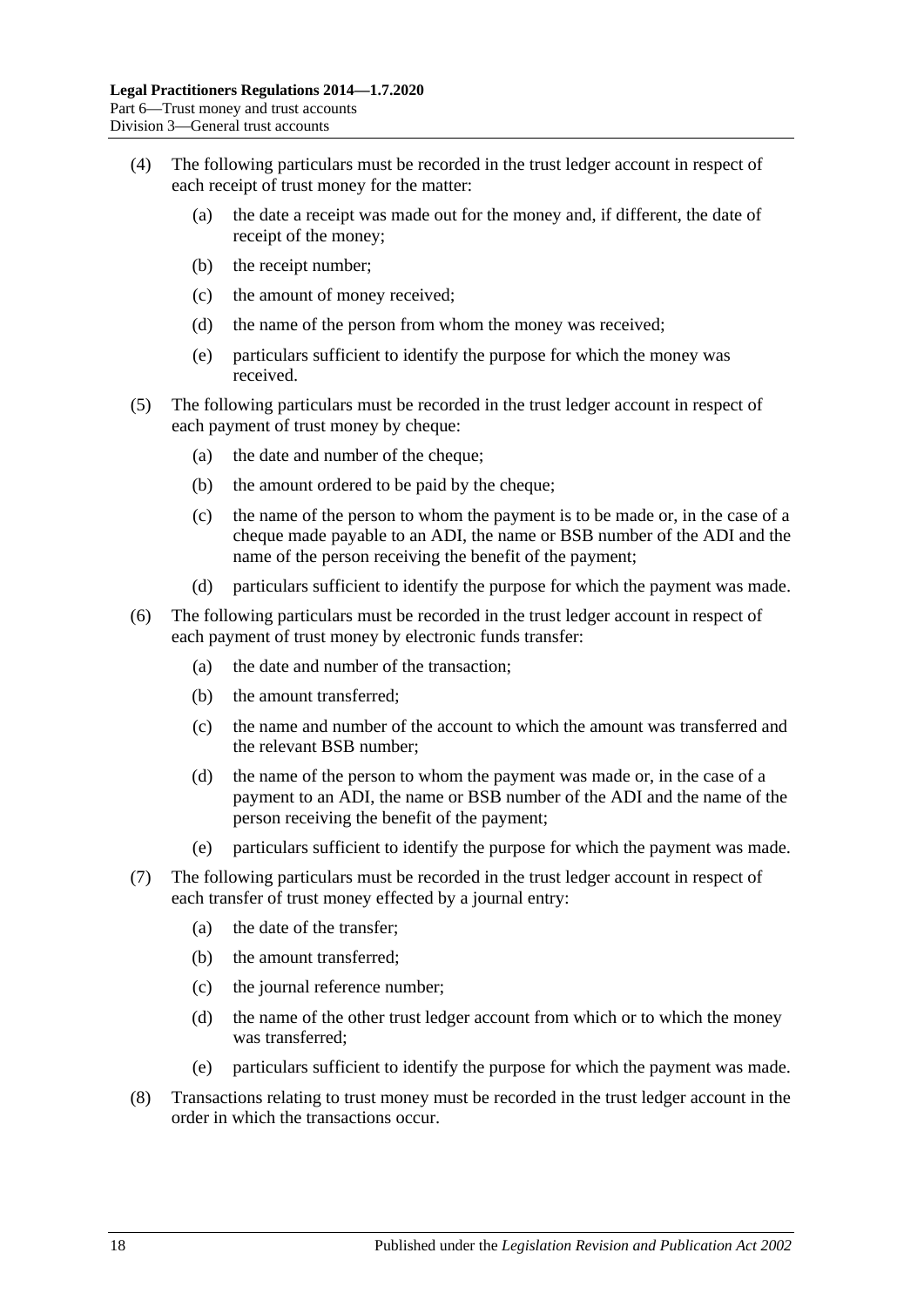- (9) The particulars in respect of a receipt, payment or transfer of trust money must be recorded within 5 business days counting from and including the day the receipt was made out, the payment was made or the transfer was effected, as the case requires.
- (10) The trust ledger account balance is to be recorded in the trust ledger account after each receipt, payment or transfer of trust money.

### <span id="page-18-0"></span>**30—Journal transfers**

- (1) Trust money may be transferred by journal entry from 1 trust ledger account in a law practice's trust ledger to another trust ledger account in the trust ledger, but only if—
	- (a) the law practice is entitled to withdraw the money and pay it to the other trust ledger account; and
	- (b) [subregulation](#page-18-1) (2) is complied with.
- <span id="page-18-2"></span><span id="page-18-1"></span>(2) The transfer must be authorised in writing—
	- (a) by an authorised principal of the law practice; or
	- (b) if a principal referred to in [paragraph](#page-18-2) (a) is not available—
		- (i) by an authorised legal practitioner associate; or
		- (ii) by an authorised legal practitioner who holds a practising certificate that does not prohibit the receipt of trust money; or
		- (iii) by 2 or more authorised associates jointly; or
	- (c) by a supervisor or manager appointed in relation to the practice.
- (3) In a paragraph of [subregulation](#page-18-1) (2)—

*associate* means an associate of the law practice;

*authorised* means authorised by the law practice or a supervisor or manager appointed in relation to the practice to effect, direct or give authority for the transfer of trust money by journal entry from one trust ledger account in the practice's trust ledger to another trust ledger account in the trust ledger.

- (4) A law practice must keep a trust account transfer journal if it transfers trust money by journal entry.
- (5) The following particulars must be recorded in the trust account transfer journal in respect of each transfer of trust money by journal entry:
	- (a) the date of the transfer;
	- (b) the trust ledger account from which the money is transferred (including its identifying reference);
	- (c) the trust ledger account to which the money is transferred (including its identifying reference);
	- (d) the amount transferred;
	- (e) particulars sufficient to identify the purpose for which the transfer is made, the matter reference and a short description of the matter.
- (6) Journal pages or entries must be consecutively numbered.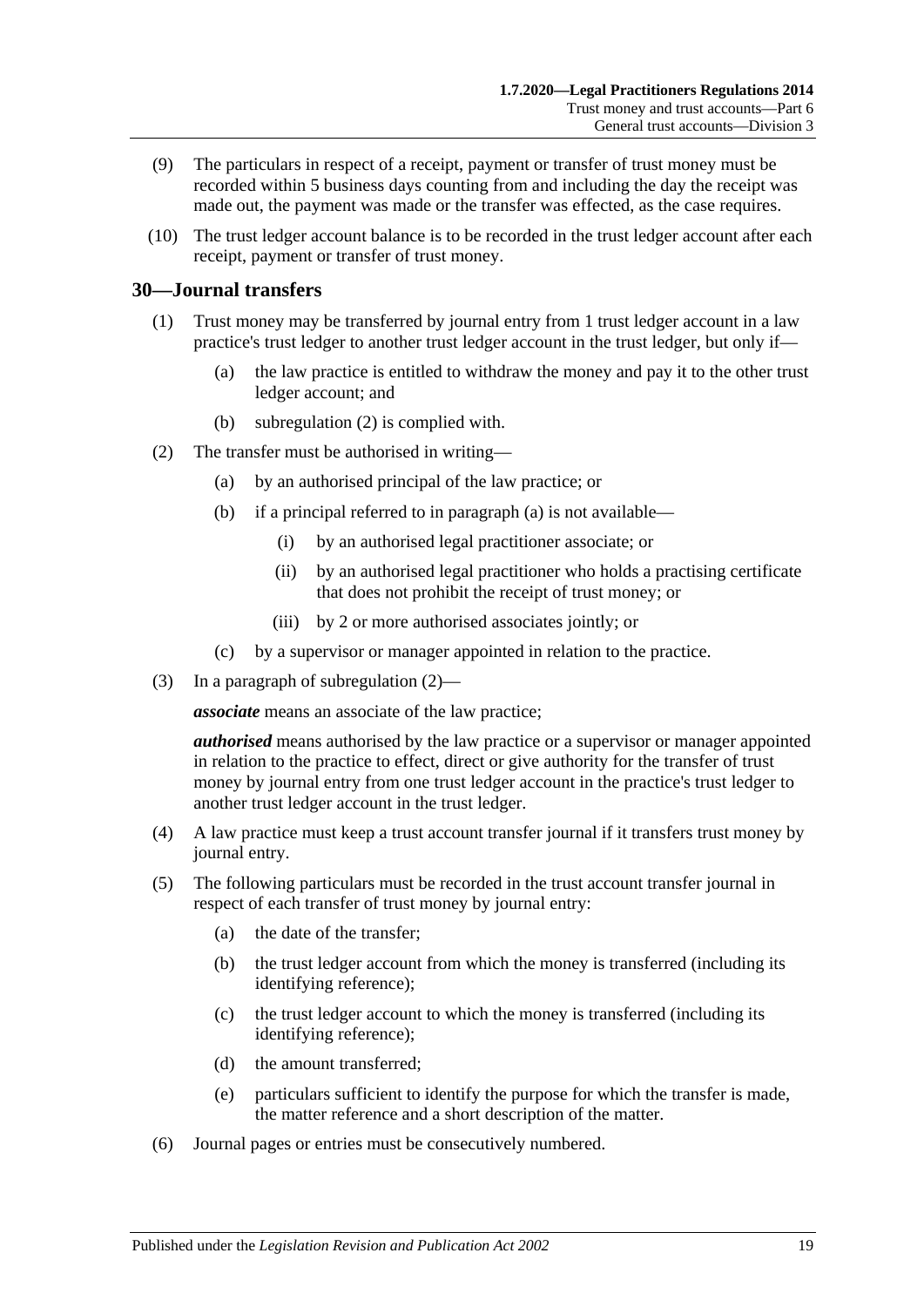(7) A law practice must keep particulars of the authorisation for each transfer of trust money by journal entry, whether in the trust account transfer journal or in some other way.

## <span id="page-19-0"></span>**31—Reconciliation of trust records**

- (1) A law practice that maintains 1 or more general trust accounts must reconcile the trust records relating to each account.
- (2) The trust records relating to a general trust account are to be reconciled as at the end of each named month by preparing—
	- (a) a statement—
		- (i) reconciling the general trust account balance as shown in ADI records with the balance of the practice's trust account cash books; and
		- (ii) showing the date the statement was prepared; and
	- (b) a statement—
		- (i) reconciling the balance of the trust ledger accounts with the balance of the practice's trust account cash books; and
		- (ii) containing a list of the practice's trust ledger accounts showing the name, identifying reference and balance of each and a short description of the matter to which each relates; and
		- (iii) showing the date the statement was prepared.
- (3) The statements must be prepared within 15 business days after the end of the month concerned.
- (4) The statements must be kept by the law practice.

## <span id="page-19-1"></span>**32—Trust ledger account in name of law practice or legal practitioner associate**

- (1) A law practice must not maintain a trust ledger account in the name of the practice or a legal practitioner associate of the practice except as authorised by this regulation.
- <span id="page-19-2"></span>(2) A law practice may maintain in its trust ledger—
	- (a) a trust ledger account in the practice's name, but only for the purpose of aggregating in the account, by transfer from other accounts in the trust ledger, money properly due to the practice for legal costs; and
	- (b) a trust ledger account in a legal practitioner associate's name, but only in respect of money in which the associate has a personal and beneficial interest as a vendor, purchaser, lessor or lessee or in another similar capacity.
- <span id="page-19-3"></span>(3) In a case to which [subregulation](#page-19-2) (2)(a) applies, the law practice must ensure that the money in the trust ledger account is withdrawn from the general trust account not later than 1 month after the day on which the money was transferred to the trust ledger account.
- (4) In a case to which [subregulation](#page-19-3) (2)(b) applies, the law practice must ensure that the money in the trust ledger account is withdrawn from the general trust account at the conclusion of the matter to which the money relates.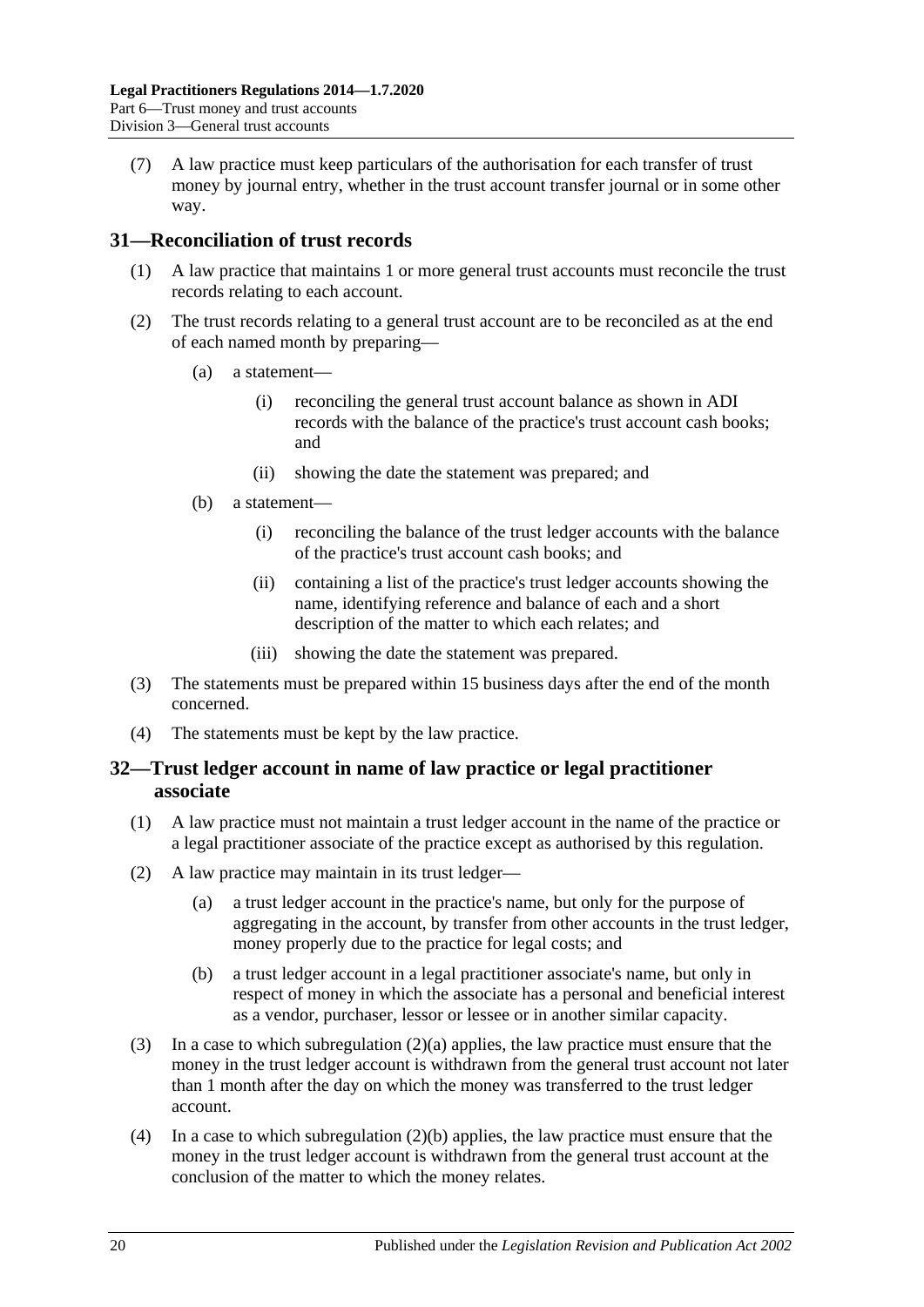#### <span id="page-20-3"></span><span id="page-20-0"></span>**33—Notification requirements regarding general trust accounts**

- (1) Within 14 days after establishing a general trust account, a law practice must give the Society written notice of that fact.
- (2) [Subregulation](#page-20-3) (1) does not apply to a general trust account established before the commencement of this regulation.
- (3) A law practice—
	- (a) either before, or within 14 days after, authorising or terminating the authority of an associate of the practice—
		- (i) to sign cheques drawn on a general trust account of the practice; or
		- (ii) otherwise to effect, direct or give authority for the withdrawal of money from a general trust account of the practice,

must give the Society written notice of that fact (including the name and address of the associate or practitioner and indicating, in the case of an associate, whether the associate is an employee of the practice); and

- (b) during April of each year, must give the Society written notice of the associates (including their names and addresses) who are authorised, as at 31 March of that year—
	- (i) to sign cheques drawn on a general trust account of the practice; or
	- (ii) otherwise to effect, direct or give authority for the withdrawal of money from a general trust account of the practice.
- (4) A law practice must, within 14 days after closing a general trust account maintained by the practice, give the Society written notice of the closure.
- (5) A notice under this regulation given by a law practice must include particulars sufficient to identify the general trust accounts of the practice.
- (6) In this regulation—

*law practice* includes a former law practice and the persons who were principals of a law practice immediately before the law practice ceased to exist as a law practice or to engage in legal practice in this jurisdiction.

## <span id="page-20-1"></span>**Division 4—Controlled money**

## <span id="page-20-2"></span>**34—Maintenance of controlled money accounts (Schedule 2 clause 15 of Act)**

- (1) For the purposes of Schedule 2 clause 15(4) of the Act, a controlled money account must be maintained under an account name that includes the following particulars:
	- (a) the name of the law practice concerned;
	- (b) the expression "controlled money account" or the abbreviation "CMA" or "CMA/c";
	- (c) such particulars as are sufficient to identify the purpose of the account and to distinguish the account from any other account maintained by the law practice.
- (2) This regulation does not apply to an account established in this jurisdiction before the commencement of this regulation.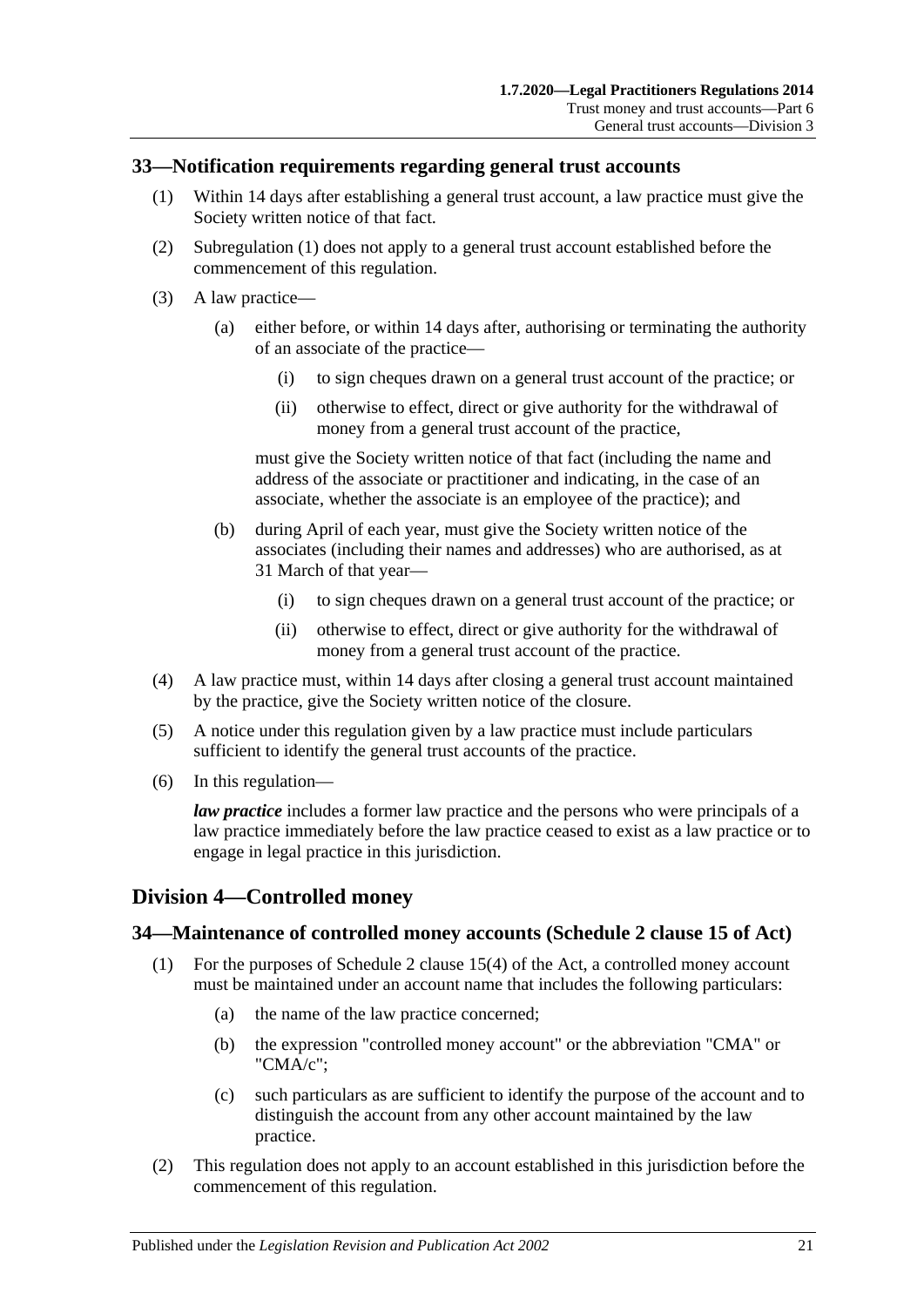### <span id="page-21-0"></span>**35—Receipt of controlled money**

- (1) This regulation applies if a law practice receives controlled money.
- (2) The law practice must operate a single controlled money receipt system for the receipt of controlled money for all its controlled money accounts.
- (3) After receiving controlled money, the law practice must make out a receipt.
- <span id="page-21-1"></span>(4) The receipt must be made out as soon as practicable—
	- (a) after the controlled money is received, except as provided by [paragraph](#page-21-1) (b); or
	- (b) in the case of controlled money received by direct deposit—after the law practice receives or accesses notice or confirmation (in written or electronic form) of the deposit from the ADI concerned.
- <span id="page-21-2"></span>(5) The receipt, containing the required particulars, must be made out in duplicate, whether by way of making a carbon copy or otherwise, unless at the time the receipt is made out those particulars are recorded by computer program in the register of controlled money.
- (6) For the purposes of [subregulation](#page-21-2) (5), the *required particulars* are as follows:
	- (a) the date the receipt is made out and, if different, the date of receipt of the money;
	- (b) the amount of money received;
	- (c) the form in which the money was received;
	- (d) the name of the person from whom the money was received;
	- (e) details clearly identifying the name of the person on whose behalf the money was received and the matter description and matter reference;
	- (f) particulars sufficient to identify the purpose for which the money was received;
	- (g) the name of and other details clearly identifying the controlled money account to be credited, unless the account has not been established by the time the receipt is made out;
	- (h) the name of the law practice, or the business name under which the law practice engages in legal practice, and the expression "controlled money receipt";
	- (i) the name of the person who made out the receipt;
	- (j) the number of the receipt.
- (7) If the controlled money account to be credited has not been established by the time the receipt is made out, the name of and other details clearly identifying the account when established must be included on the duplicate receipt (if any).
- (8) The original receipt is to be delivered, on request, to the person from whom the controlled money was received.
- (9) Receipts must be consecutively numbered and issued in consecutive sequence.
- (10) If a receipt is cancelled or not delivered, the original receipt must be kept.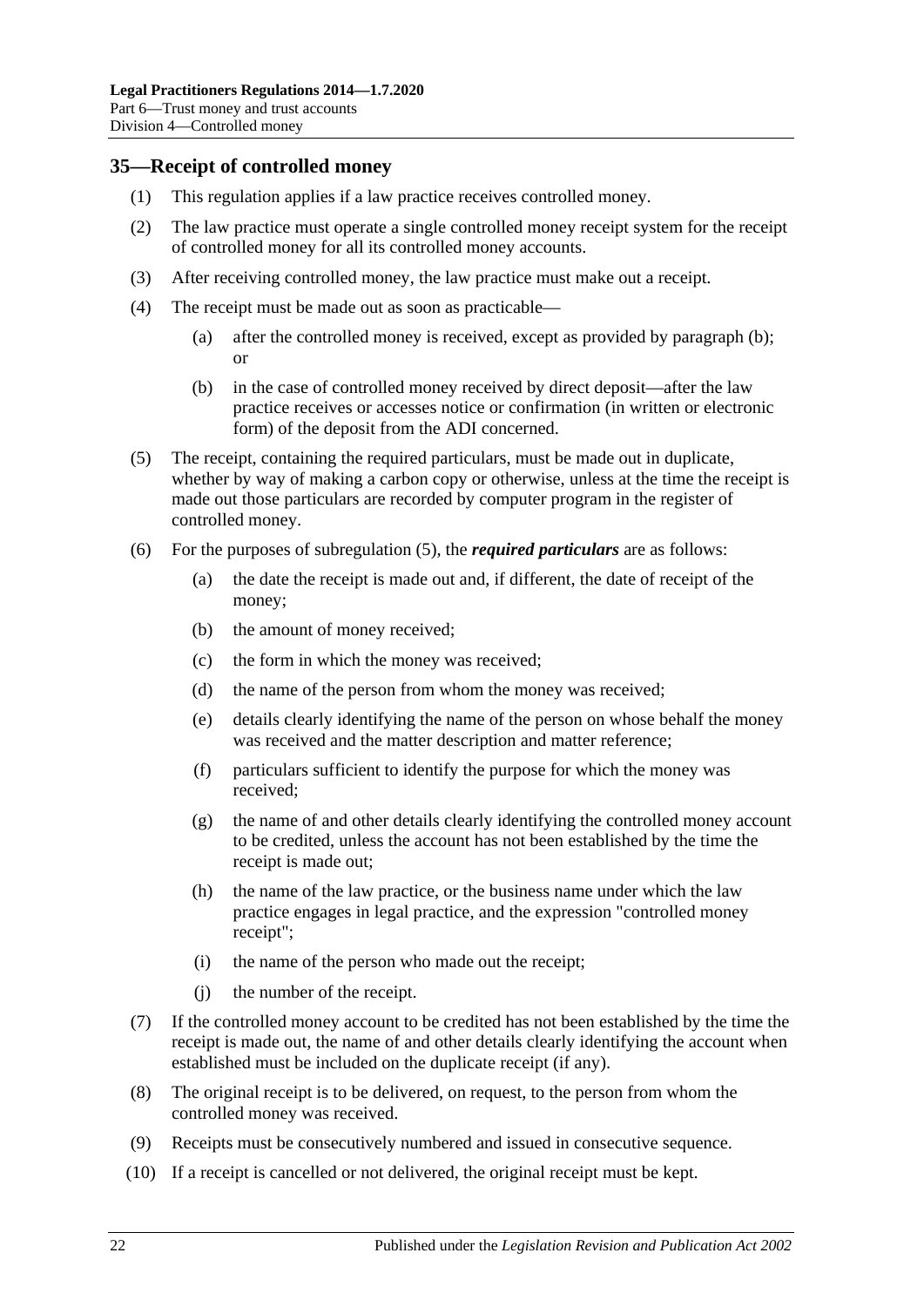(11) A receipt is not required to be made out for any interest or other income received from the investment of controlled money and credited directly to a controlled money account.

## <span id="page-22-0"></span>**36—Deposit of controlled money (Schedule 2 clause 15 of Act)**

For the purposes of Schedule 2 clause 15(5) of the Act, the prescribed period for which a written direction referred to in Schedule 2 clause  $15(1)$  of the Act is to be kept is 7 years after finalisation of the matter to which the direction relates.

## <span id="page-22-1"></span>**37—Withdrawal of controlled money must be authorised**

- <span id="page-22-2"></span>(1) A withdrawal of money from a controlled money account of a law practice must be effected by, under the direction of or with the authority of—
	- (a) an authorised principal of the law practice; or
	- (b) if a principal referred to in [paragraph](#page-22-2) (a) is not available—
		- (i) an authorised legal practitioner associate; or
		- (ii) an authorised legal practitioner who holds a practising certificate that does not prohibit the receipt of trust money; or
		- (iii) 2 or more authorised associates jointly.
- <span id="page-22-3"></span>(2) A written record of the required particulars must be kept of each withdrawal unless at the time the withdrawal is made those particulars are recorded by computer program.
- <span id="page-22-4"></span>(3) If at the time the withdrawal is made the required particulars are recorded by computer program, a written record must be kept that is sufficient to enable the accuracy of the particulars recorded by the computer program to be verified.
- <span id="page-22-5"></span>(4) For the purposes of [subregulations](#page-22-3) (2) and [\(3\),](#page-22-4) the required particulars are as follows:
	- (a) the date and number of the transaction;
	- (b) the amount withdrawn;
	- (c) in the case of a transfer made by electronic funds transfer—the name and number of the account to which the amount was transferred and the relevant BSB number;
	- (d) the name of the person to whom payment is to be made or, in the case of a payment to an ADI, the name or BSB number of the ADI and the name of the person receiving the benefit of the payment;
	- (e) details clearly identifying the name of the person on whose behalf the payment was made and the matter reference;
	- (f) particulars sufficient to identify the purpose for which the payment was made;
	- (g) the person or persons effecting, directing or authorising the withdrawal.
- (5) The particulars are to be recorded in the order in which the payments are recorded and are to be recorded separately for each controlled money account.
- (6) In this regulation—

*associate* means an associate of the law practice;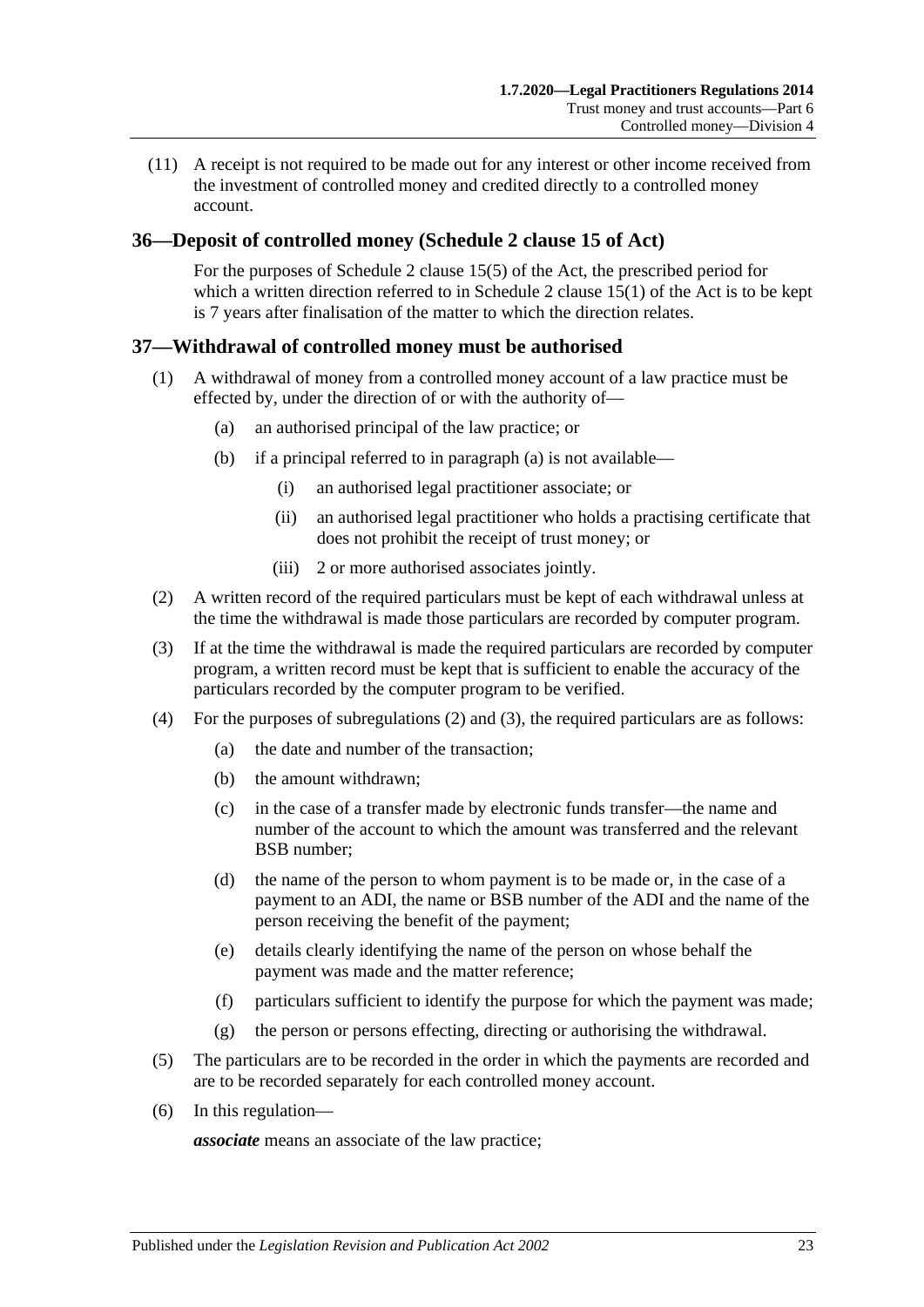*authorised* means authorised by the law practice to effect, direct or give authority for a withdrawal of money from the controlled money account.

### <span id="page-23-0"></span>**38—Register of controlled money**

- (1) A law practice that receives controlled money must maintain a register of controlled money consisting of the records of controlled money movements for the controlled money accounts of the practice.
- (2) A separate record of controlled money movements must be maintained for each controlled money account.
- <span id="page-23-1"></span>(3) A record of controlled money movements for a controlled money account must record the following information:
	- (a) the name of the person on whose behalf the controlled money is held;
	- (b) the person's address;
	- (c) particulars sufficient to identify the matter;
	- (d) any changes to the information referred to in [paragraphs](#page-23-1) (a) to [\(c\).](#page-23-2)
- <span id="page-23-2"></span>(4) The following particulars must be recorded in a record of controlled money movements for a controlled money account:
	- (a) the date the controlled money was received;
	- (b) the number of the receipt;
	- (c) the date the money was deposited in the controlled money account;
	- (d) the name of and other details clearly identifying the controlled money account;
	- (e) the amount of controlled money deposited;
	- (f) details of the deposit sufficient to identify the deposit;
	- (g) interest received;
	- (h) details of any payments from the controlled money account, including the particulars required to be recorded under [regulation](#page-22-5) 37(4).
- (5) With the exception of interest and other income received in respect of controlled money, particulars of receipts and payments must be entered in the register as soon as practicable after the controlled money is received by the law practice or any payment is made.
- (6) Interest and other income received in respect of controlled money must be entered in the register as soon as practicable after the law practice is notified of its receipt.
- (7) The law practice must keep as part of its trust records all supporting information (including ADI statements and notifications of interest received) relating to controlled money.
- (8) Within 15 business days after each named month, the law practice must prepare and keep as a permanent record a statement as at the end of the named month—
	- (a) containing a list of the practice's controlled money accounts showing—
		- (i) the name, number and balance of each account in the register; and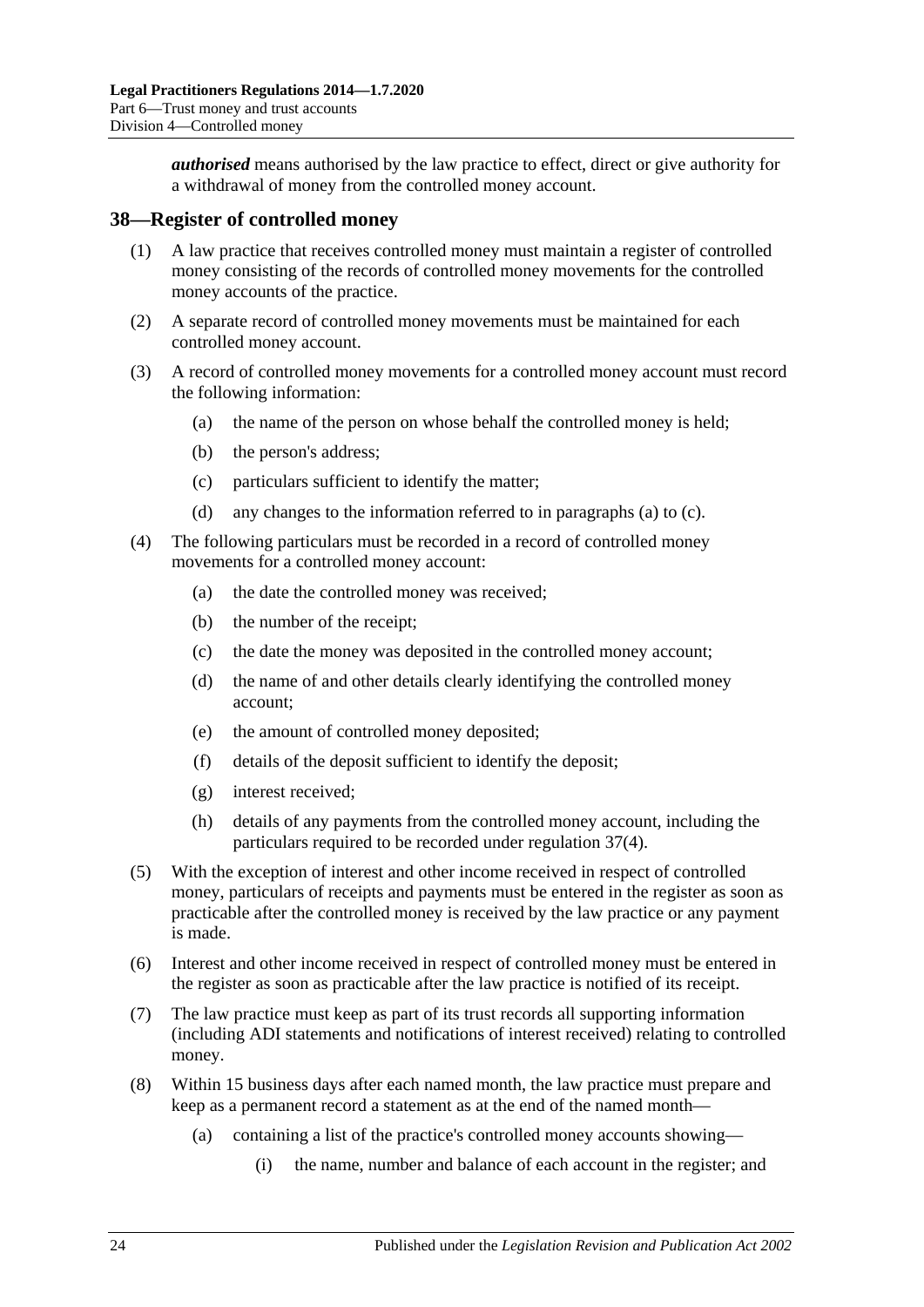- (ii) the name of the person on whose behalf the controlled money in each account was held; and
- (iii) a short description of the matter to which each account relates; and
- (b) showing the date the statement was prepared.

## <span id="page-24-0"></span>**Division 5—Transit money**

## <span id="page-24-1"></span>**39—Information to be recorded about transit money (Schedule 2 clause 17 of Act)**

For the purposes of Schedule 2 clause 17(2) of the Act, a law practice must, in respect of transit money received by the practice, record and keep brief particulars sufficient to identify the relevant transaction and any purpose for which the money was received.

## <span id="page-24-2"></span>**Division 6—Trust money generally**

#### <span id="page-24-3"></span>**40—Trust account statements**

- (1) A law practice must furnish a trust account statement to each person for whom or on whose behalf trust money (other than transit money) is held or controlled by the law practice or an associate of the practice.
- (2) In the case of trust money in respect of which the law practice is required to maintain a trust ledger account, the practice must furnish a separate statement for each trust ledger account.
- (3) In the case of controlled money in respect of which the law practice is required to maintain a record of controlled money movements, the practice must furnish a separate statement for each record.
- (4) In the case of trust money subject to a power given to the law practice or an associate of the practice in respect of which the practice is required to keep a record of all dealings with the money to which the practice or associate is a party, the practice must furnish a separate statement for each record.
- (5) A trust account statement is to contain particulars of—
	- (a) all the information required to be kept under this Part in relation to the trust money included in the relevant ledger account or record; and
	- (b) the remaining balance (if any) of the money.
- <span id="page-24-4"></span>(6) A trust account statement is to be furnished—
	- (a) as soon as practicable after completion of the matter to which the ledger account or record relates; or
	- (b) as soon as practicable after the person for whom or on whose behalf the money is held or controlled makes a reasonable request for the statement during the course of the matter; or
	- (c) except as provided by [subregulation](#page-25-2) (7), as soon as practicable after 30 June in each year.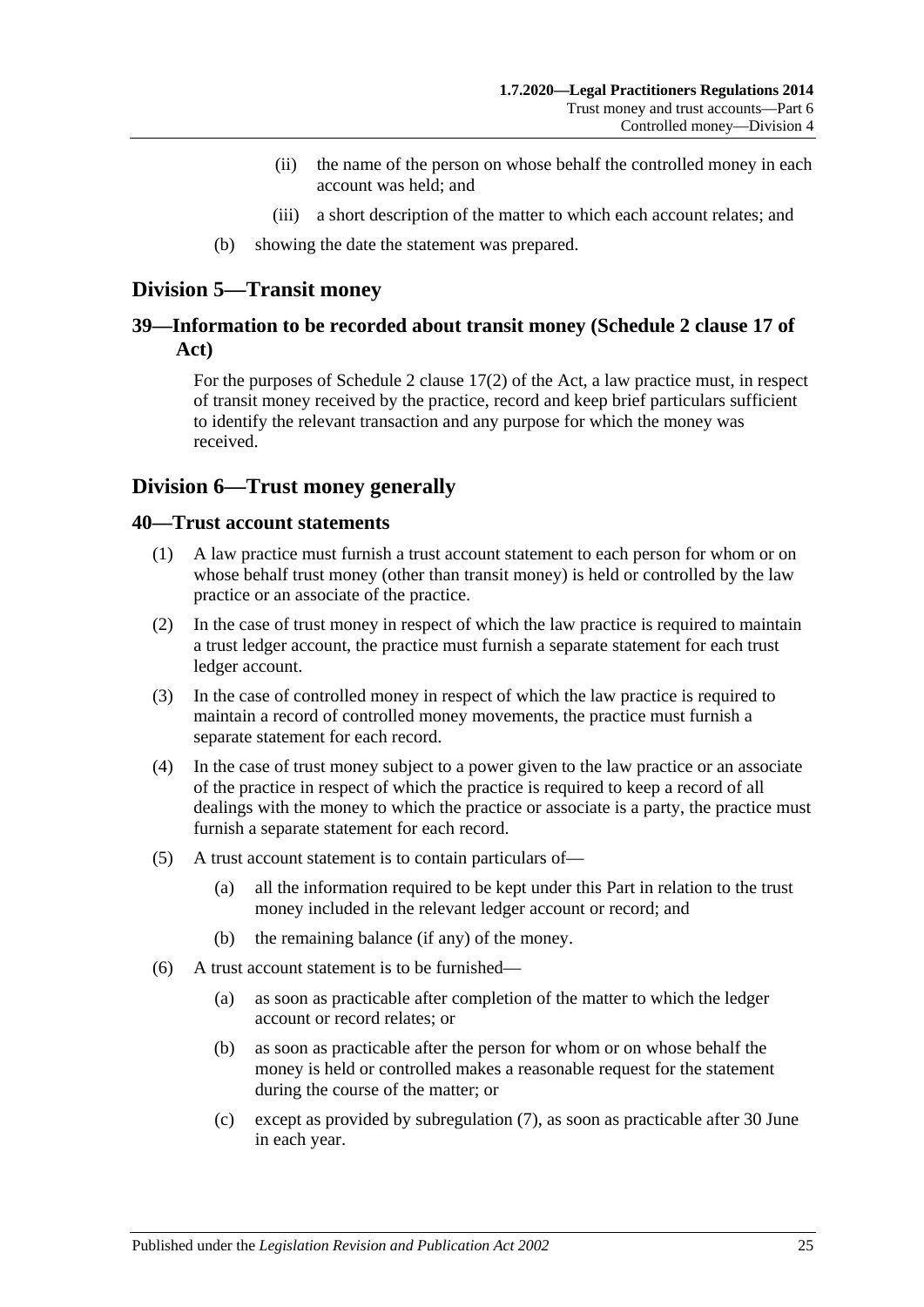- <span id="page-25-2"></span>(7) The law practice is not required to furnish a trust account statement under [subregulation](#page-24-4)  $(6)(c)$  in respect of a ledger account or record if at 30 June—
	- (a) the ledger account or record has been open for less than 6 months; or
	- (b) the balance of the ledger account or record is 0 and no transaction affecting the account has taken place within the previous 12 months; or
	- (c) a trust account statement has been furnished within the previous 12 months and there has been no subsequent transaction affecting the ledger account or record.
- (8) The law practice must keep a copy of a trust account statement furnished under this regulation.

#### <span id="page-25-0"></span>**41—Trust account statements for sophisticated clients**

- (1) [Regulation](#page-24-3) 40 does not apply to a sophisticated client to the extent to which the client directs the law practice not to provide trust account statements under that regulation.
- (2) If the sophisticated client directs the law practice to provide trust account statements on a basis different from that prescribed by [regulation](#page-24-3) 40, the law practice must provide those statements as directed, except to the extent to which the direction is unreasonably onerous.
- (3) The law practice must keep a copy of a trust account statement provided under this regulation.
- (4) In this regulation—

*sophisticated client* has the same meaning as in Schedule 3 of the Act.

#### <span id="page-25-1"></span>**42—Register of investments**

- (1) The law practice must maintain a register of investments of trust money.
- (2) The register must record the following information in relation to each investment:
	- (a) the name in which the investment is held;
	- (b) the name of the person on whose behalf the investment is made;
	- (c) the person's address;
	- (d) particulars sufficient to identify the investment;
	- (e) the amount invested;
	- (f) the date the investment was made;
	- (g) particulars sufficient to identify the source of the investment, including, for example—
		- (i) a reference to the relevant trust ledger; and
		- (ii) a reference to the written authority to make the investment; and
		- (iii) the number of the cheque for the amount to be invested;
	- (h) details of any documents evidencing the investment;
	- (i) details of any interest received from the investment or credited directly to the investment;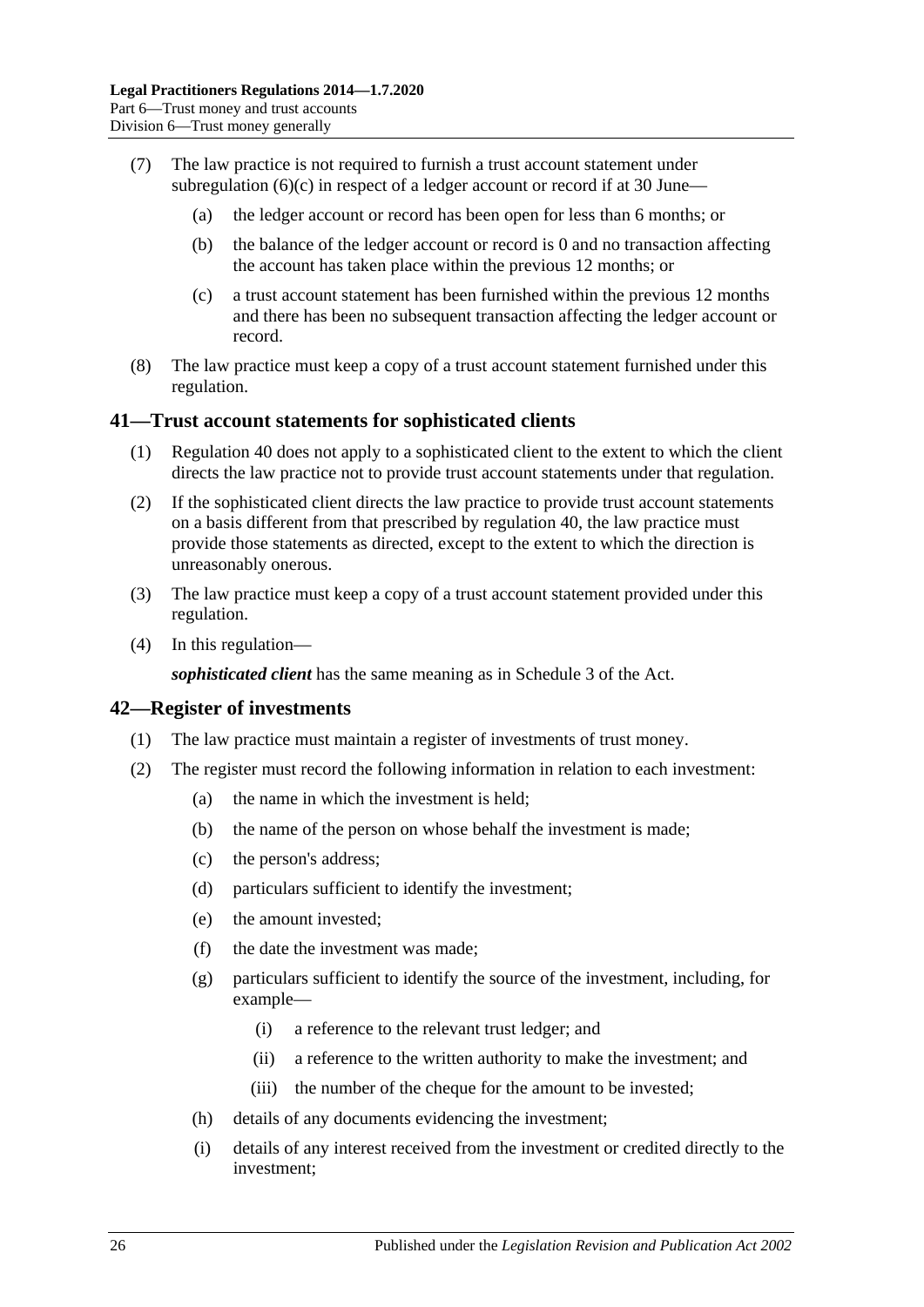- (j) details of the repayment of the investment and any interest, on maturity or otherwise.
- (3) This regulation does not require particulars to be recorded in the register if the particulars are required to be recorded elsewhere by another regulation.

## <span id="page-26-0"></span>**43—Trust money subject to specific powers (Schedule 2 clause 18 of Act)**

- (1) This regulation has effect for the purposes of Schedule 2 clause 18(2) of the Act.
- (2) If a law practice or an associate of the practice is given a power to deal with trust money for or on behalf of another person, the practice must keep—
	- (a) a record of all dealings with the money to which the practice or associate is a party; and
	- (b) all supporting information in relation to the dealings,

in a manner that enables the dealings to be clearly understood.

(3) The record, supporting information and power must be kept by the law practice as part of the practice's trust records.

#### <span id="page-26-3"></span><span id="page-26-1"></span>**44—Register of powers and estates in relation to trust money**

- (1) A law practice must maintain a register of powers and estates in respect of which the law practice or an associate of the practice is acting or entitled to act, alone or jointly with the law practice or 1 or more associates of the practice, in relation to trust money.
- (2) [Subregulation](#page-26-3) (1) does not apply where the law practice or associate is also required to act jointly with 1 or more persons who are not associates of the practice.
- (3) The register of powers and estates must record—
	- (a) the name and address of the donor and date of each power; and
	- (b) the name and date of death of the deceased in respect of each estate of which the law practice or associate is executor or administrator.

## <span id="page-26-2"></span>**45—Withdrawing trust money for legal costs (Schedule 2 clause 22 of Act)**

- (1) This regulation prescribes, for the purposes of Schedule 2 clause 22(1)(b) of the Act, the procedure for the withdrawal of trust money held in a general trust account or controlled money account of a law practice for payment of legal costs owing to the practice by the person for whom the trust money was paid into the account.
- (2) The trust money may be withdrawn in accordance with the procedure set out in either [subregulation](#page-26-4) (3) or [\(4\).](#page-27-2)
- <span id="page-26-5"></span><span id="page-26-4"></span>(3) The law practice may withdraw the trust money—
	- $(a)$  if—
		- (i) the money is withdrawn in accordance with a costs agreement that complies with the legislation under which it is made and that authorises the withdrawal; or
		- (ii) the money is withdrawn in accordance with instructions that have been received by the practice and that authorise the withdrawal; or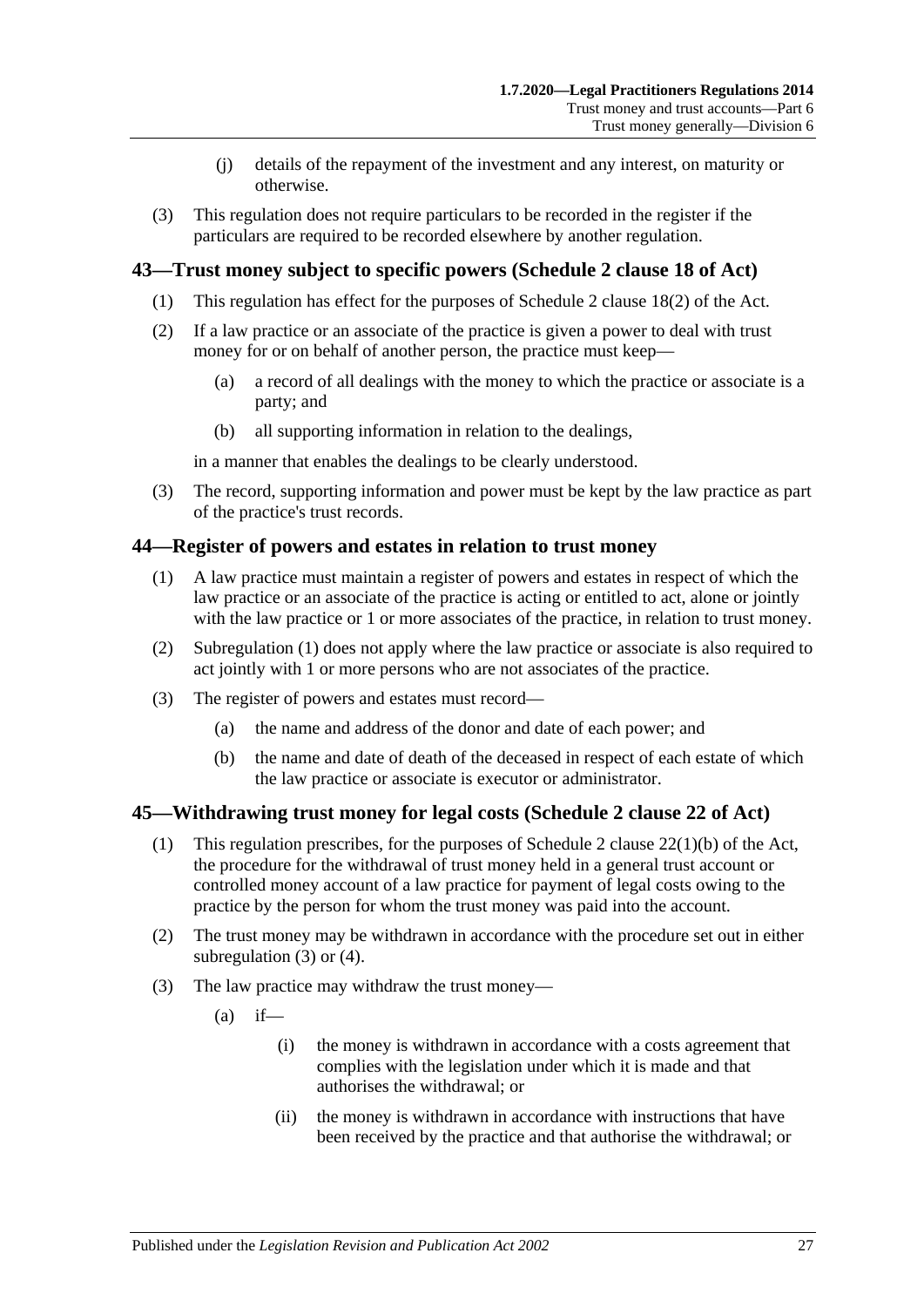- (iii) the money is owed to the practice by way of reimbursement of money already paid by the practice on behalf of the person; and
- <span id="page-27-3"></span>(b) if, before effecting the withdrawal, the practice gives or sends to the person—
	- (i) a request for payment, referring to the proposed withdrawal; or
	- (ii) a written notice of withdrawal.
- <span id="page-27-2"></span>(4) The law practice may withdraw the trust money—
	- (a) if the practice has given the person a bill relating to the money; and
	- (b) if—
		- (i) the person has not objected to withdrawal of the money within 7 days after being given the bill; or
		- (ii) the person has objected within 7 days after being given the bill but has not applied for a review of the legal costs under the Act within 60 days after being given the bill; or
		- (iii) the money otherwise becomes legally payable.
- (5) Instructions mentioned in [subregulation](#page-26-5)  $(3)(a)(ii)$ 
	- (a) if given in writing, must be kept as a permanent record; or
	- (b) if not given in writing, must be confirmed in writing either before, or not later than 5 business days after, the law practice effects the withdrawal and a copy must be kept as a permanent record.
- (6) For the purposes of [subregulation](#page-27-3)  $(3)(a)(iii)$ , money is taken to have been paid by the law practice on behalf of the person when the relevant account of the practice has been debited.

## <span id="page-27-0"></span>**46—Keeping of trust records (Schedule 2 clause 25 of Act)**

- (1) This regulation has effect for the purposes of Schedule 2 clause 25 of the Act for the keeping in a permanent form of a law practice's trust records in relation to trust money received by the practice.
- (2) The trust records are to be kept for a period of 7 years after—
	- (a) in the case of a trust record referred to in paragraphs (a) to (m) (inclusive) of the definition of *trust records* in Schedule 2 clause 1 of the Act—the only or the last transaction entry in the trust record; or
	- (b) in the case of any other trust record—finalisation of the matter to which the trust record relates.
- (3) This regulation does not apply to a written direction referred to in Schedule 2 clause  $12(1)(a)$  or  $15(1)$  of the Act.

#### <span id="page-27-1"></span>**47—Keeping other records and information**

(1) A record maintained under [regulation](#page-9-0) 16 is, so far as it relates to particular information, to be kept by the law practice for a period of 7 years after finalisation of the matter to which the record relates.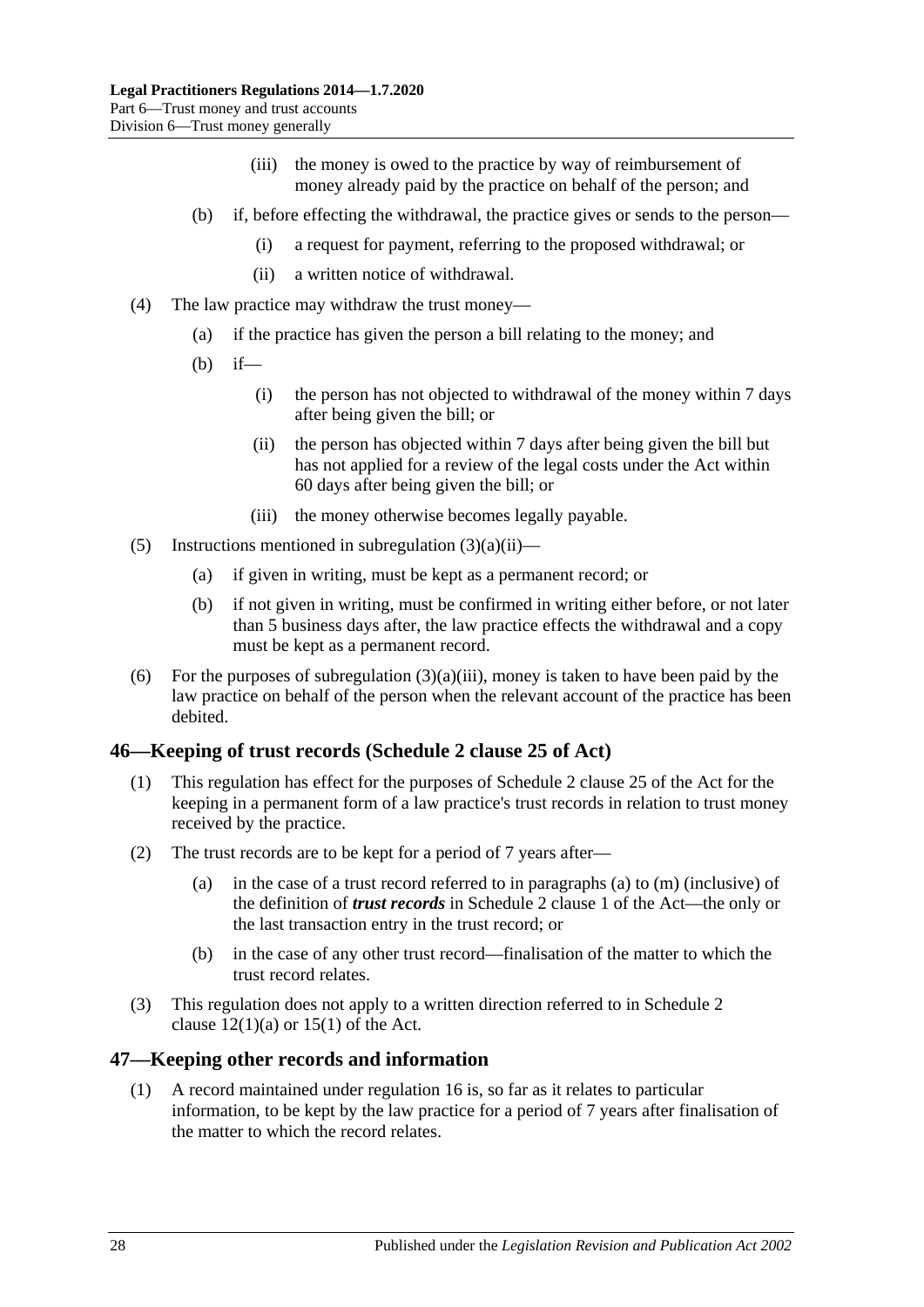- (2) Any other record or information required by this Part to be kept by a law practice is to be kept for a period of 7 years after finalisation of the matter to which the record relates.
- (3) This regulation does not apply to records to which [regulation](#page-12-0) 22, [regulation](#page-22-0) 36 or [regulation](#page-27-0) 46 applies.

## <span id="page-28-0"></span>**48—Statements regarding receipt or holding of trust money**

- (1) The Society may, by notice given under this regulation, require a law practice to give the Society a statement—
	- (a) specifying whether or not the practice has during a period specified by the Society received or held trust money; and
	- (b) if it has received or held trust money during that period, specifying to which of the following categories the trust money belongs:
		- (i) general trust money (being trust money other than that referred to in [subparagraphs](#page-28-3) (ii) to  $(iv)$  (inclusive));
		- (ii) controlled money;
		- (iii) transit money;
		- (iv) money subject to a power.
- <span id="page-28-4"></span><span id="page-28-3"></span>(2) A notice may be given so as to apply in respect of 1 or more periods (whether they occur annually or otherwise), and may be withdrawn or varied by a further notice.
- (3) A notice may specify the time by which or the period during which the requirement is to be complied with.
- (4) A notice is given to—
	- (a) a particular law practice by sending the notice by post to the practice; or
	- (b) a particular class of law practices by publishing the notice in a circular distributed generally to law practices of the class or in a magazine or other publication available generally to law practices of the class.
- (5) A law practice—
	- (a) must comply with a requirement imposed on it under this regulation and must do so by the time or during the period specified in the notice for compliance; and
	- (b) must not include in the statement any information that is false or misleading in a material particular.

## <span id="page-28-1"></span>**Division 7—External examinations**

#### <span id="page-28-5"></span><span id="page-28-2"></span>**49—Appointment of external examiner (Schedule 2 clause 34 of Act)**

(1) The appointment by a law practice of a firm of public accountants of which at least 1 member is a designated person will, for the purposes of Schedule 2 clause 34(1) of the Act, be taken to be a valid appointment under that clause of each person who is, from time to time, a member of the firm and is a designated person.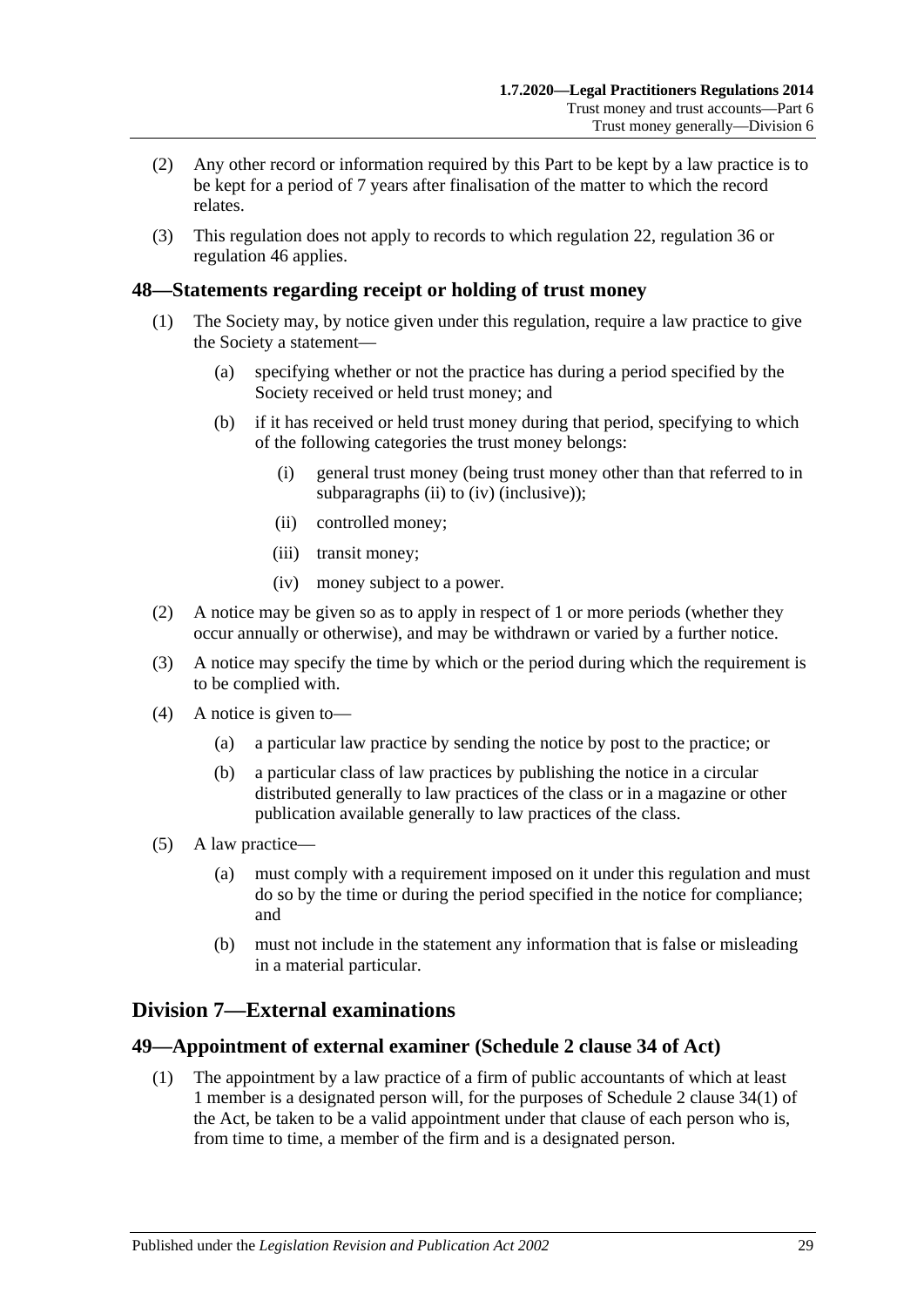- <span id="page-29-2"></span>(2) A designated person or firm may only be appointed by a law practice under this regulation if the designated person or firm agrees to the appointment by notice in writing addressed to the practice.
- (3) A person must not hold himself or herself out, or act, as a law practice's approved external examiner unless—
	- (a) the person is a designated person; and
	- (b) the person or his or her firm has agreed to the appointment in accordance with [subregulation](#page-29-2) (2).
- (4) A law practice must, within 2 months, give the Society notice in writing of the appointment of a designated person as an external examiner.
- (5) A designated person who has been appointed under this regulation may not resign or be removed from office by a law practice without the prior approval of the Society.
- <span id="page-29-4"></span><span id="page-29-3"></span>(6) Subject to [subregulation](#page-28-5) (1), if a designated person appointed under this regulation—
	- (a) dies; or
	- (b) with the approval of the Society, resigns or is removed from office; or
	- (c) becomes incapable of auditing the accounts of the law practice (whether because the Society has revoked the designation or for another reason),

the practice must, within 2 months, appoint another designated person and give the Society notice in writing of the appointment and the details of the events referred to in [paragraphs](#page-29-3) (a) to [\(c\)](#page-29-4) (inclusive) that led to the new appointment.

#### <span id="page-29-0"></span>**50—No requirement for external examinations for transit money**

If the only trust money received or held by a law practice during a financial year is transit money, the practice's trust records in respect of that year are not required to be externally examined.

#### <span id="page-29-1"></span>**51—Carrying out examination (Schedule 2 clause 38 of Act)**

- (1) This regulation has effect for the purposes of Schedule 2 clause 38 of the Act in connection with an external examination of trust records.
- (2) An external examiner appointed to examine a law practice's trust records under Schedule 2 Part 3 of the Act must conduct such examinations in accordance with these regulations as and when such examinations are required under the Act.
- (3) If a law practice carries on practice at more than 1 place, the Society may from time to time give such directions as the Society thinks fit for separate examination of the practice's trust records in respect of the practice carried on at each place.
- <span id="page-29-5"></span>(4) In carrying out an examination, the external examiner must—
	- (a) make checks that will enable the examiner to give an opinion as to whether the law practice has, during the period covered by the examination, complied with the Act and these regulations relating to the practice's trust account and records; and
	- (b) ascertain whether a trust account was kept by the law practice during that period; and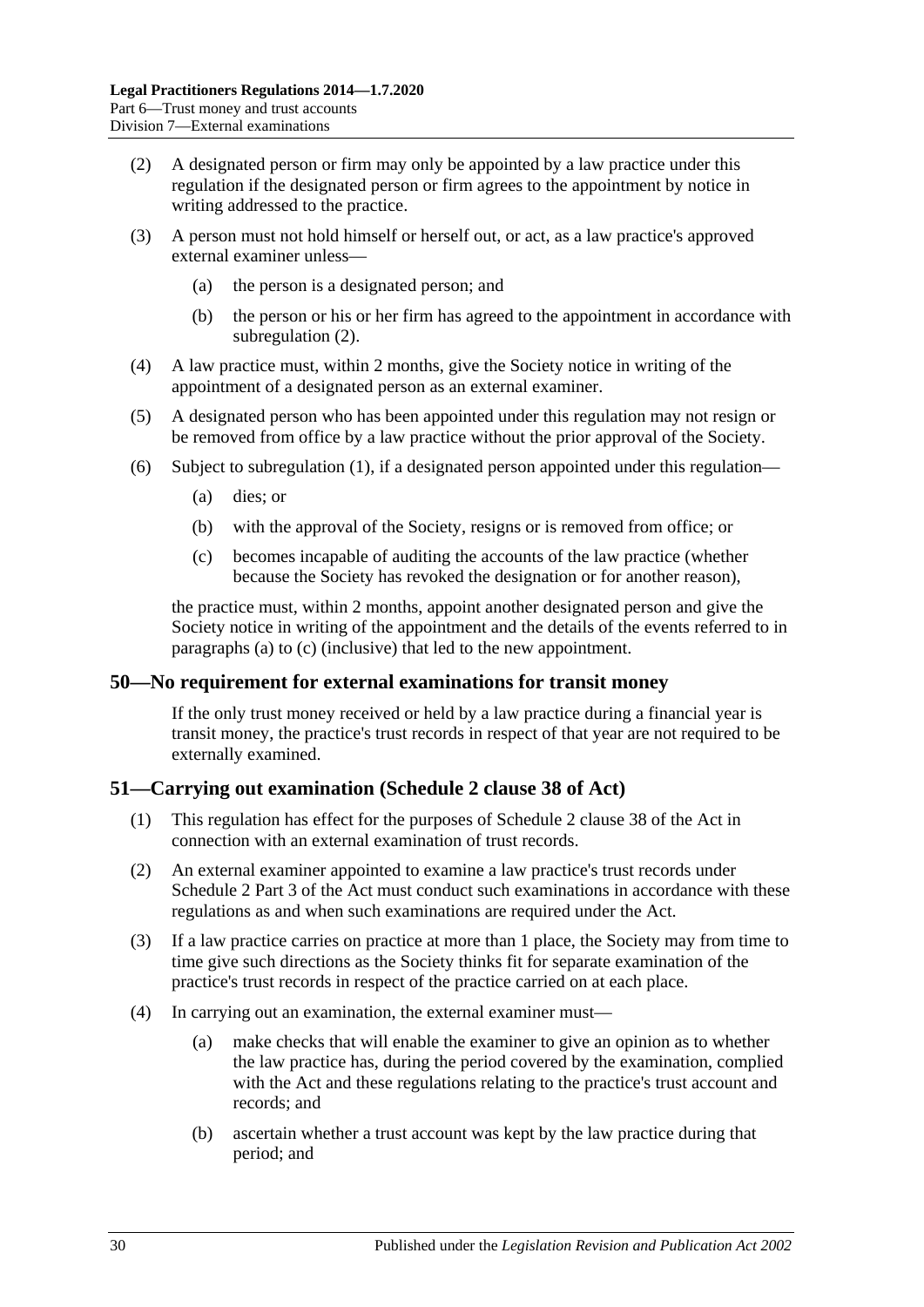- (c) make a general test examination of any trust account kept by the law practice and of the pass books and statements relating to any such account during that period; and
- <span id="page-30-1"></span>(d) ascertain whether the law practice holds any investments of trust money and obtain independent verification of each such investment; and
- (e) make a comparison as to no fewer than 2 dates (1 to be the last day of the period of the examination and 1 other to be a date within that period selected by the examiner) between—
	- (i) the liabilities of the law practice to the practice's clients and to other persons in connection with the practice as shown by the practice's trust ledger accounts and the records kept under this Part; and
	- (ii) the aggregate of the balances standing to the credit of the law practice's trust account and on deposit by the practice in the combined trust account under section 53 of the Act; and
- (f) ask for such information and explanations as the auditor may require for the purposes of this regulation.
- (5) For the purpose of making checks, and the general test examination referred to in [subregulation](#page-29-5) (4), the external examiner is entitled to examine such number of dealings representative of each phase of the law practice's practice as the examiner in the circumstances considers reasonable.

## <span id="page-30-0"></span>**52—External examiner's report (Schedule 2 clause 39 of Act)**

- (1) The external examiner must, in each report for the purposes of Schedule 2 Part 3 of the Act, include all matters relating to the law practice's accounts and records that should, in the examiner's opinion, be communicated to the Society and, in particular, deal with each of the following matters:
	- (a) whether the accounts and records appear to have been kept regularly and properly written up at all times;
	- (b) whether the accounts and records have been ready for examination at the times appointed by the examiner;
	- (c) whether the law practice has complied with the examiner's requirements;
	- (d) whether, at any time during the period of the examination, the law practice's trust account was overdrawn or deficient and, if so, the full explanation for that given by the practice;
	- (e) whether the law practice has, or has had, any debit balances in his or her trust ledger accounts and the explanation or reason for such a debit given by the practice;
	- (f) whether the law practice has drawn from his or her trust account a sum on account of costs or otherwise without at the same time allocating the drawing to a specific account (other than a sum deposited in the combined trust account under section 53 of the Act);
	- (g) whether the law practice has complied with section 53 of the Act;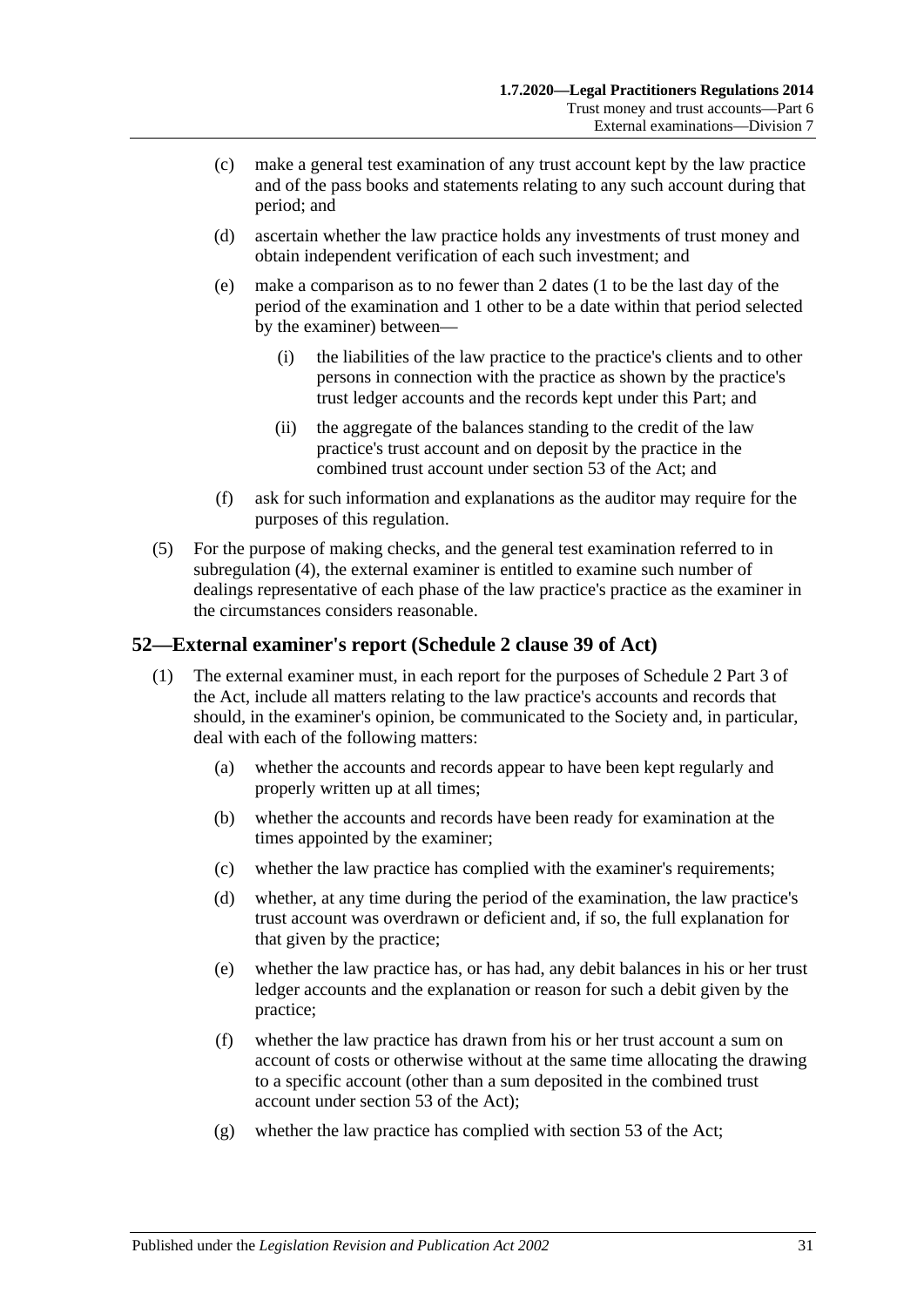- (h) whether the law practice holds any investments of trust money and, if so, any independent verification of such investments obtained by the examiner for the purposes of [regulation](#page-30-1) 51(4)(d);
- (i) if the law practice uses a computer program to keep the practice's accounts and records, whether the program allows for the accounts and records to be conveniently and properly audited;
- (j) any other matter required by the Act to be included in the report.
- (2) A report need not deal with deficiencies in a trust account that have been promptly rectified and were due to inadvertence or trust account errors provided that, in the case of deficiencies due to inadvertence, the total of the deficiencies has not exceeded \$100 in any 3 month period.
- (3) The examiner must deliver a copy of the report to the law practice.
- (4) The law practice must keep the copy of the external examiner's report and produce it on demand to the external examiner making the next succeeding examination of the practice's accounts and records.

## <span id="page-31-0"></span>**53—Conditions on approval of ADIs (Schedule 2 clause 41 of Act)**

For the purposes of Schedule 2 clause 41(3) of the Act, the kinds of conditions that may be imposed on an approval of an ADI under Schedule 2 clause 41 of the Act are conditions that provide for, or conditions that require arrangements to be negotiated and entered into between the ADI and the Society that provide for, any 1 or more of the following:

- <span id="page-31-2"></span>(a) the payment of interest to the Society on the whole or any part of deposits in trust accounts;
- (b) the manner in which the Society is informed of amounts held in trust accounts;
- (c) the auditing of balances in trust accounts;
- <span id="page-31-3"></span>(d) the keeping of any trust accounts or only trust accounts of a particular class (for example, controlled money accounts);
- (e) any matters relevant to [paragraphs](#page-31-2) (a) to [\(d\).](#page-31-3)

## <span id="page-31-4"></span><span id="page-31-1"></span>**54—Information to be provided to Society (Schedule 2 clause 48 of Act)**

- (1) For the purposes of Schedule 2 clause 48 of the Act, a law practice must notify the Society of the following details in respect of each account that is maintained at an ADI by the law practice (or by any legal practitioner associate of the practice) and in which is held money entrusted to the law practice (or by any legal practitioner associate of the practice):
	- (a) the name of the ADI, together with its BSB number;
	- (b) the name of the account, together with its account number;
	- (c) the name of each person who is authorised to operate on the account;
	- (d) for each amount of money so entrusted—
		- (i) the name of the person for whom the money is entrusted; and
		- (ii) the purpose for which the money is entrusted; and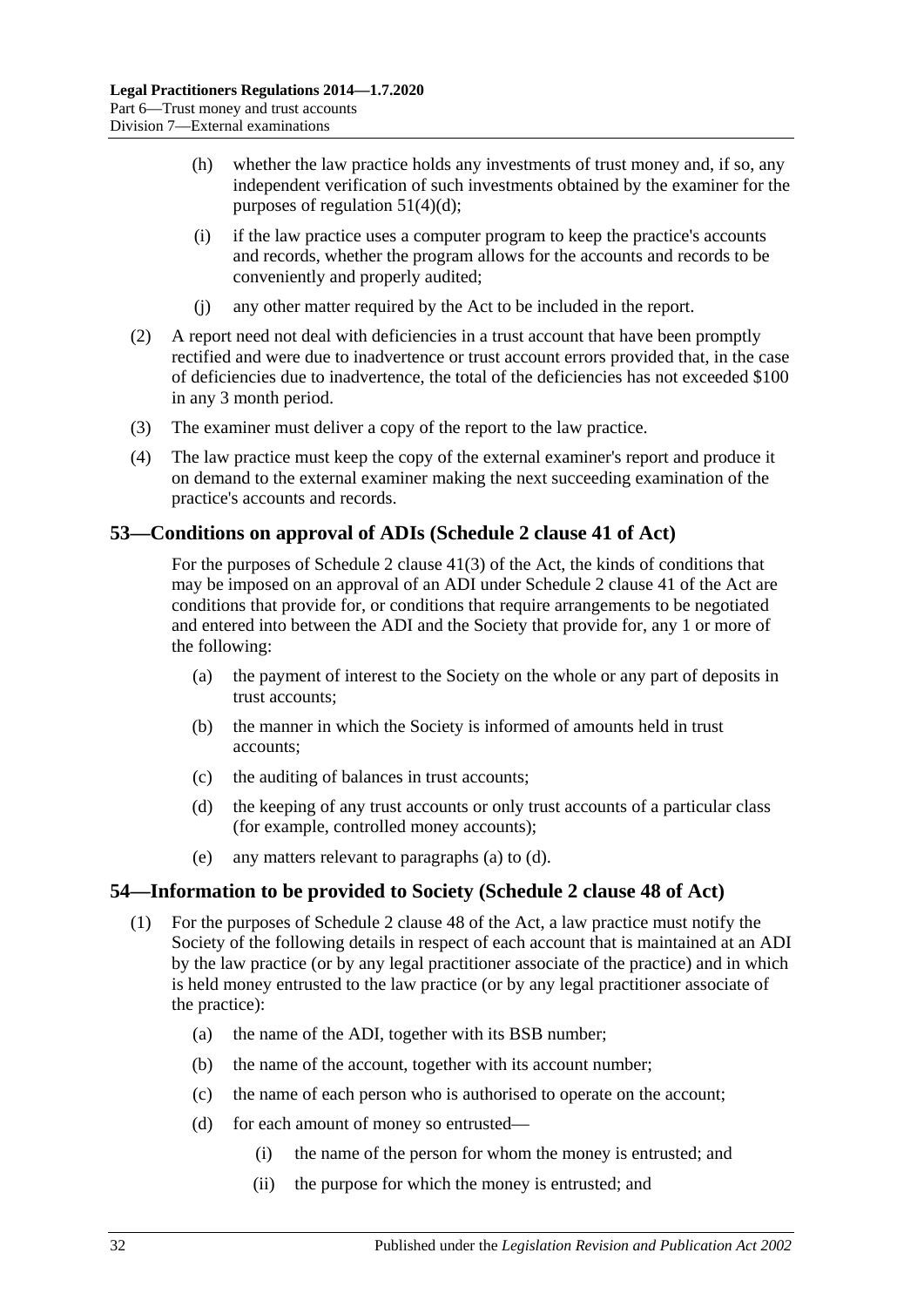- (iii) the date on which money is deposited in the account, together with the manner in which it is deposited; and
- (iv) the date on which the money is withdrawn from the account, together with the manner in which it is withdrawn.
- (2) The matters referred to in [subregulation](#page-31-4) (1) must be notified to the Society at such times, and in such manner, as the Society requires.

## <span id="page-32-0"></span>**Division 8—Miscellaneous**

## <span id="page-32-1"></span>**55—Law practice closing down, closing office or ceasing to receive or hold trust money**

- <span id="page-32-3"></span>(1) A law practice that holds trust money must give the Society at least 14 days' written notice of its intention—
	- (a) to cease to exist as a law practice; or
	- (b) to cease to engage in legal practice in this jurisdiction; or
	- (c) to cease to practise in such a way as to receive trust money.
- (2) Within 14 days of ceasing to hold trust money, a law practice that holds trust money must give the Society—
	- (a) written notice of that fact; and
	- (b) if the practice has not given a notice under [subregulation](#page-32-3) (1) within the previous 28 days, a notice that complies with that subregulation.
- (3) A notice under this regulation must include particulars sufficient to identify—
	- (a) a law practice's general trust accounts and controlled money accounts; and
	- (b) trust money controlled by the practice (or by an associate) pursuant to a power; and
	- (c) trust money invested by the practice.
- (4) In this regulation—

*law practice* includes a former law practice and the persons who were principals of a law practice immediately before the law practice ceased to exist as a law practice or to engage in legal practice in this jurisdiction.

#### <span id="page-32-2"></span>**56—Exemptions**

The Society—

- (a) may exempt a law practice from complying with any of the provisions of Schedule 2 of the Act, subject to any conditions that may be imposed by the Society; and
- (b) may, at any time, impose a new condition on the exemption, amend or revoke a condition already imposed on the exemption, or revoke the exemption.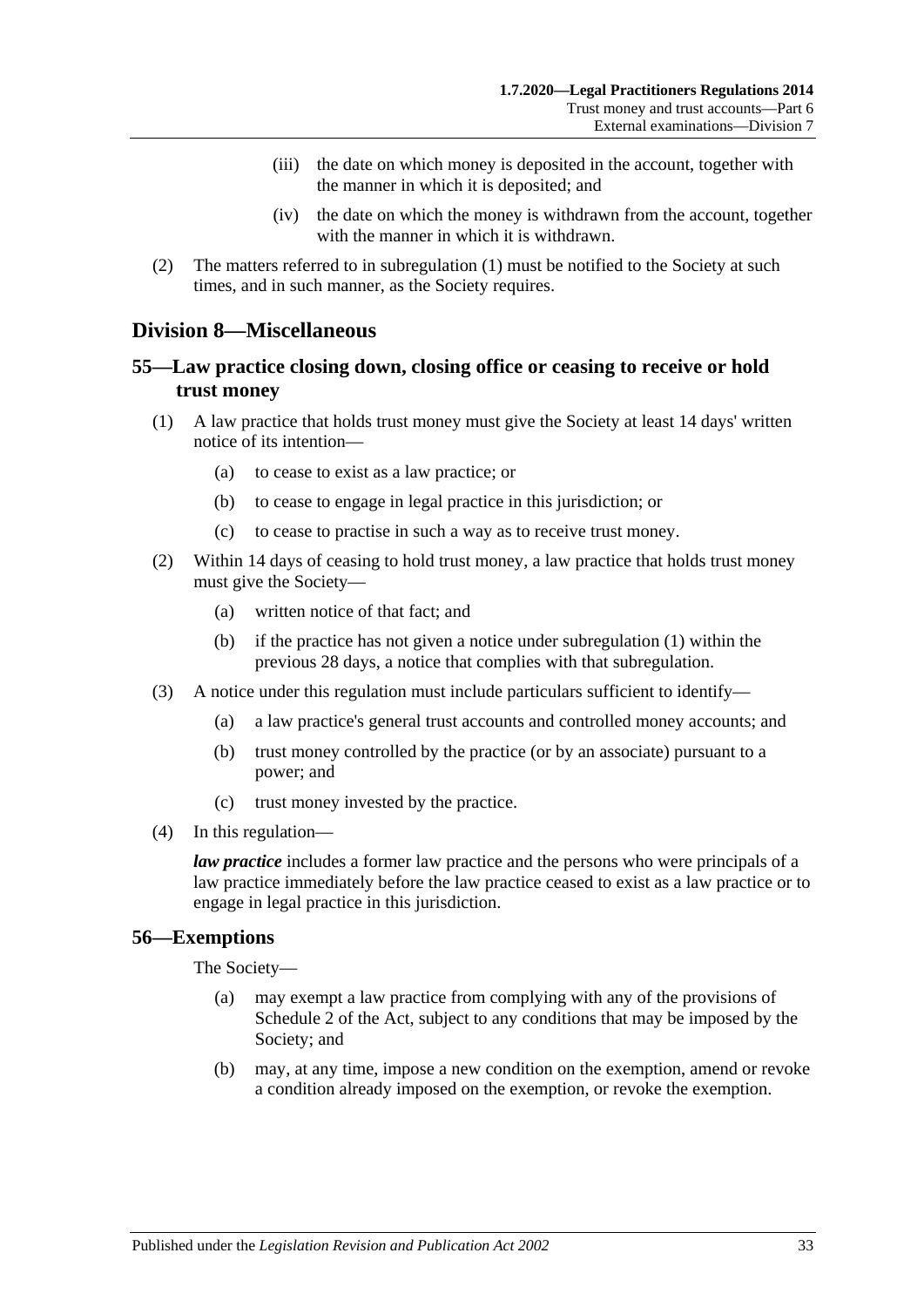## <span id="page-33-0"></span>**57—Transitional provision—retention of accounts and records kept under revoked regulations**

- (1) An account or record that a legal practitioner was required to retain under regulation 23 of the *[Legal Practitioners Regulations](http://www.legislation.sa.gov.au/index.aspx?action=legref&type=subordleg&legtitle=Legal%20Practitioners%20Regulations%202009) 2009* immediately before the revocation of those regulations by these regulations must be retained by the practitioner until the expiry of 7 years after the last entry was made in the account or record.
- (2) In this regulation—

#### *legal practitioner*—

- (a) has the same meaning as in Part 3 Division 5 of the Act as in force immediately before the commencement of section 24 of the *[Legal](http://www.legislation.sa.gov.au/index.aspx?action=legref&type=act&legtitle=Legal%20Practitioners%20(Miscellaneous)%20Amendment%20Act%202013)  [Practitioners \(Miscellaneous\) Amendment Act](http://www.legislation.sa.gov.au/index.aspx?action=legref&type=act&legtitle=Legal%20Practitioners%20(Miscellaneous)%20Amendment%20Act%202013) 2013*; but
- (b) includes an incorporated legal practice that was a legal practitioner before the commencement of Schedule 1 of the Act.

# <span id="page-33-1"></span>**Part 7—Costs disclosure and assessment**

## <span id="page-33-2"></span>**58—Substantial connection with this State (Schedule 3 of Act)**

For the purposes of Schedule 3 of the Act, a matter involving a client of a law practice has a substantial connection with this State in any of the following circumstances:

- (a) the client is a natural person and is resident in this State;
- (b) the client is a body corporate and—
	- (i) the client carries on its business activities principally in this State; or
	- (ii) the legal services provided or to be provided relate principally to business activities carried on by the client in this State;
- (c) the law practice, or the associate of the practice who is principally involved in the matter, engages in legal practice principally in this State;
- (d) the legal services provided or to be provided relate to this State, including, for example, legal services provided or to be provided for or in connection with—
	- (i) the conveyance or transfer of real property located in this State; or
	- (ii) court proceedings in this State.

## <span id="page-33-3"></span>**59—Disclosure of costs to clients—form (Schedule 3 clause 10 of Act)**

- (1) The form set out in Form 1 of [Schedule](#page-36-3) 1 is prescribed for the purposes of Schedule 3 clause 10(5) of the Act in connection with the details referred to in Schedule 3 clause  $10(1)(c)(i)$  to (iii) (inclusive), (h), (j), (k) and (m) of the Act.
- (2) The Society is required to produce and maintain the fact sheet referred to in the form and make it available on the Internet.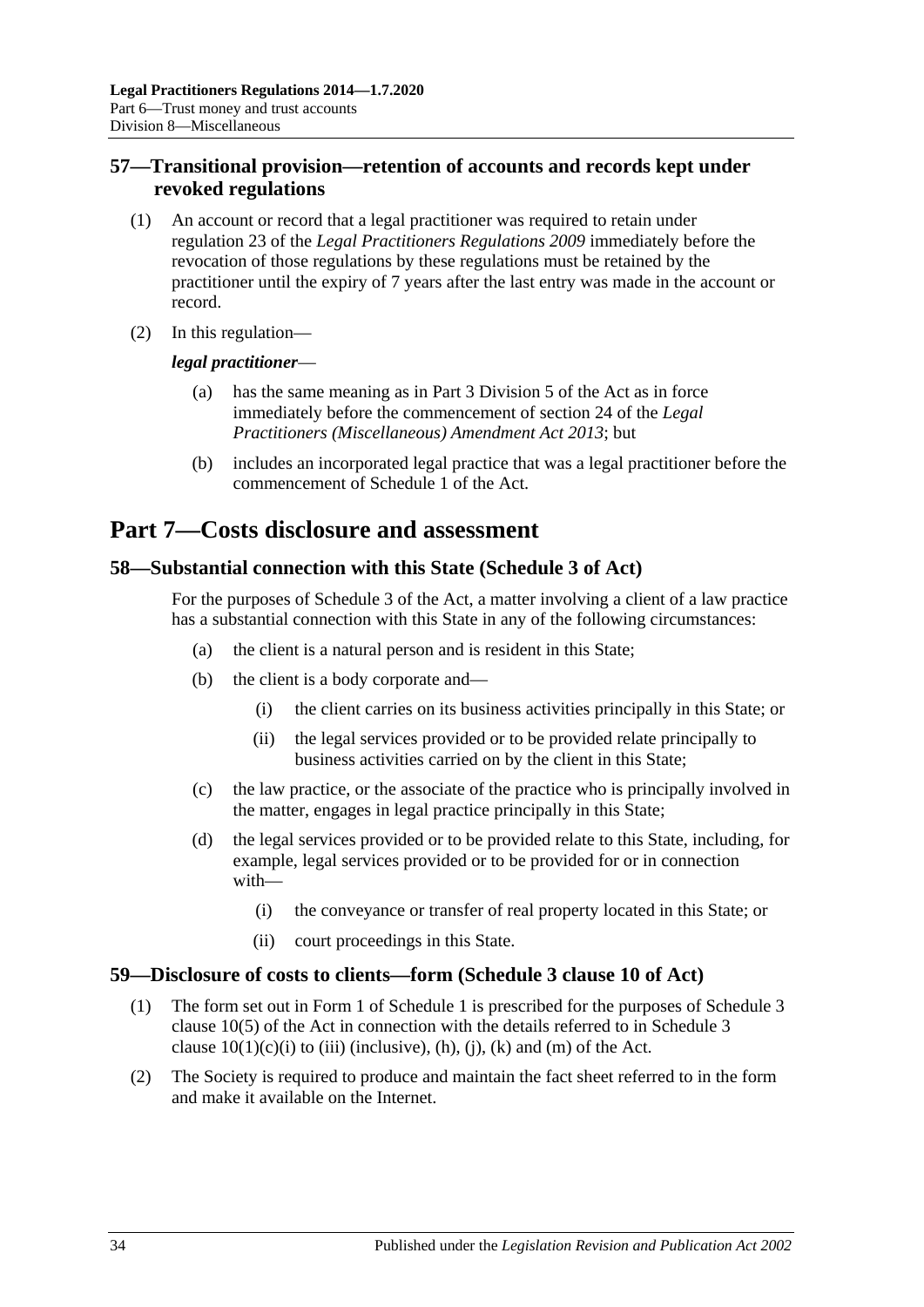## <span id="page-34-0"></span>**60—Exceptions to requirement for disclosure (Schedule 3 clause 13 of Act)**

For the purposes of Schedule 3 clause 13(1)(f) of the Act, disclosure under Schedule 3 clauses 10 or 11(1) of the Act is not required if the client is a corporation that has a share capital and whose shares or the majority of whose shares are held beneficially for the Commonwealth, a State or a Territory.

#### <span id="page-34-1"></span>**61—Interest on unpaid legal costs (Schedule 3 clause 23 of Act)**

- (1) This regulation is made for the purposes of Schedule 3 clause 23(4) of the Act and prescribes the rate of interest in excess of which a law practice may not charge interest under Schedule 3 clause 23(4) of the Act or under a costs agreement.
- (2) The rate for the period commencing on the date of commencement of this subregulation is the rate that is equal to the Cash Rate Target as at the relevant date, increased by 2 percentage points.
- (3) In this regulation—

*Cash Rate Target* means the percentage (or maximum percentage) specified by the Reserve Bank of Australia as the Cash Rate Target;

*relevant date* means the date the bill was issued by the law practice concerned.

#### <span id="page-34-2"></span>**62—Costs agreement with associated third party payer (Schedule 3 clause 24)**

Schedule 3 clause 25 of the Act is a prescribed provision for the purposes of Schedule 3 clause 24(6) of the Act.

## <span id="page-34-3"></span>**63—Notification of client's rights—form (Schedule 3 clause 33 of Act)**

- (1) The form set out in Form 2 of [Schedule](#page-36-3) 1 is prescribed for the purposes of Schedule 3 clause 33(3) of the Act.
- (2) The Society is required to produce and maintain the fact sheet referred to in the form and make it available on the Internet.

# <span id="page-34-4"></span>**Part 8—Miscellaneous**

#### <span id="page-34-5"></span>**65—Miscellaneous prescribed matters under Act**

- (1) For the purposes of section 17(2) of the Act, the prescribed fine is—
	- (a) if the applicant has practised the profession of law while not holding a practising certificate for a period not exceeding 3 months—50% of the amount fixed as the fee for the issue or renewal of a practising certificate for at least 6 months;
	- (b) in any other case—100% of the amount of that fee.
- (2) For the purposes of section  $21(3)(n)(i)(A)$  of the Act, the maximum rental is \$36 000 per annum.
- (3) For the purposes of section  $21(3)(n)(ii)(A)$  of the Act, the maximum rental is \$17 000 per annum.
- (4) For the purposes of section 53(9) and (12) and Schedule 2 clause 27(1) of the Act, the prescribed rate is 2% above the rate fixed from time to time on interest on judgment by the Supreme Court under rule 261 of the *Supreme Court Civil Rules 2006*.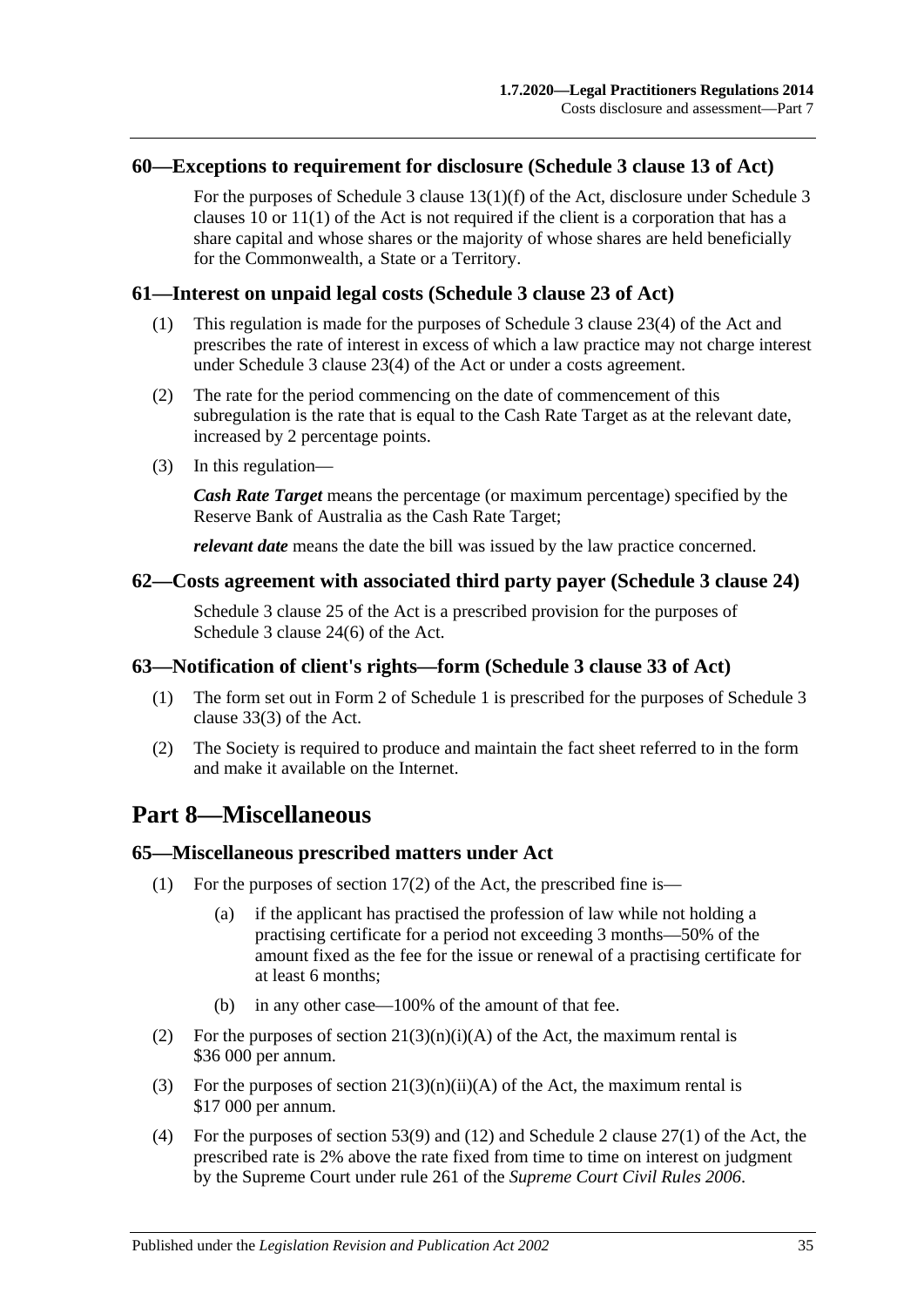- (5) For the purposes of section 60(3) of the Act, the prescribed rate is 10% per annum.
- (6) For the purposes of section 64(2) of the Act, the prescribed percentage is 20%.
- (7) For the purposes of section  $95(1)(b)(i)$  of the Act, the prescribed proportion is 9.5%.
- (8) For the purposes of section  $95(1)(b)(ii)$  of the Act, the prescribed proportion is  $90.5\%$ .

#### <span id="page-35-3"></span><span id="page-35-0"></span>**67—Obligation to provide information to Supreme Court**

- (1) A practitioner or other person must, if so required by the Supreme Court, furnish to the Court any evidence, record or information reasonably required by the Court for the purpose of determining an application or exercising a discretion under the Act or these regulations.
- (2) If the Supreme Court has, by rules of court, assigned a function or power conferred or vested on it under Part 3 of the Act to a person or body other than a judge of the Court, a person affected by a decision of the assignee, or the failure of the assignee to make a decision, may appeal to the Supreme Court.
- (3) An appeal under this regulation is by way of a fresh hearing.

**Note—**

The power of the Supreme Court under [subregulation](#page-35-3) (1) is assigned by the Court, by rules of court, to the Law Society (see section 52A of the Act and Chapter 17 of the *Supreme Court Civil Rules 2006*).

#### <span id="page-35-1"></span>**68—Offences**

 $If$ <sub>—</sub>

- (a) a person contravenes, or fails to comply with, a provision of these regulations; and
- (b) no penalty in the Act applies in relation to the contravention or failure,

the person is guilty of an offence against these regulations.

Maximum penalty: \$10 000.

#### <span id="page-35-2"></span>**69—General defence**

It is a defence to a charge of an offence under these regulations if the defendant proves that the alleged offence—

- (a) was due to a reasonable mistake; or
- (b) was due to reasonable reliance on information supplied by another person; or
- $(c)$  that
	- (i) the alleged offence was due to the act or default of another person, to an accident or to some other cause beyond the control of the defendant; and
	- (ii) the defendant took reasonable precautions and exercised due diligence to avoid the contravention.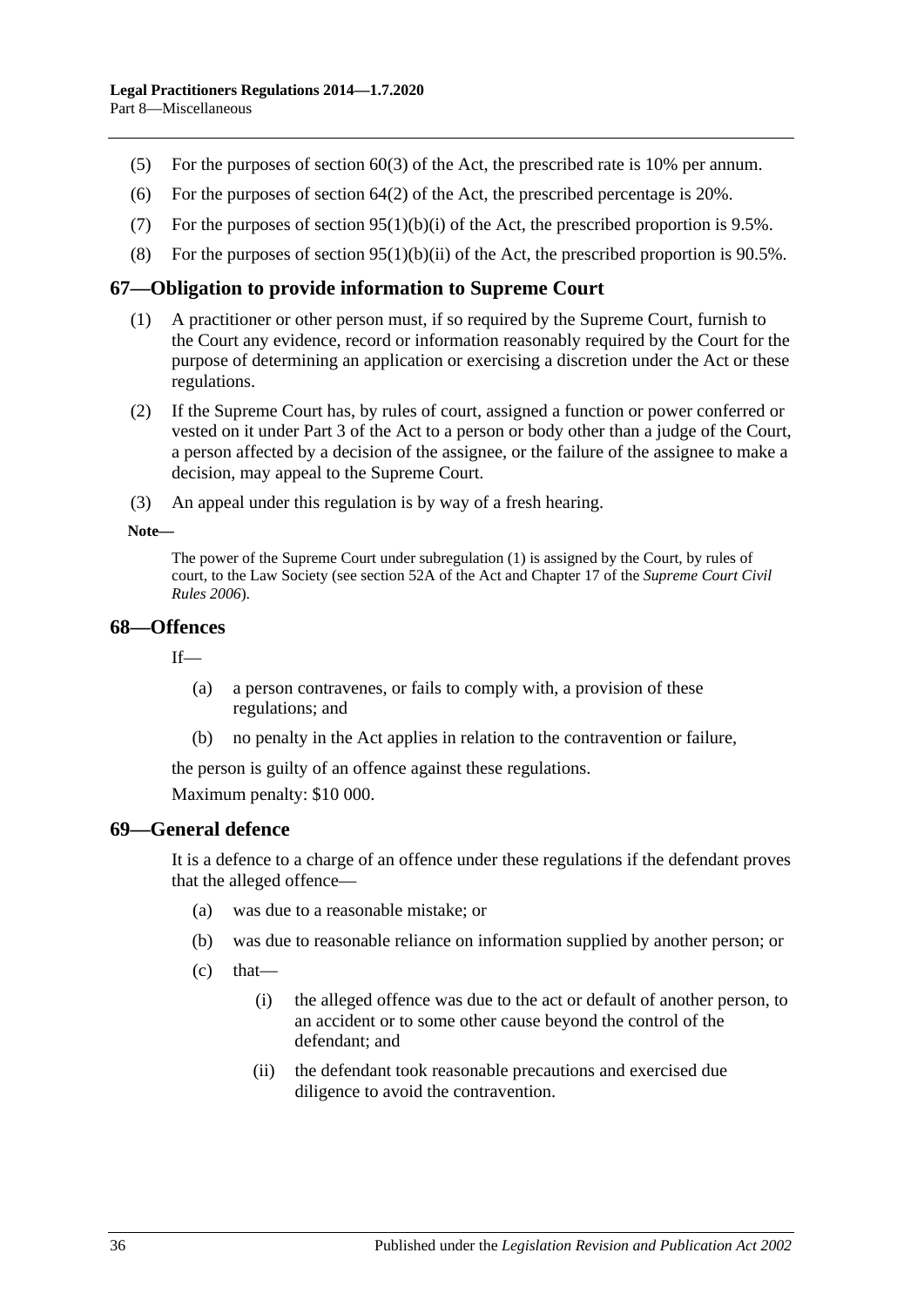# <span id="page-36-0"></span>**Part 9—Transitional provisions—***Legal Practitioners (Miscellaneous) Amendment Act 2013*

## <span id="page-36-1"></span>**70—Operation of amendment (requirement of incorporated legal practice to give notice)**

Schedule 1 clause 6 of the Act (as inserted by the *[Legal Practitioners \(Miscellaneous\)](http://www.legislation.sa.gov.au/index.aspx?action=legref&type=act&legtitle=Legal%20Practitioners%20(Miscellaneous)%20Amendment%20Act%202013)  [Amendment Act](http://www.legislation.sa.gov.au/index.aspx?action=legref&type=act&legtitle=Legal%20Practitioners%20(Miscellaneous)%20Amendment%20Act%202013) 2013*) does not apply to an incorporated legal practice, or to a director, officer, employee or agent of an incorporated legal practice, if Schedule 1 clause 5 of the Act applies to the practice.

## <span id="page-36-4"></span><span id="page-36-2"></span>**71—Reporting obligations for 2013/2014 financial year**

- (1) For the purposes of section 90A of the Act (as amended by the *[Legal Practitioners](http://www.legislation.sa.gov.au/index.aspx?action=legref&type=act&legtitle=Legal%20Practitioners%20(Miscellaneous)%20Amendment%20Act%202013)  [\(Miscellaneous\) Amendment Act](http://www.legislation.sa.gov.au/index.aspx?action=legref&type=act&legtitle=Legal%20Practitioners%20(Miscellaneous)%20Amendment%20Act%202013) 2013*), the Commissioner's report to the Attorney-General and the Chief Justice in respect of the 2013/2014 financial year is—
	- (a) to report on the proceedings of the Legal Practitioners Conduct Board (the *Board*) for that financial year; and
	- (b) to be in the same form, and deal with the same matters, as the report on the proceedings of the Board for the 2012/2013 financial year presented by the Board to the Attorney-General and the Chief Justice in accordance with that section.
- (2) Presentation to the Attorney-General of a report prepared under [subregulation](#page-36-4) (1) will be taken to have satisfied the Commissioner's obligation to present a report to the Minister under section 12 of the *[Public Sector Act](http://www.legislation.sa.gov.au/index.aspx?action=legref&type=act&legtitle=Public%20Sector%20Act%202009) 2009* in respect of the 2013/2014 financial year.

# <span id="page-36-3"></span>**Schedule 1—Forms**

## **Form 1—Disclosure of costs to clients [\(regulation](#page-33-3) 59)**

#### **Legal costs—your right to know**

You have the right to—

- negotiate a costs agreement with us
- receive a bill of costs from us
- request an itemised bill of costs after you receive a lump sum bill from us
- request written reports about the progress of your matter and the costs incurred in your matter
- apply for costs to be adjudicated within 6 months if you are unhappy with our costs
- apply for the costs agreement to be set aside
- make a complaint to the Legal Profession Conduct Commissioner (if you believe there has been overcharging)
- accept or reject any offer we make for an interstate costs law to apply to your matter
- notify us that you require an interstate costs law to apply to your matter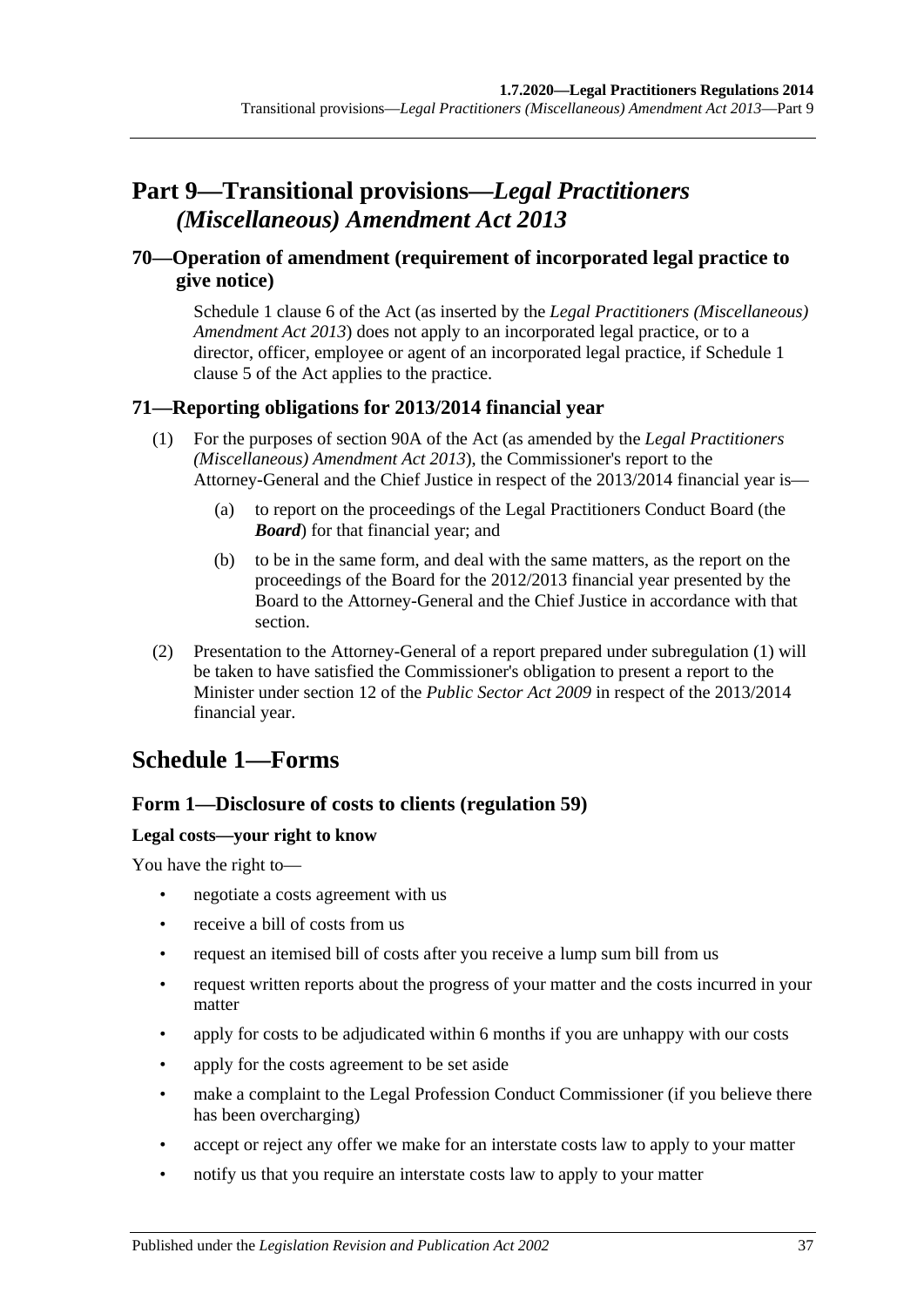For more information about your rights, please read the fact sheet titled *Legal Costs—your right to know*. You can ask us for a copy, or obtain it from the Law Society of South Australia (or download it from their website).

## **Form 2—Notification of client's rights [\(regulation](#page-34-3) 63)**

#### **Your rights in relation to legal costs**

The following avenues are available to you if you are not happy with this bill:

- requesting an itemised bill
- discussing your concerns with us
- having our costs adjudicated
- applying to set aside our costs agreement
- making a complaint to the Legal Profession Conduct Commissioner (if you believe there has been overcharging)

There may be other avenues available in your State or Territory (such as mediation).

For more information about your rights, please read the fact sheet titled *Your right to challenge legal costs*. You can ask us for a copy, or obtain it from the Law Society of South Australia (or download it from their website).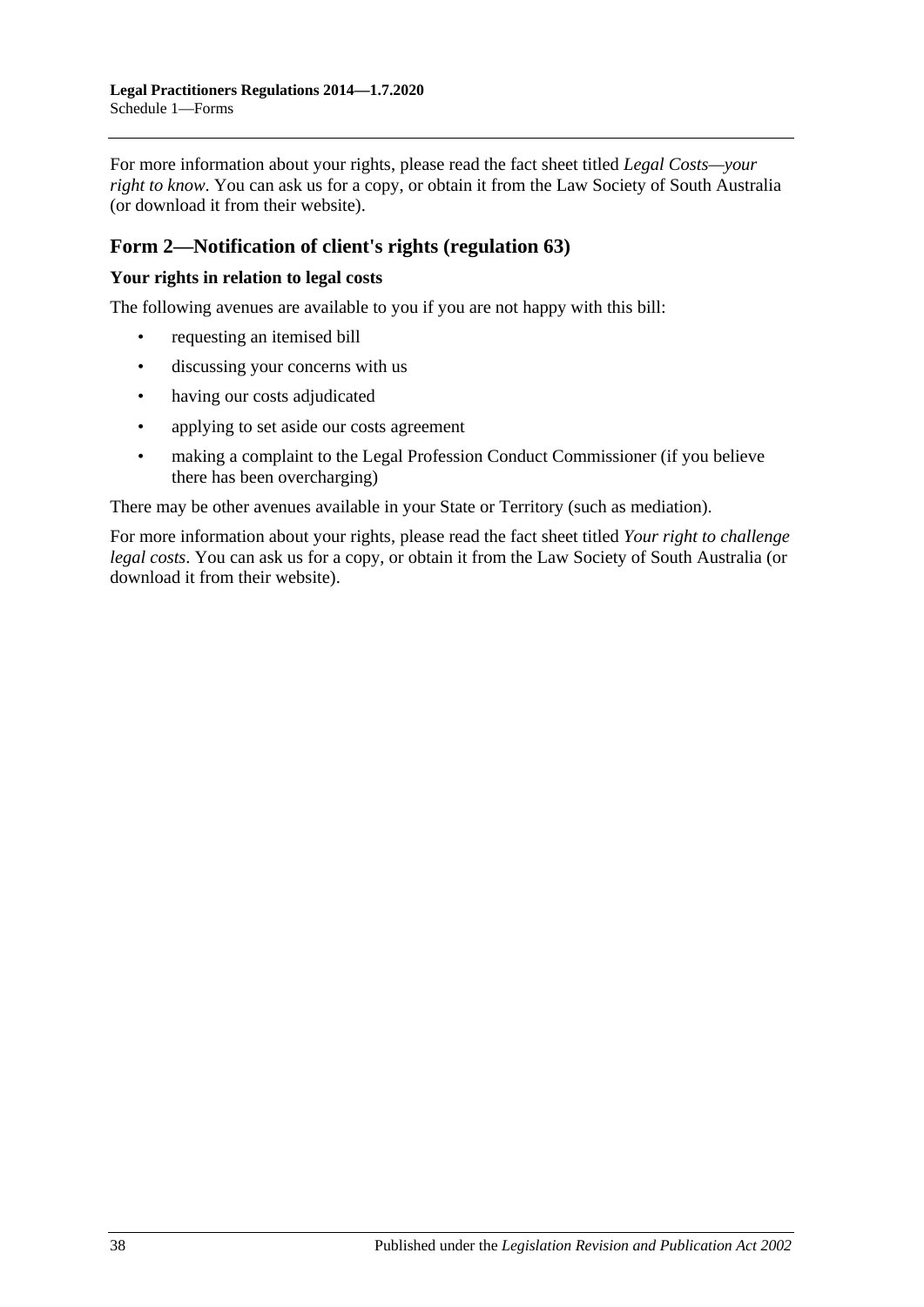# <span id="page-38-0"></span>**Legislative history**

## **Notes**

- Please note—References in the legislation to other legislation or instruments or to titles of bodies or offices are not automatically updated as part of the program for the revision and publication of legislation and therefore may be obsolete.
- Earlier versions of these regulations (historical versions) are listed at the end of the legislative history.
- For further information relating to the Act and subordinate legislation made under the Act see the Index of South Australian Statutes or www.legislation.sa.gov.au.

## **Legislation revoked by principal regulations**

The *Legal Practitioners Regulations 2014* revoked the following:

*Legal Practitioners Regulations 2009*

## **Principal regulations and variations**

New entries appear in bold.

| Year No  |    | Reference                | Commencement                         |
|----------|----|--------------------------|--------------------------------------|
| 2014 67  |    | Gazette 5.6.2014 p2243   | $1.7.2014$ : r 2                     |
| 2014 247 |    | Gazette 2.10.2014 p6066  | $2.10.2014$ : r 2                    |
| 2015 59  |    | Gazette 11.6.2015 p2544  | $11.6.2015$ : r 2                    |
| 2016 40  |    | Gazette 2.6.2016 p2005   | $2.6.2016$ : r 2                     |
| 2017     | 86 | Gazette 14.6.2017 p2150  | 14.6.2017: r2                        |
| 2017 202 |    | Gazette 25.7.2017 p2960  | $30.7.2017$ : r 2                    |
| 2017 313 |    | Gazette 28.11.2017 p4758 | $1.2.2018$ : r 2                     |
| 2018 59  |    | Gazette 24.5.2018 p2036  | $24.5.2018$ : r 2                    |
| 2019     | 60 | Gazette 6.6.2019 p1761   | 6.6.2019 except r $4$ —1.7.2019: r 2 |
| 2020 58  |    | Gazette 14.5.2020 p966   | 1.7.2020: r2                         |
| 2020     | 65 | Gazette 21.5.2020 p2458  | $1.7.2020:$ r 2                      |

## **Provisions varied**

New entries appear in bold.

Entries that relate to provisions that have been deleted appear in italics.

| Provision       | How varied                                                            | Commencement |
|-----------------|-----------------------------------------------------------------------|--------------|
| Pt1             |                                                                       |              |
| r <sub>2</sub>  | omitted under Legislation Revision and<br><b>Publication Act 2002</b> | 2.10.2014    |
| Pt <sub>3</sub> |                                                                       |              |
| r 6             |                                                                       |              |
| r(6(1))         | r 6 redesignated as r 6(1) by $202/2017$ r 4                          | 30.7.2017    |